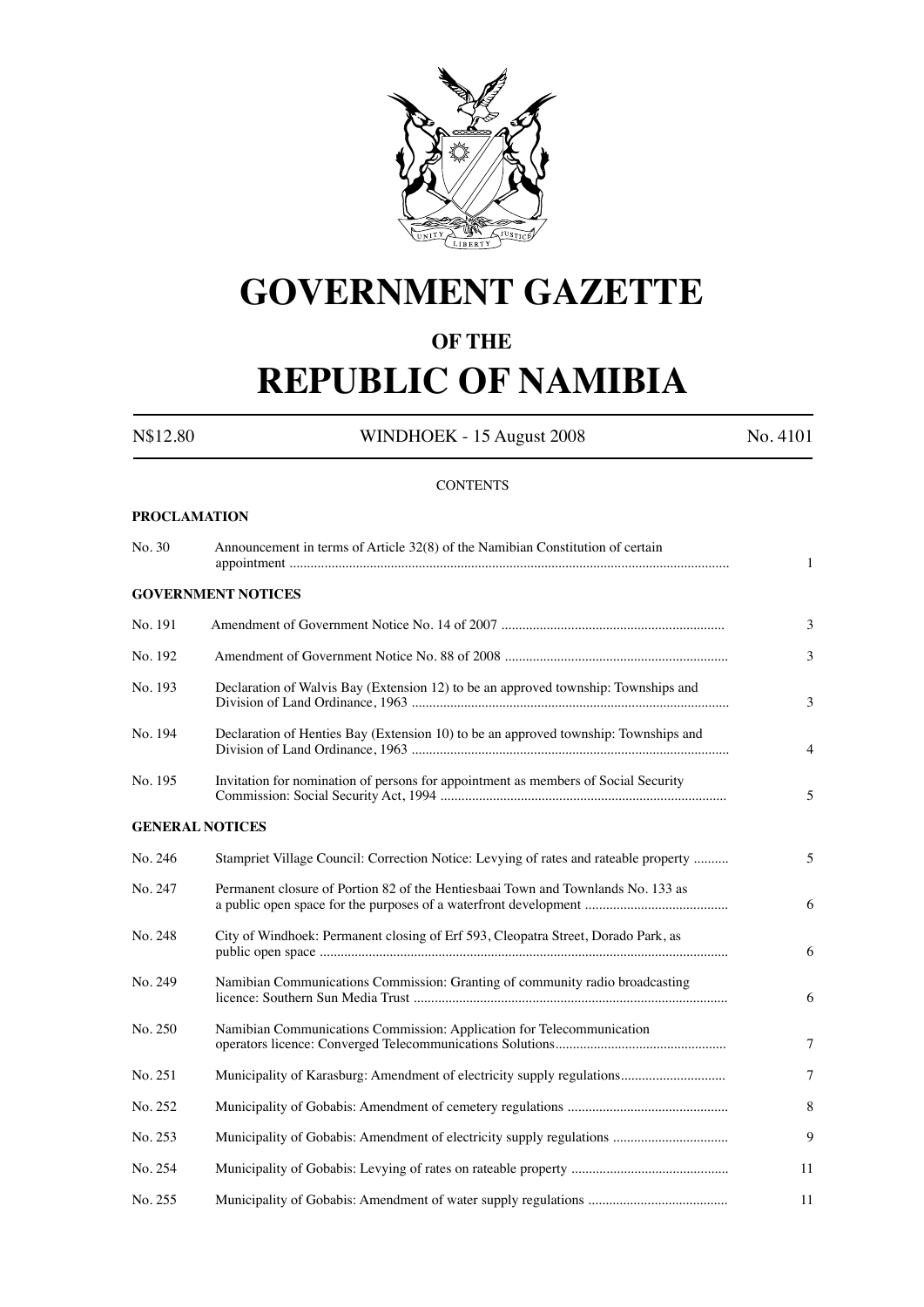| No. 256 |                                                                                             |
|---------|---------------------------------------------------------------------------------------------|
| No. 257 | Municipality of Gobabis: Amendment of charges payable in respect of drainage                |
| No. 258 |                                                                                             |
| No. 259 |                                                                                             |
| No. 260 |                                                                                             |
| No. 261 |                                                                                             |
| No. 262 |                                                                                             |
| No. 263 |                                                                                             |
| No. 264 |                                                                                             |
| No. 265 |                                                                                             |
| No. 266 |                                                                                             |
| No. 267 | Rehoboth Town Council: Tariffs and charges for industrial stalls, agricultural holdings and |
| No. 268 |                                                                                             |
| No. 269 | Municipality of Otjiwarongo: Amendment of charges, fees, rates and other charges fiscal     |
| No. 270 | Municipality of Outjo: Amendment of tariff structure for the financial year ending 30 June  |
| No. 271 |                                                                                             |

## **Proclamation**

by the

## **PRESIDENT OF THE REPUBLIC OF NAMIBIA**

No. 30 2008

#### ANNOUNCEMENT IN TERMS OF ARTICLE 32(8) OF THE NAMIBIAN CONSTITUTION OF CERTAIN APPOINTMENT

In terms of Sub-Article 8 of Article 32 of the Namibian Constitution, I announce that I have under the powers vested in me by Sub-Article (4)(a)(aa) of that Article read with Article 82(3) of that Constitution, appointed on the recommendation of the Judicial Service Commission - John Christie Liebenberg as Acting Judge of the High Court of Namibia to consider the Petition in the matter of The State v James Vilho Auala (CC 30/2007)

Given under my Hand and the Seal of the Republic of Namibia at Windhoek, this 23rd day of July, Two Thousand and Eight.

**HIFIKEPUNYE POHAMBA President BY ORDER OF THE PRESIDENT-IN-CABINET**  $\overline{\phantom{a}}$  , where  $\overline{\phantom{a}}$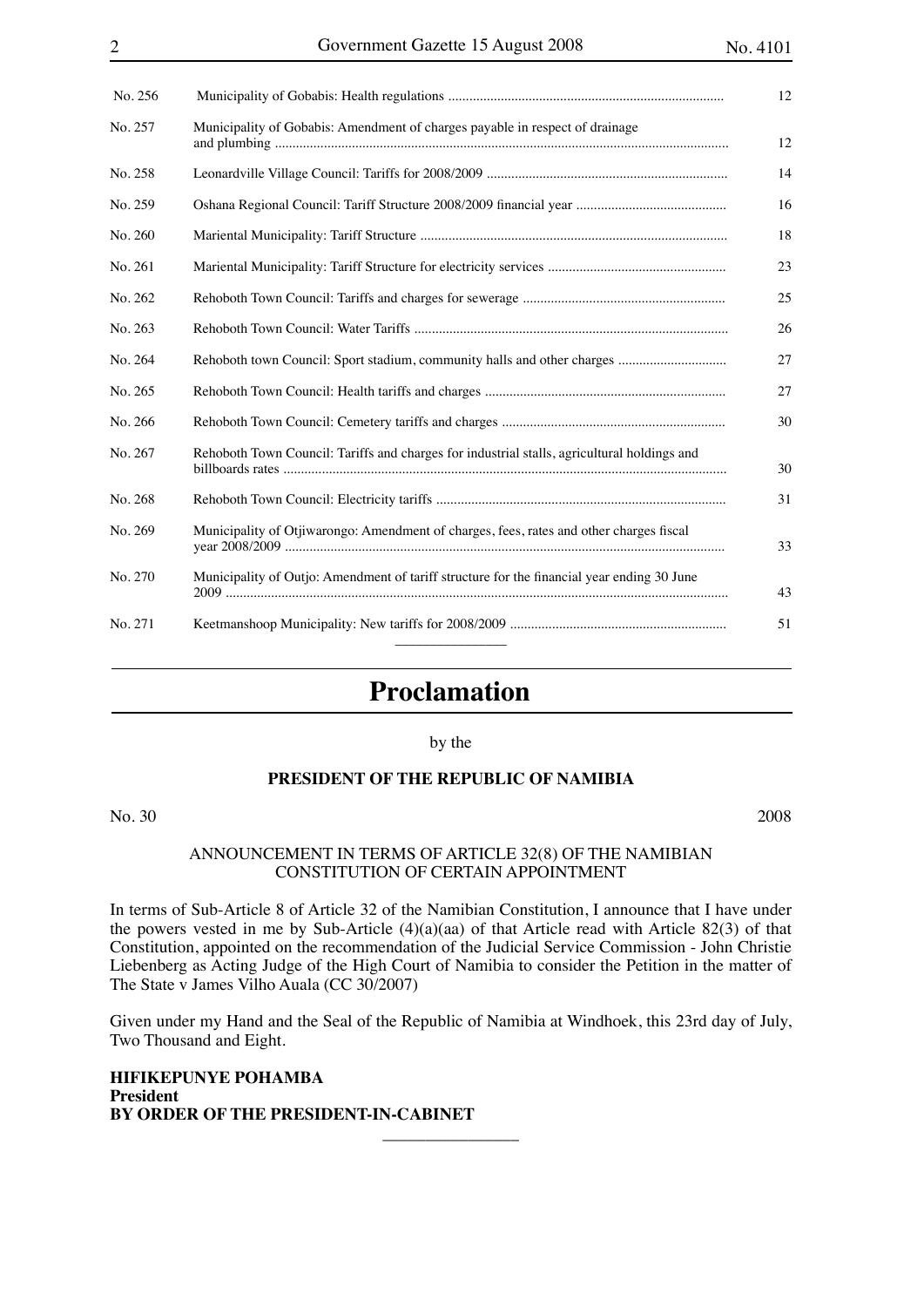## **Government Notices**

## **MINISTRY OF WORKS AND TRANSPORT**

No. 191 2008

#### AMENDMENT OF GOVERNMENT NOTICE NO. 14 OF 2007

Government Notice No. 14 of 2007 published by Government Gazette 3788 of 15 February 2007 is hereby amended by the substitution in paragraph (b) for the expression "district road 3654" of the expression "district road 3231".

## **MINISTRY OF WORKS AND TRANSPORT**

 $\overline{\phantom{a}}$  , where  $\overline{\phantom{a}}$ 

No. 192 2008

#### AMENDMENT OF GOVERNMENT NOTICE NO. 88 OF 2008

Government Notice No. 88 of 2008 published by Government Gazette 4029 of 15 April 2008 is hereby corrected by the substitution for the word "P2200" of the word "P2177" whenever the latter appears in the text of the said Government notice.

 $\overline{\phantom{a}}$  , where  $\overline{\phantom{a}}$ 

## **MINISTRY OF REGIONAL AND LOCAL GOVERNMENT, HOUSING AND RURAL DEVELOPMENT**

No. 193 2008

## DECLARATION OF WALVIS BAY (EXTENSION 12) TO BE AN APPROVED TOWNSHIP: TOWNSHIPS AND DIVISION OF LAND ORDINANCE, 1963

In terms of section 13 of the Townships and Division of Land Ordinance, 1963 (Ordinance 11 of 1963) I declare the area situated on Portion 162 (a portion of Portion B) of the Walvis Bay Town and Townlands No. 1 Registration Division "F," and represented by General Plan No. F 92 (SG No. A 861/2006), to be an approved township.

The conditions, subject to which the application for permission to establish the township concerned has been granted, are set forth in the Schedule in terms of that section.

**J. EKANDJO MINISTER OF REGIONAL AND LOCAL GOVERNMENT, HOUSING AND RURAL DEVELOPMENT** Windhoek, 22 July 2008

## **SCHEDULE**

#### **1. Name of Township**

The township shall be called Walvis Bay (Ext. 12).

## **2. Composition of Township**

The township comprises 80 erven numbered 4428 to 4504, 4792 to 4794 and streets, as indicated on General Plan No. F92 (SG No. A 861/2006).

## **3. Conditions of title**

(1) The following conditions shall be registered in favour of the Local Authority against the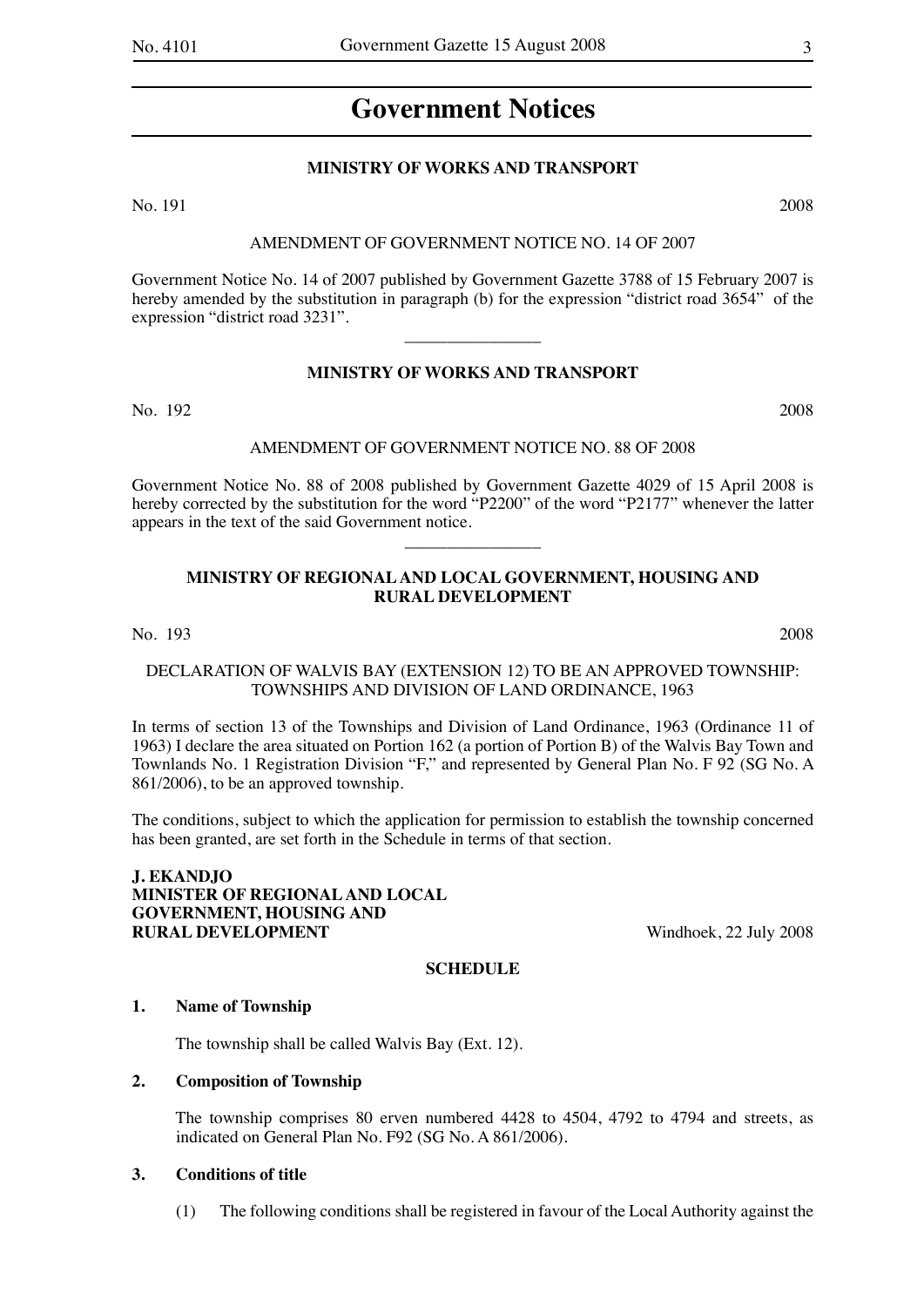title deeds of all erven referred to in paragraph 2:

- (a) The erf shall only be used for purposes that are in accordance with the Walvis Bay Town Planning Scheme approved in terms of the Town Planning Ordinance, 1954 (Ordinance No. 18 of 1954) as amended.
- (b) The building value of the main building, excluding the outbuilding, must be at least equal to the municipal valuation of the erf.

#### **MINISTRY OF REGIONAL AND LOCAL GOVERNMENT, HOUSING AND RURAL DEVELOPMENT**

 $\overline{\phantom{a}}$  , where  $\overline{\phantom{a}}$ 

#### No. 194 2008

### DECLARATION OF HENTIES BAY (EXTENSION 10) TO BE AN APPROVED TOWNSHIP: TOWNSHIPS AND DIVISION OF LAND ORDINANCE, 1963

In terms of section 13 of the Townships and Division of Land Ordinance, 1963 (Ordinance 11 of 1963), I declare the area situated on Portion 71 of the farm Henties Bay Town and Towniands No. 133, Registration Division "G," and represented by General Plan No. G152 (S.G. No. A 721/2007) to be an approved township.

The conditions, subject to which the application for permission to establish the township concerned has been granted, are set forth in the Schedule in terms of that section.

## **J. EKANDJO MINISTER OF REGIONAL AND LOCAL GOVERNMENT, HOUSING AND RURAL DEVELOPMENT** Windhoek, 25 July 2008

## **SCHEDULE**

#### **1. Name of Township**

The township shall be called Henties Bay (Extension 10)

## **2. Composition of Township**

The township comprise 252 erven numbered 2183 to 2434 and the remainder streets, as indicated on General Plan No. G 152.

## **3. Reservation of erven**

The following erven are reserved for the Local Authority:

(a) Erven 2432 to 2434 for public open space purposes.

## **4. Conditions of title**

- (1) "The following conditions shall be registered in favour of the Local Authority against the title deeds of all erven except the erven referred to in paragraph 3:
	- (a) The erf shall be used or occupied for purposes which are in accordance with, and the use or occupation of the erf shall at all times be subject to, the provisions of the Henties Bay Town Planning Scheme, prepared and approved in terms of the Town Planning Ordinance (Ordinance 18 of 1954) as amended;
	- (b) The building value of the main building excluding the outbuildings to be constructed on the erf shall be at least four times the municipal valuation of the erf".  $\overline{\phantom{a}}$  , where  $\overline{\phantom{a}}$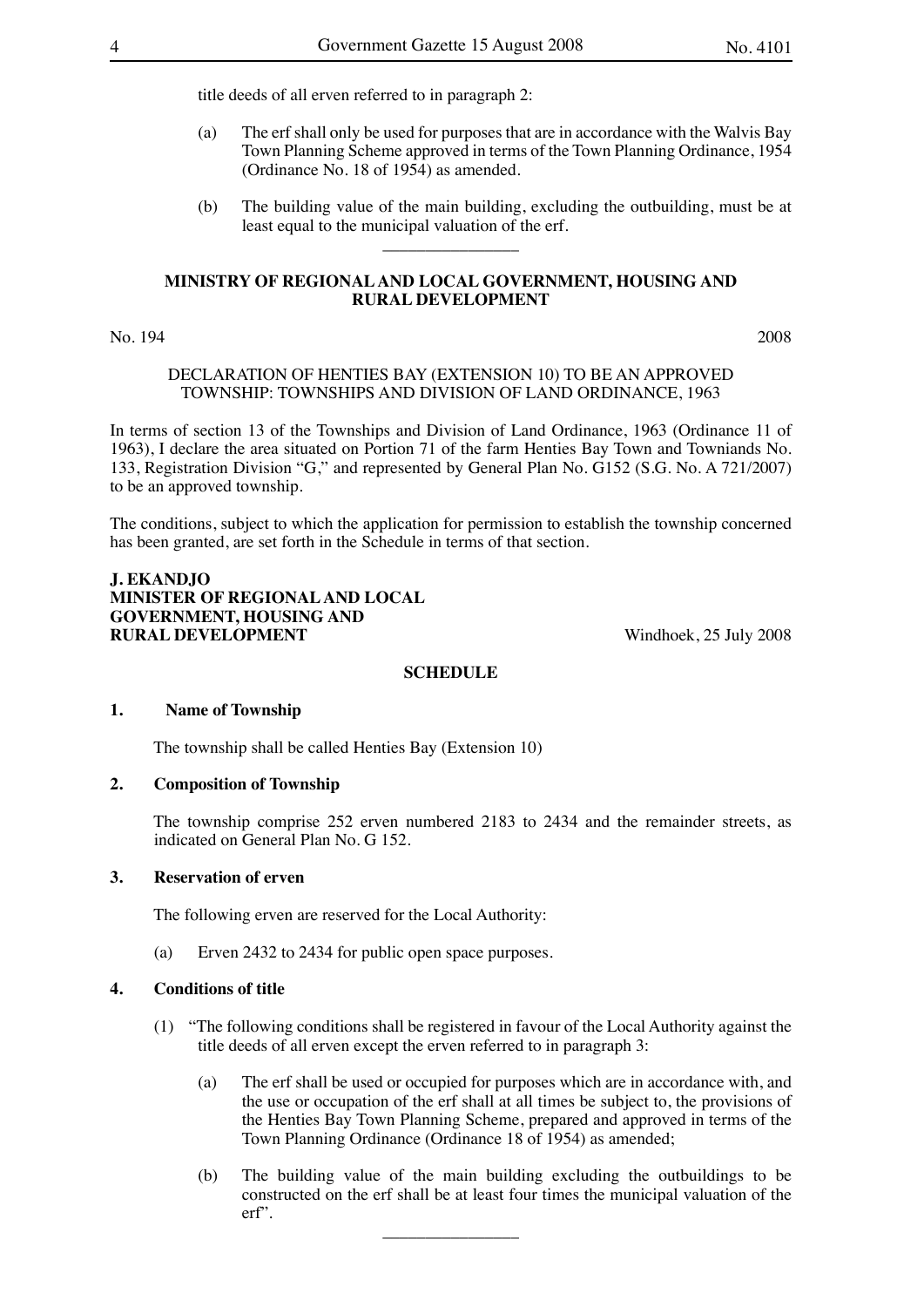#### **MINISTRY OF LABOUR AND SOCIAL WELFARE**

No. 195 2008

## INVITATION FOR NOMINATION OF PERSONS FOR APPOINTMENT AS MEMBERS OF SOCIAL SECURITY COMMISSION: SOCIAL SECURITY ACT, 1994

In terms of subsection (2) of section 4 of the Social Security Act, 1994 (Act No. 34 of 1994), I invite trade unions and employers' organisations to nominate six persons each, and of whom at least two must be women, for appointment as members of the Social Security Commission under paragraph (b) and (c) of subsection (1) of that section.

Persons for nomination must at least possess knowledge, skills and experience in any of the following areas:

Social protection, social security, employee benefits and employee benefit funds; Financial services and investment; Human resources management and industrial relations; Business management; and Law

The nominations must be submitted, together with the curriculum vitae of each nominee, to the Minister of Labour and Social Welfare at the Ministry of Labour and Social Welfare, 32 Mercedes Street, Khomasdal, not later than 29 August 2008.

## **I. NGATJIZEKO MINISTER OF LABOUR AND SOCIAL WELFARE** Windhoek, 6 August 2008

## **General Notices**

 $\overline{\phantom{a}}$  , where  $\overline{\phantom{a}}$ 

## **STAMPRIET VILLAGE COUNCIL**

No. 246 2008

#### LEVYING OF RATES AND RATEABLE PROPERTY

The Village Council of Stampriet has under Section 73(1) of the Local Authorities Act, 1992 (Act No. 23 of 1992) as amended, determines the rates payable in respect of the rateable properties for the period 01 July 2008 to 30 June 2009 as follow.

#### **SCHEDULE**

 $\overline{\phantom{a}}$  , where  $\overline{\phantom{a}}$ 

#### **1. ASSESSMENT RATES**

| Residential Land/site value |        |
|-----------------------------|--------|
| Soetdoringlaagte            | 0,0636 |
| Town                        | 0,0800 |
| Business and others         | 0,160  |
| Improvement value           |        |
| All Residential             | 0,0055 |
| All Businesses and others   | 0,0055 |

## **BY ORDER OF THE COUNCIL**

## **A. DE KOCK CHAIRPERSON: STAMPRIET VILLAGE COUNCIL**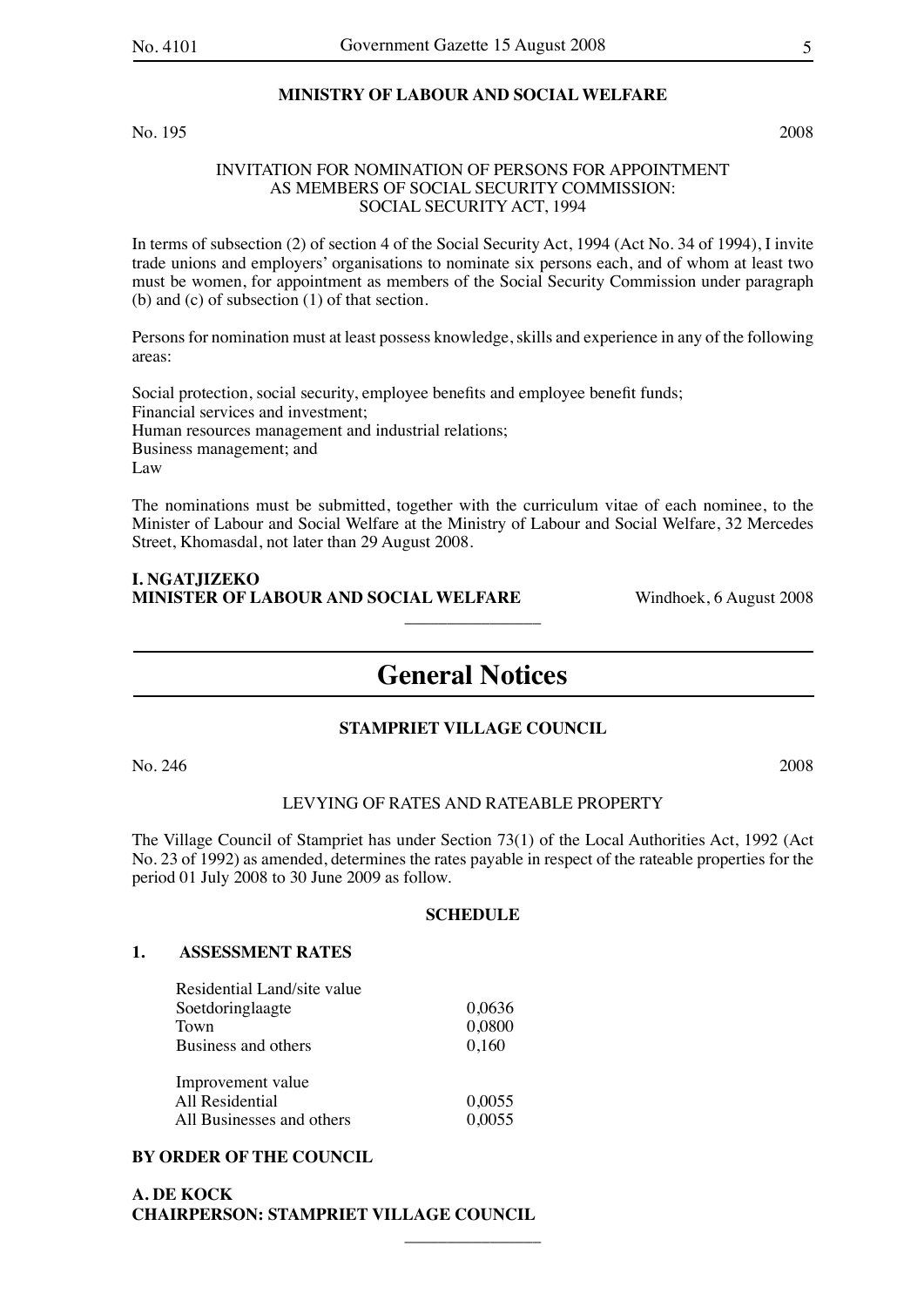No. 247 2008

#### PERMANENT CLOSURE OF PORTION 82 OF THE HENTIESBAAI TOWN AND TOWNLANDS NO. 133 AS A PUBLIC OPEN SPACE FOR THE PURPOSES OF A WATERFRONT DEVELOPMENT

Notice is hereby given in terms of Section 50(1)(a)(ii) of the Local Authorities Act of 1992 (Act No. 23 of 1992), that the Henties Bay Town Council proposes to permanently close the under mentioned portion as indicated on the locality plan, which lies for inspection during office hours at the offices of the Henties Bay Town Council.

#### PERMANENT CLOSURE OF PORTION 82 OF THE HENTIESBAAI TOWN AND TOWNLANDS NO. 133 AS A PUBLIC OPEN SPACE FOR THE PURPOSES OF A WATERFRONT DEVELOPMENT

Further take note that any person objecting against the proposed permanent closure as indicated above may lodge an objection together with the grounds thereof, with the Chief Executive Officer, Henties Bay Town Council and/or Stubenrauch Planning Consultants cc, in writing before or on the 1 September 2008.

> The Chief Executive Officer Henties Bay Town Council

| Applicant: Stubenrauch Planning Consultants |
|---------------------------------------------|
| PO Box 11869                                |
| Windhoek                                    |
| Tel: 061-251189                             |
|                                             |

**CITY OF WINDHOEK**

 $\overline{\phantom{a}}$  , where  $\overline{\phantom{a}}$ 

PO Box 6l Henties Bay

No. 248 2008

## PERMANENT CLOSING OF ERF 593, CLEOPATRA STREET DORADO PARK, AS PUBLIC OPEN SPACE

Notice is hereby given in terms of article  $50(1)(a)(ii)$  of the Local Authorities Act, 1992 (Act No. 23 of 1992) that the City of Windhoek proposes to close permanent the undermentioned portion as indicated on locality plan, which lies for inspection during office hours at the office of Urban Policy, Room 515, Municipal Offices, Independence Avenue.

#### PERMANENT CLOSING OF ERF 593, CLEOPATRA STREET DORADO PARK, AS PUBLIC OPEN SPACE

Objections to the proposed closing are to be served on the Secretary: Townships Board, Private Bag 13289, and the Chief Executive Officer, P.O. Box 59, Windhoek, within 14 days after the appearance of this notice in accordance with Article  $50(1)(C)$  of the above Act.

## **B. WATSON URBAN PLANNER**

## **NAMIBIAN COMMUNICATIONS COMMISSION**

 $\overline{\phantom{a}}$  , where  $\overline{\phantom{a}}$ 

## No. 249 2008

#### GRANTING OF COMMUNITY RADIO BROADCASTING LICENCE

In accordance with section 17 (3) of the Namibian Communications Commission Act, 1992 (Act No. 4 of 1992) the following organisations has been granted a community radio broadcast licence.

| Company Name  | SOUTHERN SUN MEDIA TRUST |
|---------------|--------------------------|
| Coverage Area | Keetmanshoop Area        |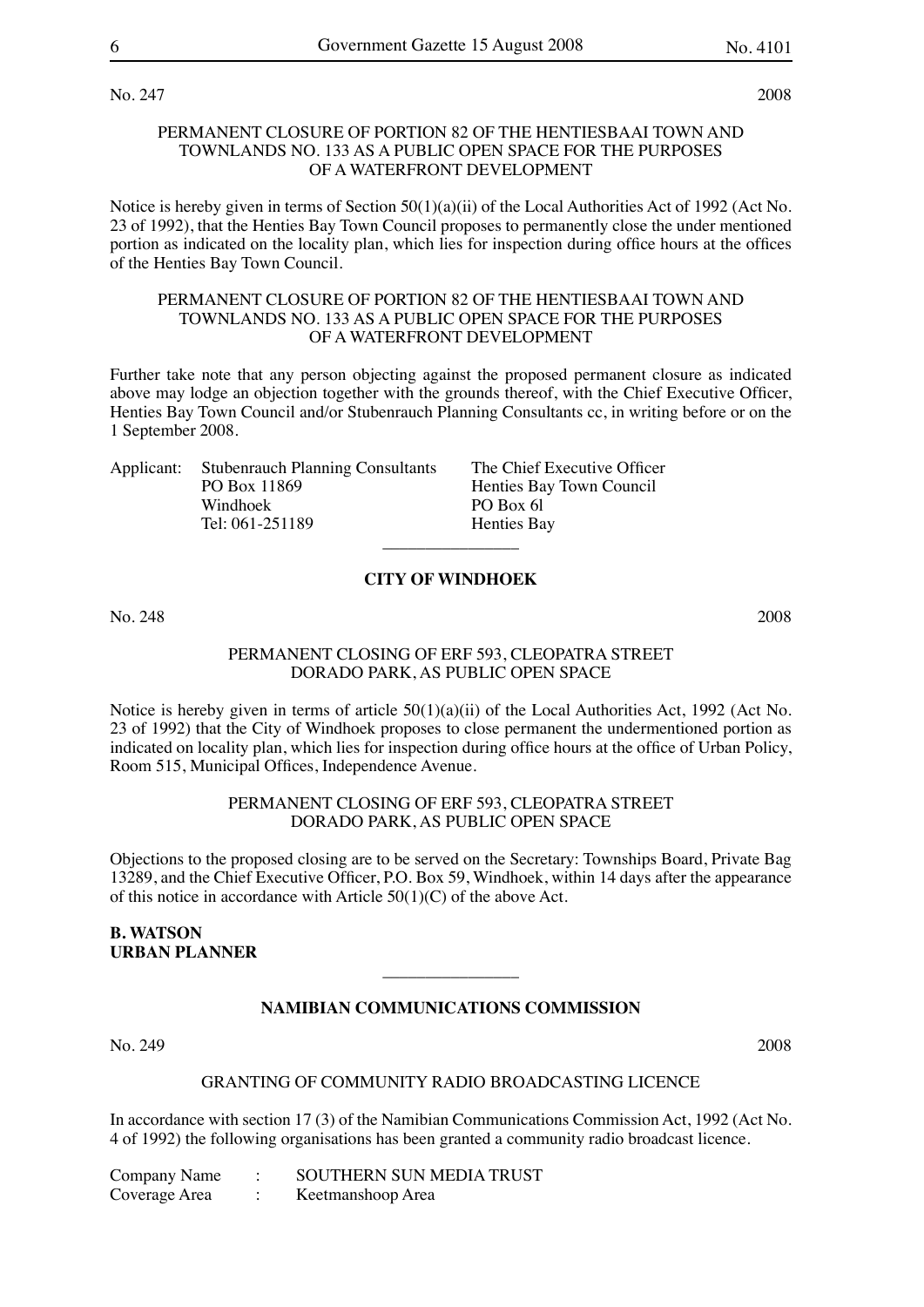Expired date : 30 August 2016

## **D. IMBILI CHAIRPERSON**

## **NAMIBIAN COMMUNICATIONS COMMISSION**

 $\overline{\phantom{a}}$  , where  $\overline{\phantom{a}}$ 

No. 250 2008

## APPLICATION FOR TELECOMMUNICATION OPERATORS LICENCE.

In accordance with Section 2(2) of the Posts and Telecommunications Act, 1992 (Act No. 19 of 1992) and Section 22A(2)(b) of the Namibian Communications Commission Amendment Act, 1995. (Act No. 1 of 1995), the following Company applied for a Telecommunications Operators Licence.

Name of Organization: CONVERGED TELECOMMUNICATIONS SOLUTIONS

Section 22(2) (a) reads as follows:- "Any person may within fourteen days of publication of a notice in terms of section 22 A 2 (b) lodge with the Commission written representations opposing the application in question and such representations shall be taken into account when the Commission considers that application".

| Inquiries        | $\mathcal{L}$                                | Lineekela Nandjedi: Chief Clerk<br>Johan Schutte: Senior Control Officer |
|------------------|----------------------------------------------|--------------------------------------------------------------------------|
| Telephone<br>Fax | $\ddot{\phantom{a}}$<br>$\ddot{\phantom{a}}$ | $+26461222666$<br>$+26461222790$                                         |
| E- mail          |                                              | info@ncc.org.na                                                          |

**D. IMBILI CHAIRMAN**

## **MUNICIPALITY OF KARASBURG**

 $\overline{\phantom{a}}$  , where  $\overline{\phantom{a}}$ 

No. 251 2008

## AMENDMENT OF ELECTRICITY SUPPLY REGULATIONS

The Council of the Municipality of Karasburg, under Section 30(1)(u) of the Local Authorities Act 1992 (Act No. 23, 1992) as amended, further amends the electricity supply regulations promulgated under Government Notice No. 101 of 2000 as set out in the schedule with effect from 1 July 2008.

#### **SCHEDULE**

| <b>TARIFF</b>                | <b>AMOUNT</b>                |                    |  |
|------------------------------|------------------------------|--------------------|--|
| <b>RESIDENTIAL CUSTOMERS</b> | <b>Existing tariff (N\$)</b> | New tariff $(N\$ ) |  |
| Basic charges                | 50.00                        | 65.00              |  |
| Unit Charge                  | 0.84                         | 0.9828             |  |
| <b>ECB</b> Levy              | 0.006                        | 0.006              |  |
| <b>BUSINESS</b>              |                              |                    |  |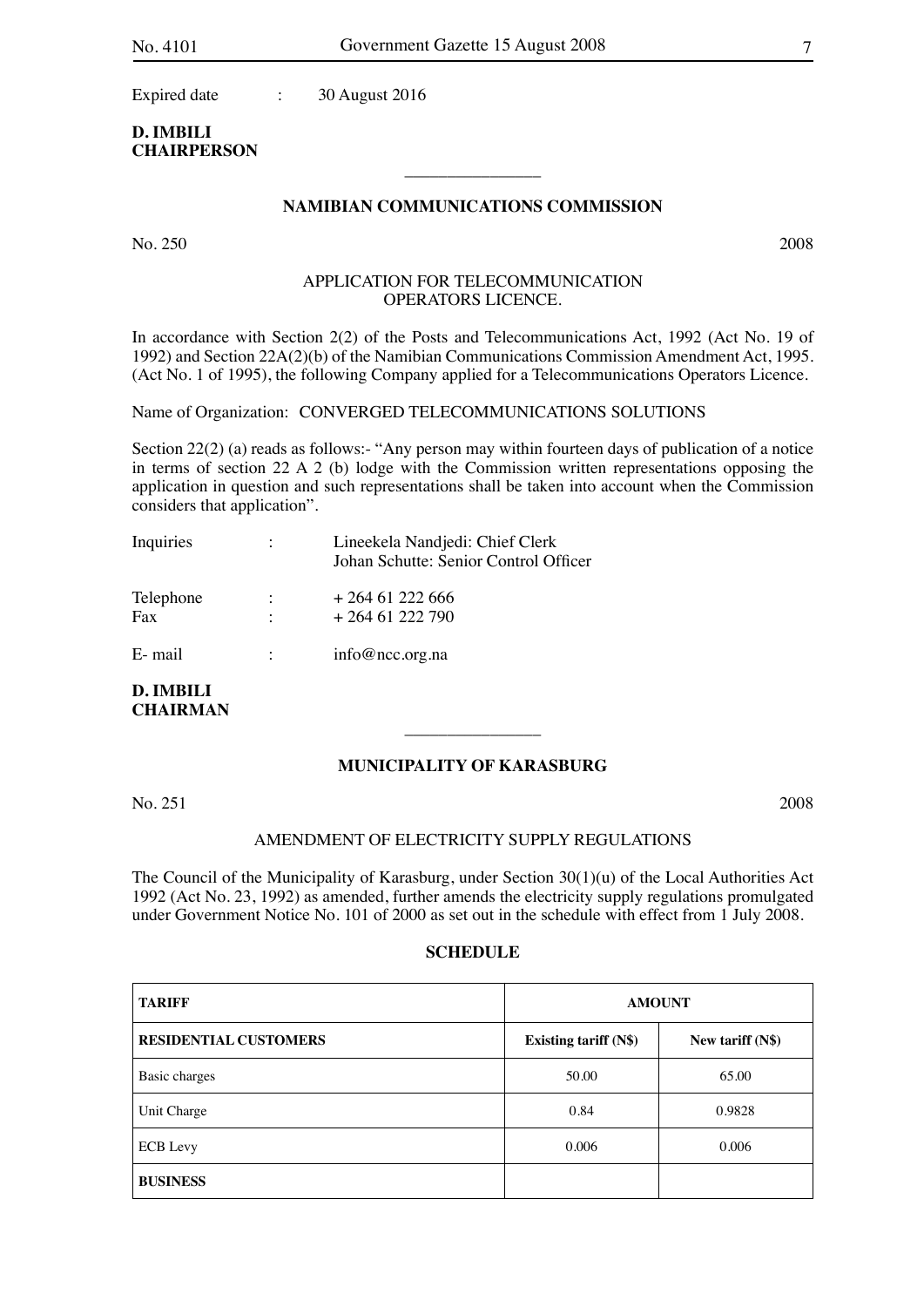| <b>Basic Charges</b>                          | 150.00                            | 200.00                            |
|-----------------------------------------------|-----------------------------------|-----------------------------------|
| Unit Charge                                   | 0.84                              | 0.9828                            |
| <b>ECB</b> Levy                               | 0.006                             | 0.006                             |
| <b>BUSINESS LARGE (larger than 3x60A)</b>     |                                   |                                   |
| <b>Basic</b> charges                          | 500.00                            | 750.00                            |
| Unit charge                                   | 0.84                              | 0.9828                            |
| <b>ECB</b> Levy                               | 0.006                             | 0.006                             |
| <b>LARGE POWER USERS</b>                      |                                   |                                   |
| <b>Basic Charges</b>                          | 86.70/KVA                         | 86.70                             |
| Unit charge                                   | 0.74                              | 0.9102                            |
| <b>ECB</b> Levy                               | 0.006                             | 0.006                             |
|                                               |                                   |                                   |
| Minimum Charge                                | 70% of declared<br>maximum demand | 70% of declared<br>maximum demand |
| PRE-PAID METERS (Exclusive of Service Charge) |                                   |                                   |
| <b>Basic Charge</b>                           | 50.00                             | 65.00                             |
| Unit charge                                   | 0.84                              | 0.9828                            |
| <b>ECB</b> Levy                               | 0.006                             | 0.006                             |
| PRE-PAID METERS (Inclusive of Service Charge  |                                   |                                   |
| Unit Charge                                   | 0.097                             | 1.1155                            |
| <b>ECB</b> Levy                               | 0.006                             | 0.006                             |
| <b>LOCAL AUTHORITY TARIFF</b>                 |                                   |                                   |
| Unit Charge                                   | 0.74                              | 0.8843                            |

## **BY ORDER OF THE COUNCIL**

## **J. KALOPA CHAIRPERSON OF THE COUNCIL** Karasburg, 16 July 2008

## **MUNICIPALITY OF GOBABIS**

 $\overline{\phantom{a}}$  , where  $\overline{\phantom{a}}$ 

No. 252 2008

## AMENDMENT OF CEMETERY REGULATIONS

The Council of the Municipality of Gobabis, under Section 30(1)(u) of the Local Authorities Act, 1992 (Act No. 23 of 1992), further amends the Cemetery Regulations promulgated under Government Notice No. 207 of 1952, as set out in the Schedule.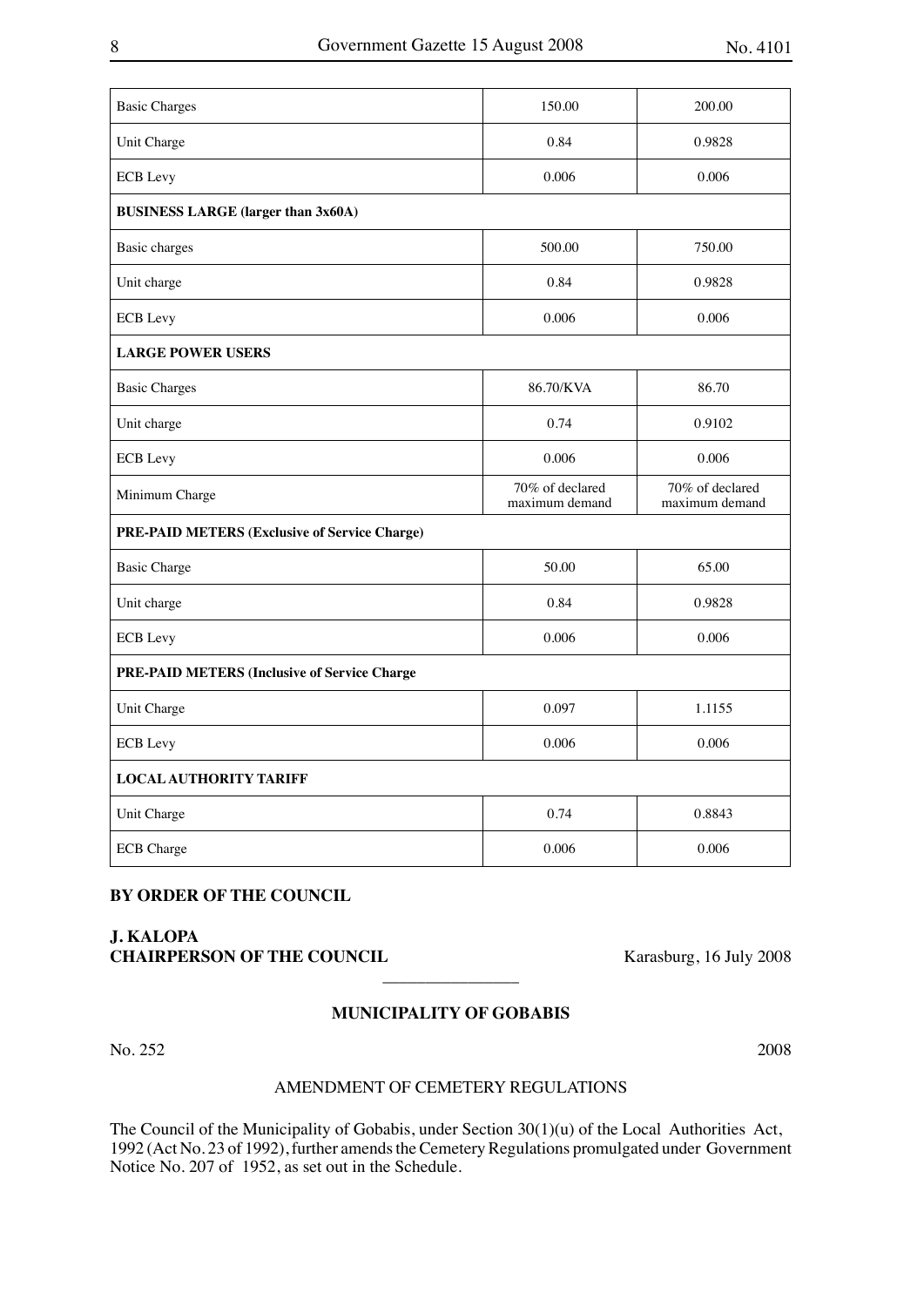## **SCHEDULE**

Schedule C is hereby amended –

- a) by the substitution for item (b) of the following item:-
	- "(b) INTERNMENT FEE

GOBABIS SUBURB for all persons, irrespective of age -

| $(i)$ for burial in a grave prepared by Council  | N\\$308-50 |
|--------------------------------------------------|------------|
| $(iii)$ for burial in a grave prepared by family | N\$145-00  |
|                                                  | N\$114-00  |

NOSSOBVILLE SUBURB for all persons, irrespective of age -

| (i) | for burial in a grave prepared by Council        | N\$308-50 |
|-----|--------------------------------------------------|-----------|
|     | $(iii)$ for burial in a grave prepared by family | N\$145-00 |
|     |                                                  | N\$114-00 |

EPAKO SUBURB - all burials in graves are prepared by Council -

|    | (i) | N\$252-00<br>N\$ 86-00<br>N\$114-00 |
|----|-----|-------------------------------------|
| b) |     | N\$1,035-00                         |

## **BY ORDER OF THE COUNCIL**

## **P. KATJAOHA CHAIRPERSON OF THE COUNCIL** Gobabis, 10 July 2008

## **MUNICIPALITY OF GOBABIS**

 $\overline{\phantom{a}}$  , where  $\overline{\phantom{a}}$ 

No. 253 2008

### AMENDMENT OF ELECTRICITY SUPPLY REGULATIONS

The Council of the Municipality of Gobabis, under Section 30(1)(u) of the Local Authorities Act, 1992 (Act No. 23 of 1992), further amends the Model Electricity Supply Regulations promulgated under Government Notice 306 of 1957, as set out in the Schedule.

#### **SCHEDULE**

The tariff of fees is hereby amended -

(a) by the substitution for paragraph :-

"(i) DEMAND CHARGE

Every consumer shall pay a monthly demand charge in accordance with the following scale, based on the nominal rating of the municipal current limiter through which all current consumed at the consumers shall pass: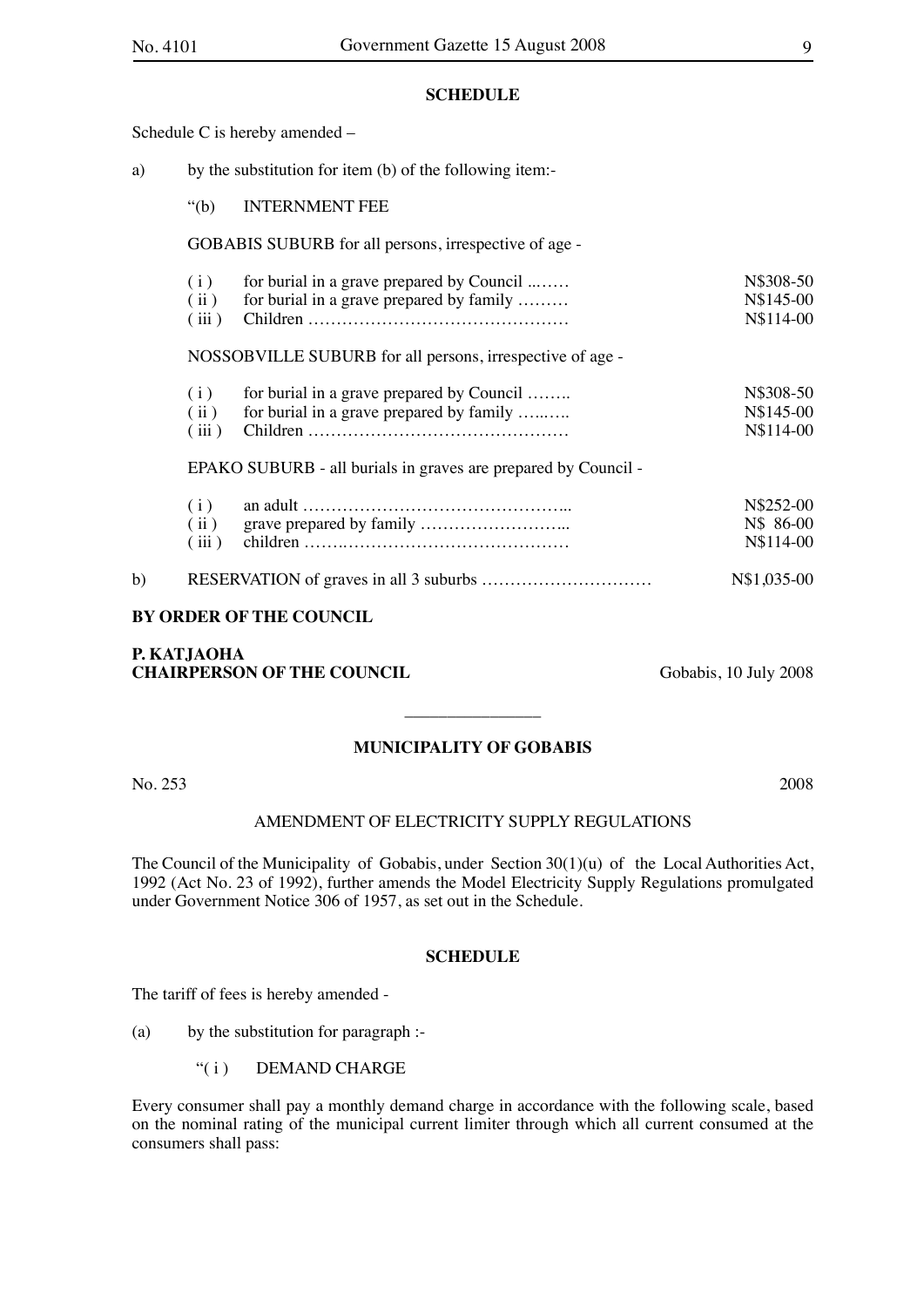| <b>TARIFF</b>                                                                             | <b>AMOUNT</b>          |  |  |  |
|-------------------------------------------------------------------------------------------|------------------------|--|--|--|
| <b>SINGLE PHASE</b>                                                                       |                        |  |  |  |
| <b>Basic Charges:-</b>                                                                    |                        |  |  |  |
| 15 Ampere                                                                                 | N\$<br>38-20           |  |  |  |
| 20 Ampere                                                                                 | N\$<br>$45 - 45$       |  |  |  |
| 25 Ampere                                                                                 | N\$<br>54-50           |  |  |  |
|                                                                                           |                        |  |  |  |
| 30 Ampere                                                                                 | 60-65<br>N\$           |  |  |  |
| 35 Ampere                                                                                 | 67-50<br>N\$           |  |  |  |
| 40 Ampere                                                                                 | 76-35<br>N\$           |  |  |  |
| 45 Ampere                                                                                 | 82-45<br>N\$           |  |  |  |
| 50 Ampere                                                                                 | N\$<br>89-75           |  |  |  |
| 60 Ampere                                                                                 | $N\$<br>99-50          |  |  |  |
|                                                                                           |                        |  |  |  |
| Charge per unit                                                                           | 0,971800<br>N\$        |  |  |  |
| <b>ECB</b> Levy                                                                           | $N\$<br>0,0060         |  |  |  |
| <b>THREE PHASE</b>                                                                        |                        |  |  |  |
|                                                                                           |                        |  |  |  |
| <b>Basic Charges:-</b>                                                                    |                        |  |  |  |
| 3 x 15 Ampere                                                                             | N\$ 94-00              |  |  |  |
| 3 x 20 Ampere                                                                             | $N\$<br>97-00          |  |  |  |
| 3 x 25 Ampere                                                                             | N\$ 106-15             |  |  |  |
| 3 x 30 Ampere                                                                             | N\$ 114-00             |  |  |  |
| 3 x 35 Ampere                                                                             | N\$ 120-65             |  |  |  |
| 3 x 40 Ampere                                                                             | N\$ 129-15             |  |  |  |
| 3 x 45 Ampere                                                                             | N\$ 135-25             |  |  |  |
| 3 x 50 Ampere                                                                             | N\$ 143-75             |  |  |  |
|                                                                                           |                        |  |  |  |
| 3 x 60 Ampere                                                                             | N\$ 157-05             |  |  |  |
| Charge per unit                                                                           | N\$<br>0,971800        |  |  |  |
| <b>ECB</b> Levy                                                                           | N\$<br>0,0060          |  |  |  |
| <b>BULK CONSUMERS</b>                                                                     |                        |  |  |  |
| <b>Basic Charges:</b>                                                                     | $(Amp/1.5*70\%*82-57)$ |  |  |  |
|                                                                                           | N\$ 2696-73            |  |  |  |
| 3 x 70 Ampere                                                                             | N\$<br>3 0 8 2 - 3 3   |  |  |  |
| 3 x 80 Ampere                                                                             | 3 8 5 2 - 71<br>N\$    |  |  |  |
| 3 x 100 Ampere                                                                            | N\$<br>4 8 1 6 - 30    |  |  |  |
| $3 \times 125$ Ampere                                                                     | N\$<br>5 779-90        |  |  |  |
| $3 \times 150$ Ampere                                                                     | N\$<br>6 164-67        |  |  |  |
| $3 \times 160$ Ampere                                                                     | $N\$<br>7 706-25       |  |  |  |
| $3 \times 200$ Ampere                                                                     |                        |  |  |  |
| 3 x 225 Ampere                                                                            | N\$<br>8 6 6 9 - 8 5   |  |  |  |
| 3 x 250 Ampere                                                                            | 9 632-61<br>N\$        |  |  |  |
| 3 x 300 Ampere                                                                            | N\$ 11 559-80          |  |  |  |
| 3 x 350 Ampere                                                                            | N\$ 13 486-15          |  |  |  |
| 3 x 450 Ampere                                                                            | N\$ 17 339-70          |  |  |  |
|                                                                                           |                        |  |  |  |
| Charge per unit                                                                           | 0,971800<br>N\$        |  |  |  |
| <b>ECB</b> Levy                                                                           | N\$<br>0,0060          |  |  |  |
| <b>LARGE POWER USERS (NEW)</b>                                                            |                        |  |  |  |
|                                                                                           |                        |  |  |  |
| Demand Charge<br>Minimum basic charges will be equal to 70% of<br>declared maximum demand | N\$<br>82-57           |  |  |  |
|                                                                                           |                        |  |  |  |
| Charge per unit                                                                           | 0,971800<br>N\$        |  |  |  |
| <b>ECB</b> Levy                                                                           | 0,0060<br>N\$          |  |  |  |
| <b>PRE-PAID METERS</b>                                                                    |                        |  |  |  |
| Charge per unit                                                                           | 1,12500<br>N\$         |  |  |  |
| <b>ECB</b> Levy                                                                           | N\$<br>0,0060          |  |  |  |
|                                                                                           |                        |  |  |  |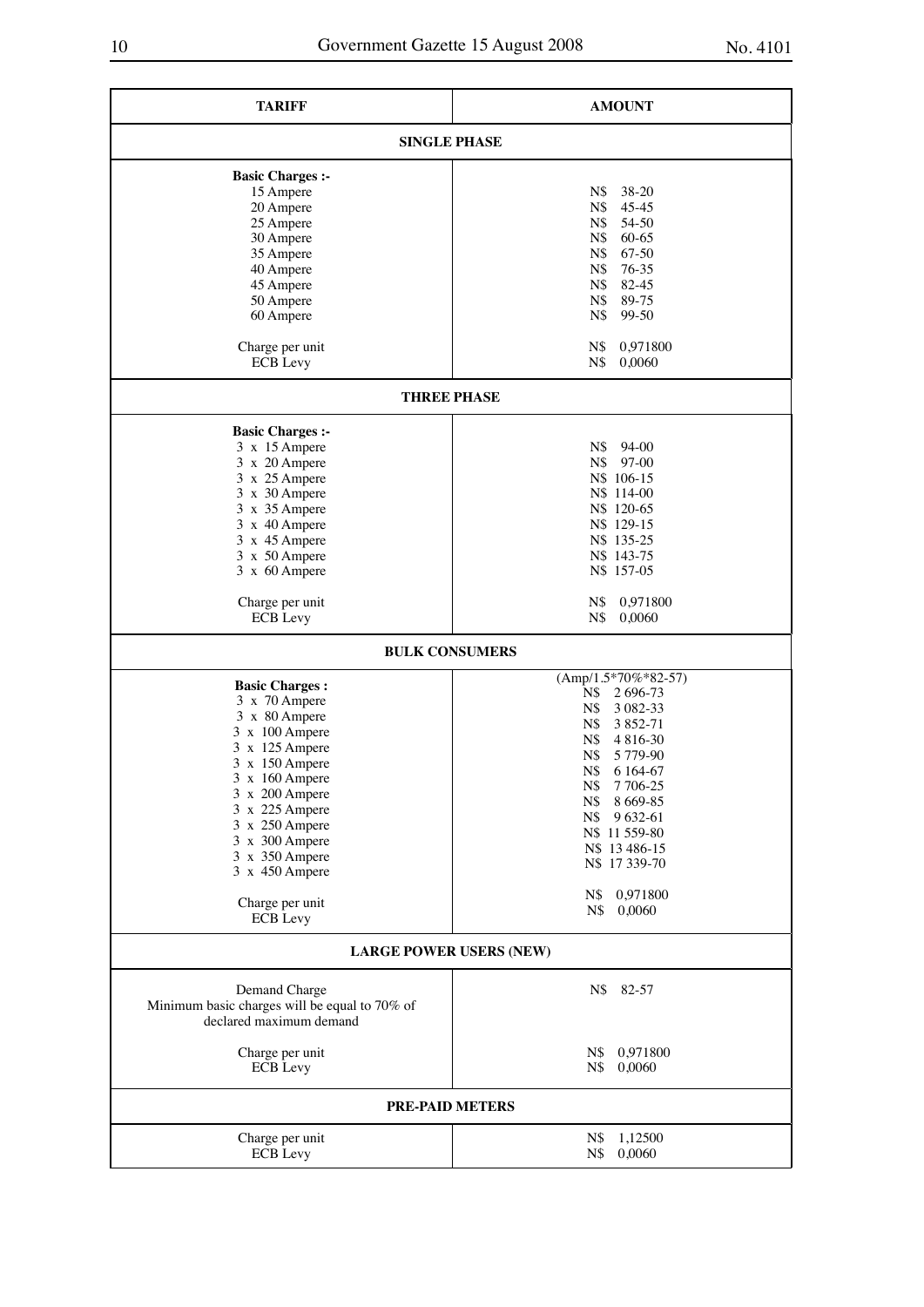## **P. KATJAOHA CHAIRPERSON OF THE COUNCIL** Gobabis, 10 July 2008

#### **MUNICIPALITY OF GOBABIS**

 $\overline{\phantom{a}}$  , where  $\overline{\phantom{a}}$ 

No. 254 2008

## LEVYING OF RATES ON RATEABLE PROPERTY

The Council of the Municipality of Gobabis, under Section 73(1) of the Local Authorities Act, 1992 (Act No. 23 of 1992), determines the rates payable in respect of rateable property for the financial year ending 30 June 2009 as set out in the Schedule.

#### **SCHEDULE**

## 1. **ALL ERVEN IN TOWNSHIPS**

- (a) On the site value of rateable property 0,04842 cent per dollar of such value per annum.
- (b) On the improvement value of rateable property 0,008364 cent per dollar of such value per annum.

## **2. PENALTY RATES**

The Council of Gobabis Municipality under Section 76 A of the Amendment Act, 2000 asked approval to the Honourable Minister to levy the following penalty rates on un-improved properties.

| 2-year penalty:<br>Land:<br>Improvements: | 0,96840 cent per dollar of such value/annum<br>0,016728 cent per dollar of such value/annum |
|-------------------------------------------|---------------------------------------------------------------------------------------------|
| 5-year penalty:                           |                                                                                             |
| Land:                                     | 0,193680 cent per dollar of such value/annum                                                |
| Improvements:                             | 0,033450 cent per dollar of such value/annum                                                |

#### **BY ORDER OF THE COUNCIL**

**P. KATJAOHA CHAIRPERSON OF THE COUNCIL** Gobabis, 10 July 2008

## **MUNICIPALITY OF GOBABIS**

 $\overline{\phantom{a}}$  , where  $\overline{\phantom{a}}$ 

No. 255 2008

#### AMENDMENT OF WATER SUPPLY REGULATIONS

The Council of the Municipality of Gobabis, under Section 30(1)(u) of the Local Authorities Act, 1992 (Act No. 23 of 1992), further amends the Water Supply Regulations promulgated under Government Notice 17 of 1958, as set out in the Schedule.

### **SCHEDULE**

Schedule B is hereby amended by the substitution for Item I of the following item :-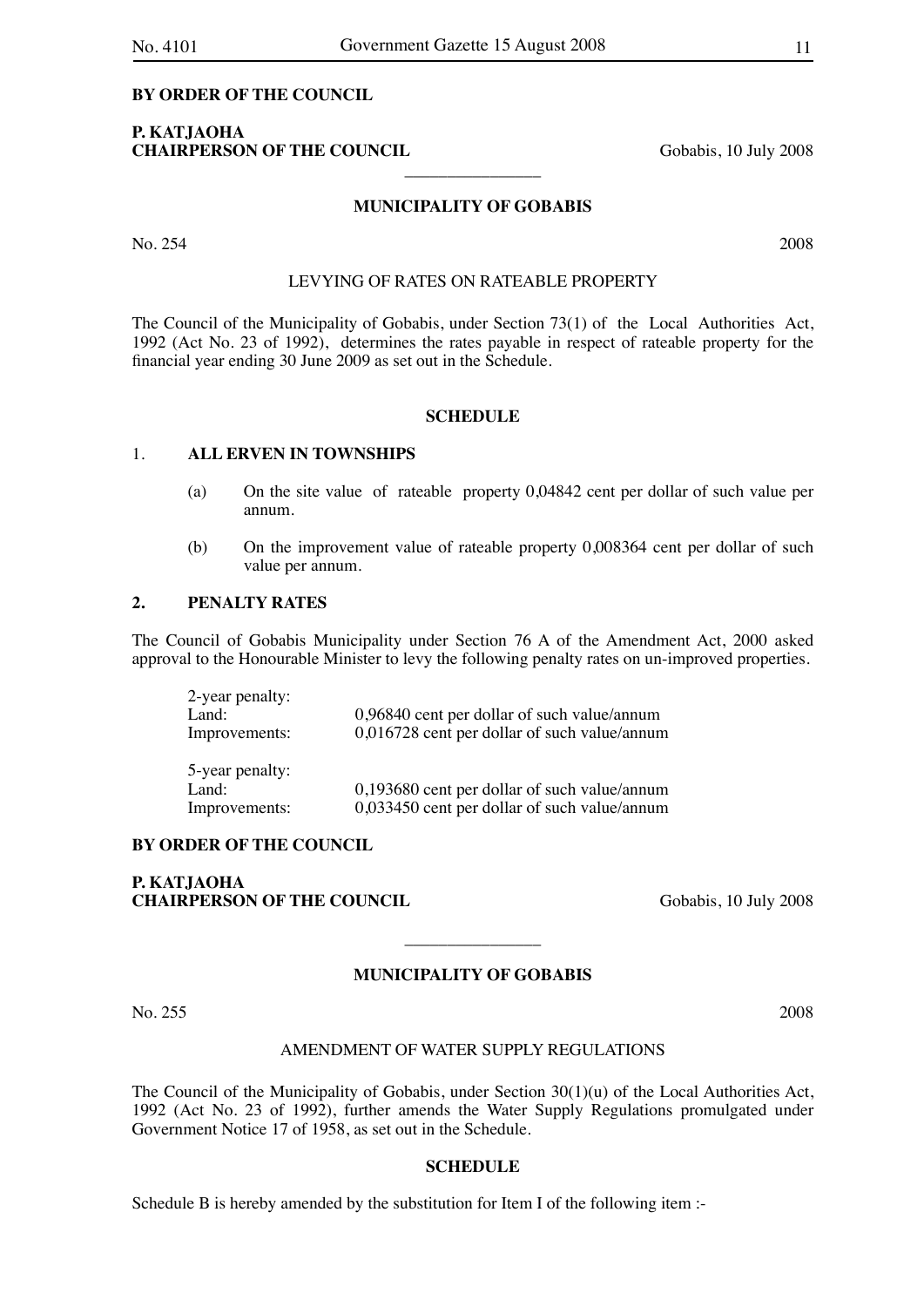"1. (a) Monthly minimum charge including rental for a water meter.

|     | Up to $25 \text{ mm}$<br>Over $25 \text{ mm} - 37.5 \text{ mm}$<br>Over $37.5$ mm $-75$ mm<br>Over $75 \text{ mm} - 100 \text{ mm}$<br>Over $100 \text{ mm} - 150 \text{ mm}$<br>Over $150 \text{ mm}$ | connection<br>connection<br>connection<br>connection<br>connection<br>connection | N\$ 22-95<br>N\$ 41-65<br>N\$ 75-65<br>N\$ 125-75<br>N\$ 138-60<br>N\$ 193-75 |
|-----|--------------------------------------------------------------------------------------------------------------------------------------------------------------------------------------------------------|----------------------------------------------------------------------------------|-------------------------------------------------------------------------------|
| (b) | Basic charge on all vacant erven per month or part of month                                                                                                                                            |                                                                                  | N\$ 22-95                                                                     |
| (c) | Unit price per cubic metre                                                                                                                                                                             |                                                                                  | $12 - 00$                                                                     |

## **BY ORDER OF THE COUNCIL**

## **P. KATJAOHA CHAIRPERSON OF THE COUNCIL** Gobabis, 10 July 2008

## **MUNICIPALITY OF GOBABIS**

 $\overline{\phantom{a}}$  , where  $\overline{\phantom{a}}$ 

No. 256 2008

## AMENDMENT OF HEALTH REGULATIONS

The Council of the Municipality of Gobabis, under Section 30(1)(u) of the Local Authorities Act, 1992 (Act No. 23 of 1992), further amends the Health Regulations promulgated under Government Notice No. 207 of 1960 by the substitution in item (vi) of the Tariff of fees in paragraph (c) for the amount "N\$ 87-40" of the amount "N\$ 100-00".

#### **BY ORDER OF THE COUNCIL**

## **P. KATJAOHA CHAIRPERSON OF THE COUNCIL** Gobabis, 10 July 2008

## **MUNICIPALITY OF GOBABIS**

 $\overline{\phantom{a}}$  , where  $\overline{\phantom{a}}$ 

No. 257 2008

## AMENDMENT OF CHARGES PAYABLE IN RESPECT OF DRAINAGE AND PLUMBING CONNECTIONS

The Council of the Municipality of Gobabis, under Section 30(1)(u) of the Local Authorities Act, 1992 (Act No. 23 of 1992), further amends the fees, charges and other moneys payable in respect of drainage and plumbing as laid down in the Drainage and Plumbing Regulations promulgated under Government Notice No. 98 of 1968, as set out in the Schedule.

## **SCHEDULE**

The Regulations is hereby amended -

(a) by the substitution for item A of Schedule C of the following item :

"A . BASIC CHARGE

The owner of any erf, stand, or lot or agricultural land, with or without improvements thereon, shall, where such erf, stand, or lot or agricultural land is connected to the Council's sewerage system, or in case where such supply is available but not made use of, pay to the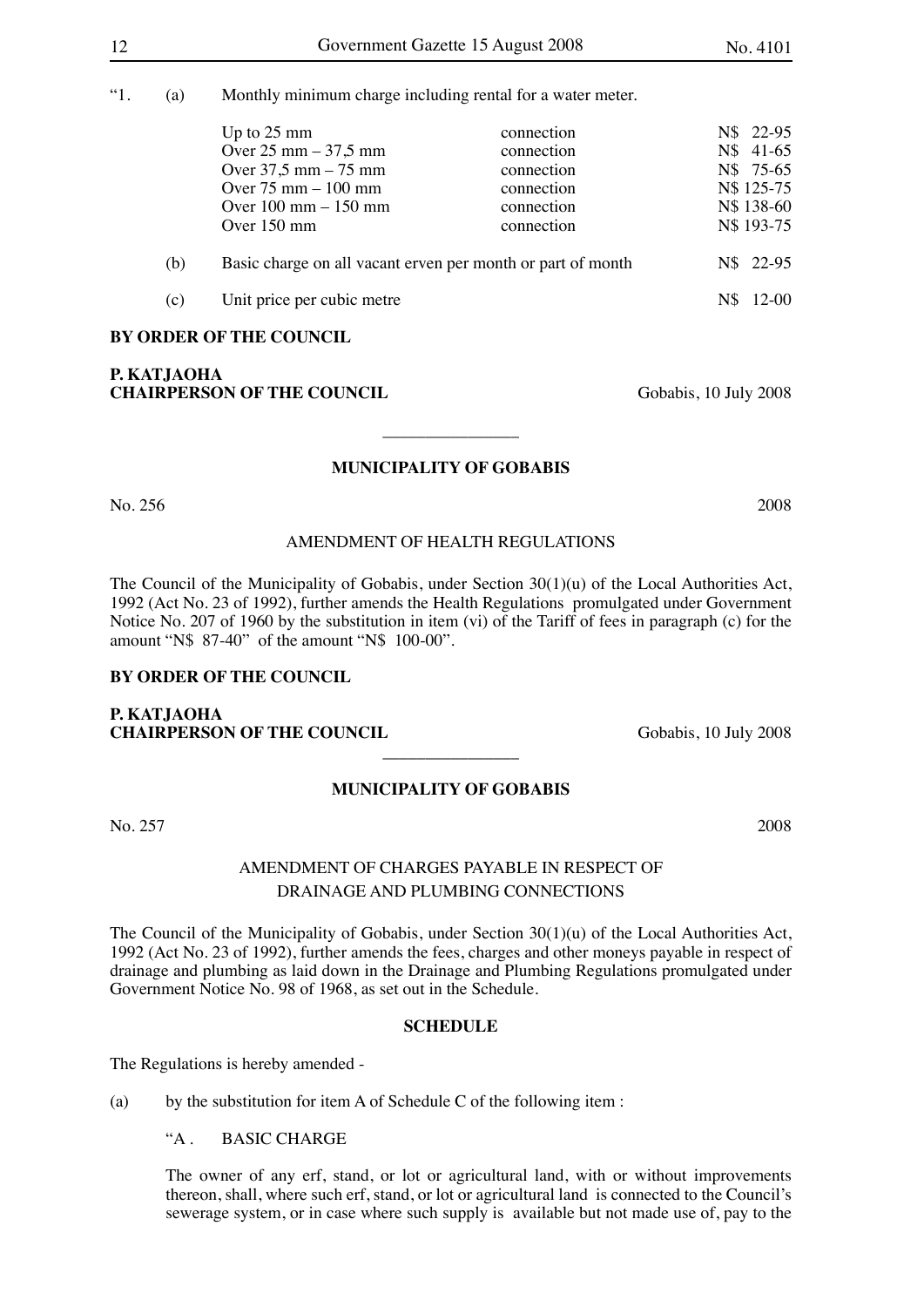Council monthly in advance a minimum charge in respect of each such erf, stand, or lot or agricultural land, calculated as follows:-

| For the first 2000 square metres land area or portion thereof             |  | N\$ 44-45  |
|---------------------------------------------------------------------------|--|------------|
| For every additional 1000 square metres of land area or portion thereof - |  | N\$ 27-40  |
| Maximum Charge                                                            |  | N\$100-00" |

## (b) by the substitution for item B of Schedule C of the following item:

## "B . ADDITIONAL CHARGES

The following amounts, in addition to those specified in paragraph A shall be paid monthly in advance by the owners of all premises which connected to the Council's sewerage system:

| (a) | Private Houses: for each private house                                                                                                                                                                                                                                                                                             | N\$18-20             |
|-----|------------------------------------------------------------------------------------------------------------------------------------------------------------------------------------------------------------------------------------------------------------------------------------------------------------------------------------|----------------------|
| (b) | Flats used for residential purposes only: Additional charge per flat,<br>excluding the basement, garage, servants quarters and out-buildings:<br>Provided that in cases where rooms are let solely for occupation without<br>the provision of meals every two rooms under the same roof will be<br>taken as one flat               | N\$18-20             |
| (c) | Churches: for each church                                                                                                                                                                                                                                                                                                          | N\$54-80             |
| (d) | Church Halls: Additional charge for each Hall used for ecclesiastical<br>purposes only and from which no revenue is derived                                                                                                                                                                                                        | N\$18-20             |
| (e) | Colleges, schools and hostels: Additional charge for every 10 students<br>or scholars or portion of 10, based on the average daily total during the<br>preceeding calendar year. (A certified return must be furnished to the<br>Council at the end of each calender year by the principal of the college<br>or schools concerned) | N\$18-20             |
| (f) | Hotels: for every bedroom                                                                                                                                                                                                                                                                                                          | N\$18-20             |
| (g) | Business premises: for the first 2000 square metres floor space -                                                                                                                                                                                                                                                                  | N\$66-45             |
| (h) | Gaols: For every 150 square metre of floor space of portion<br>thereof                                                                                                                                                                                                                                                             | N\$18-20             |
| (i) | Hospitals and nursing homes: For every 150 square metre of floor space<br>of portion thereof                                                                                                                                                                                                                                       | N\$18-20             |
| (i) | Abattoir                                                                                                                                                                                                                                                                                                                           | N\$429-50            |
| (k) | Recreation and Showgrounds:                                                                                                                                                                                                                                                                                                        |                      |
|     | (i)<br>for every water closet or basin<br>(ii)<br>for every urinal or basin                                                                                                                                                                                                                                                        | N\$18-20<br>N\$18-20 |
| (1) | All premises other than premises referred to in paragraph<br>(a) to $(k)$<br>For every water closet, urinal on such premises, a charge of                                                                                                                                                                                          | N\$18-20<br>N\$18-20 |
| (m) | Connections<br>Every new connection after inspection                                                                                                                                                                                                                                                                               | N\$225-50"           |

 $\overline{\phantom{a}}$  , where  $\overline{\phantom{a}}$ 

#### **BY ORDER OF THE COUNCIL**

**P. KATJAOHA CHAIRPERSON OF THE COUNCIL** Gobabis, 10 July 2008

N\$18-20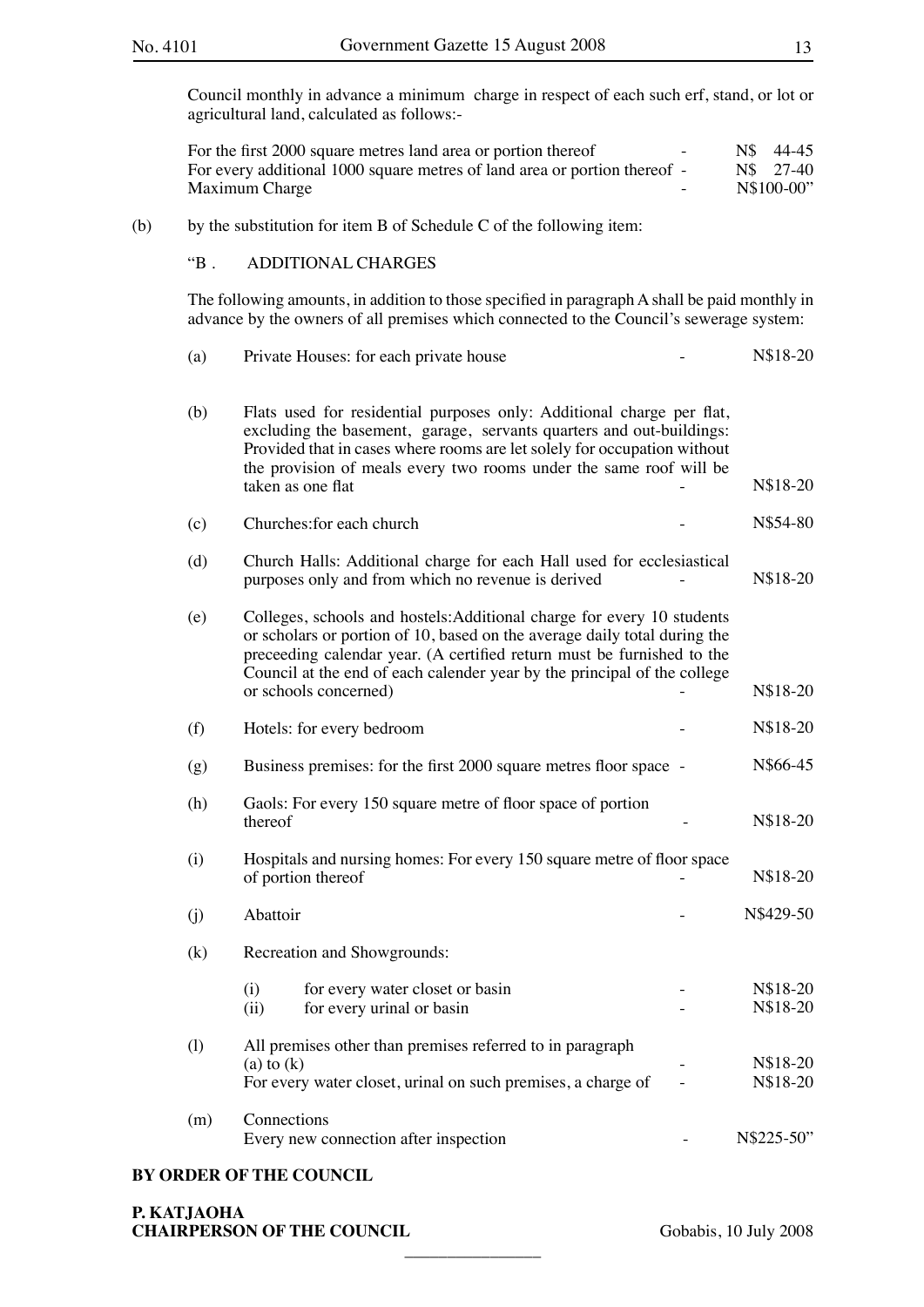## **LEONARDVILLE VILLAGE COUNCIL**

#### No. 258 2008

The following tariffs being amended with effect from 1 July 2008, in accordance with the Local Authorities Act, 1992 (Act No. 23 of 1992), section 30(1)(u):

| <b>Tariff Description</b>             | <b>Existing</b><br><b>Tariff N\$</b> | <b>Proposed</b><br>Tariff N\$ | <b>Increase</b><br>$\%$ |
|---------------------------------------|--------------------------------------|-------------------------------|-------------------------|
| <b>ELECTRICITY</b>                    |                                      |                               |                         |
| <b>Tariff A Domestic</b>              |                                      |                               |                         |
| <b>Basic Charge</b>                   |                                      |                               |                         |
| 20 Ampere                             | 57.36                                | 66.00                         | 0.15                    |
| 25 Ampere                             | 71.69                                | 85.50                         | 0.19                    |
| 30 Ampere                             | 86.04                                | 99.00                         | 0.15                    |
| 35 Ampere                             | 100.32                               | 115.50                        | 0.19                    |
| 40 Ampere                             | 114.48                               | 132.00                        | 0.15                    |
| 45 Ampere                             | 128.65                               | 148.50                        | 0.15                    |
| 50 Ampere                             | 143.40                               | 165.00                        | 0.15                    |
| 55 Ampere                             | 157.73                               | 181.50                        | 0.15                    |
| 60 Ampere                             | 172.07                               | 198.00                        | 0.15                    |
| <b>Unit Price:</b>                    |                                      |                               |                         |
| Charge per unit                       | 0.6500/kWh                           | 0.7800/kWh                    | 0.1860                  |
| <b>ECB</b> Levy                       |                                      |                               |                         |
| <b>ECB</b> Levy                       | $0.0060$ /kwh                        | $0.0060$ /kWh                 | $\overline{a}$          |
| <b>Deposits</b>                       |                                      |                               |                         |
| Deposits                              | 250.00                               | 300.00                        | 0.20                    |
| <b>Connection Fees</b>                |                                      |                               |                         |
| <b>Connection Fees</b>                | Actual Cost+15%                      | Actual Cost + 15%             |                         |
| <b>Extra Costs</b>                    |                                      |                               |                         |
| Disconnection Fees                    | 80.00                                | 80.00                         |                         |
| <b>Reconnection Fees</b>              | 80.00                                | 80.00                         |                         |
| <b>TARIFF B BUSINESS SINGLE PHASE</b> |                                      |                               |                         |
| <b>Basic Charge</b>                   |                                      |                               |                         |

## **SCHEDULE**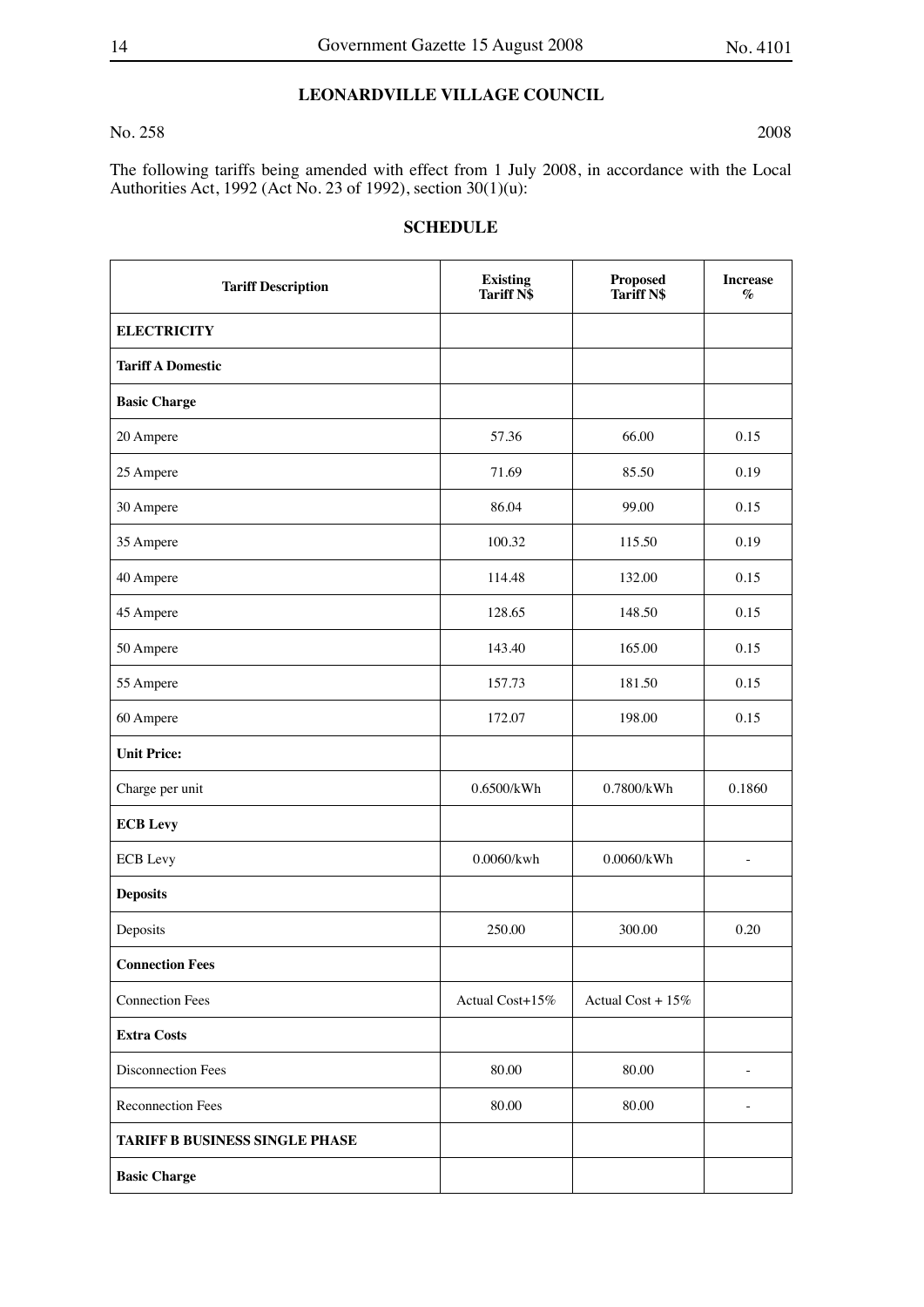| 30 Ampere                     | 144.33            | 165.90            | 0.15   |
|-------------------------------|-------------------|-------------------|--------|
| 35 Ampere                     | 168.35            | 193.55            | 0,15   |
| 40 Ampere                     | 186.93            | 221.20            | 0.18   |
| 45 Ampere                     | 230.50            | 248.85            | 0.08   |
| 50 Ampere                     | 240.52            | 276.52            | 0.15   |
| 55 Ampere                     | 264.60            | 304.15            | 0.15   |
| 60 Ampere                     | 288.56            | 331.80            | 0.15   |
| 80 Ampere                     | 284.86            | 442.40            | 0.55   |
| <b>Unit Price:</b>            |                   |                   |        |
| Charge per unit               | 0.6000/kWh        | 0.7800/kWh        | 0.1860 |
| <b>ECB</b> Levy;              |                   |                   |        |
| <b>ECB</b> Levy               | $0.0060$ /kWh     | $0.0060$ /kWh     | ÷,     |
| <b>Deposits</b>               |                   |                   |        |
| Deposits                      | 300.00            | 450.00            | 0.50   |
| <b>Connection Fees;</b>       |                   |                   |        |
| <b>Connection Fees</b>        | Actual Cost + 15% | Actual Cost + 15% |        |
| <b>Extra Costs</b>            |                   |                   |        |
| Disconnection Fees            | 80.00             | 100.00            | 0.25   |
| Reconnection Fees             | 80.00             | 100.00            | 0.25   |
| TARIFF C BUSINESS THREE PHASE |                   |                   |        |
| <b>Basic Charge</b>           |                   |                   |        |
| 30 Ampere                     | 432.95            | 498.00            | 0.15   |
| 35 Ampere                     | 505.12            | 581.00            | 0.15   |
| 40 Ampere                     | 577.29            | 664.00            | 0.15   |
| 45 Ampere                     | 649.47            | 747.00            | 0.15   |
| 50 Ampere                     | 721.57            | 830.00            | 0.15   |
| 55 Ampere                     | 793.68            | 913.00            | 0.15   |
| 60 Ampere                     | 865.91            | 996.00            | 0.15   |
| 80 Ampere                     | 1154.59           | 1,328.00          | 0.15   |
| <b>Unit Price:</b>            |                   |                   |        |
| Charge per unit               | 0.6912/kWh        | 0.8294/kWh        | 0.1860 |
| <b>ECB</b>                    |                   |                   |        |
|                               |                   |                   |        |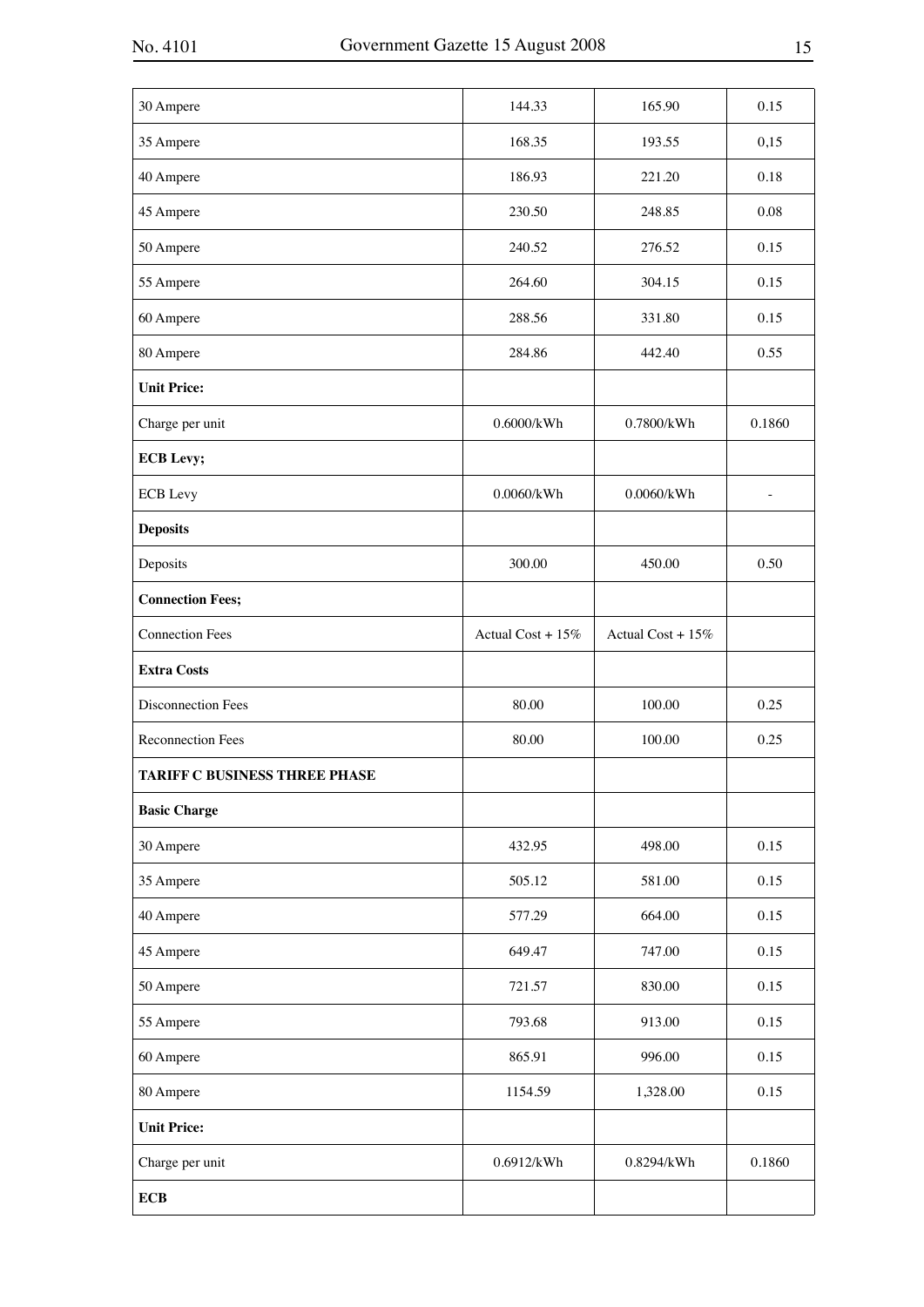| <b>ECB</b> Levy                      | 0.0060/kWh           | 0.0060/kWh           |                          |
|--------------------------------------|----------------------|----------------------|--------------------------|
| <b>Deposits</b>                      |                      |                      |                          |
| Deposits                             | 450.00               | 500.00               | 0.11                     |
| <b>Connection Fees</b>               |                      |                      |                          |
| <b>Connection Fees</b>               | Actual Cost + $15\%$ | Actual Cost + $15\%$ |                          |
| <b>Extra Costs</b>                   |                      |                      |                          |
| <b>Disconnection Fees</b>            | 80.00                | 100.00               | 0.25                     |
| <b>Reconnection Fees</b>             | 80.00                | 100.00               | 0.25                     |
| <b>TARIFF D MAXIMUM DEMAND:</b>      |                      |                      |                          |
| <b>Basic Charge</b>                  | 178.20               | 400.00               | 1.24                     |
| Charge per unit                      | 0.49                 | 0.59                 | 0.20                     |
| <b>ECB</b> Levy                      | 0.0060/kWh           | 0.0060/kWh           |                          |
| Maximum Demand Charge                | 85.00/KVA            | 85.27.KVA            | 0.32                     |
| <b>TARIFF E: PRE-PAYMENT METERS:</b> |                      |                      |                          |
| Charge per unit - Single Phase       | 0.6825/kWh           | 0.8190/kWh           | 0.20                     |
| Charge per unit - Three Phase        | 0.7020/kWh           | 0.8424/kWh           | 0.20                     |
| <b>ECB</b> Levy                      | $0.0060$ /kWh        | 0.0060/kWh           | $\overline{\phantom{a}}$ |
| <b>Connection Fees</b>               | Actual Cost + 15%    | Actual Cost + $15%$  |                          |
| <b>Reconnection Fees</b>             | 80.00                | 80.00                | $\overline{\phantom{a}}$ |

## **F. AFRIKANER CHAIRLADY**  LEONARDVILLE VILLAGE COUNCIL Leonardville, 18 June 2008

## **OSHANA REGIONAL COUNCIL**

 $\overline{\phantom{a}}$  , where  $\overline{\phantom{a}}$ 

```
No. 259 2008
```
## TARIFF STRUCTURE 2008/2009 FINANCIAL YEAR

Oshana Regional Council has under Section 33(1)(b) of the Regional Councils Act of 1992 (Act No. 22 of 1992) as amended, amend the charges fees and other moneys payable in respect of services rendered by the Council as set out in the schedule, with effect from 1st April 2008.

## **SCHEDULE**

| <b>Tariff Description</b>       | <b>Existing</b><br><b>Tariff</b><br>2007/08 | Increase/<br><b>Decrease</b><br>in $\%$ | <b>Proposed Tariff</b><br>2008/09 N\$ |
|---------------------------------|---------------------------------------------|-----------------------------------------|---------------------------------------|
| <b>WA TER</b>                   |                                             |                                         |                                       |
| <b>A. Charges at Categories</b> |                                             |                                         |                                       |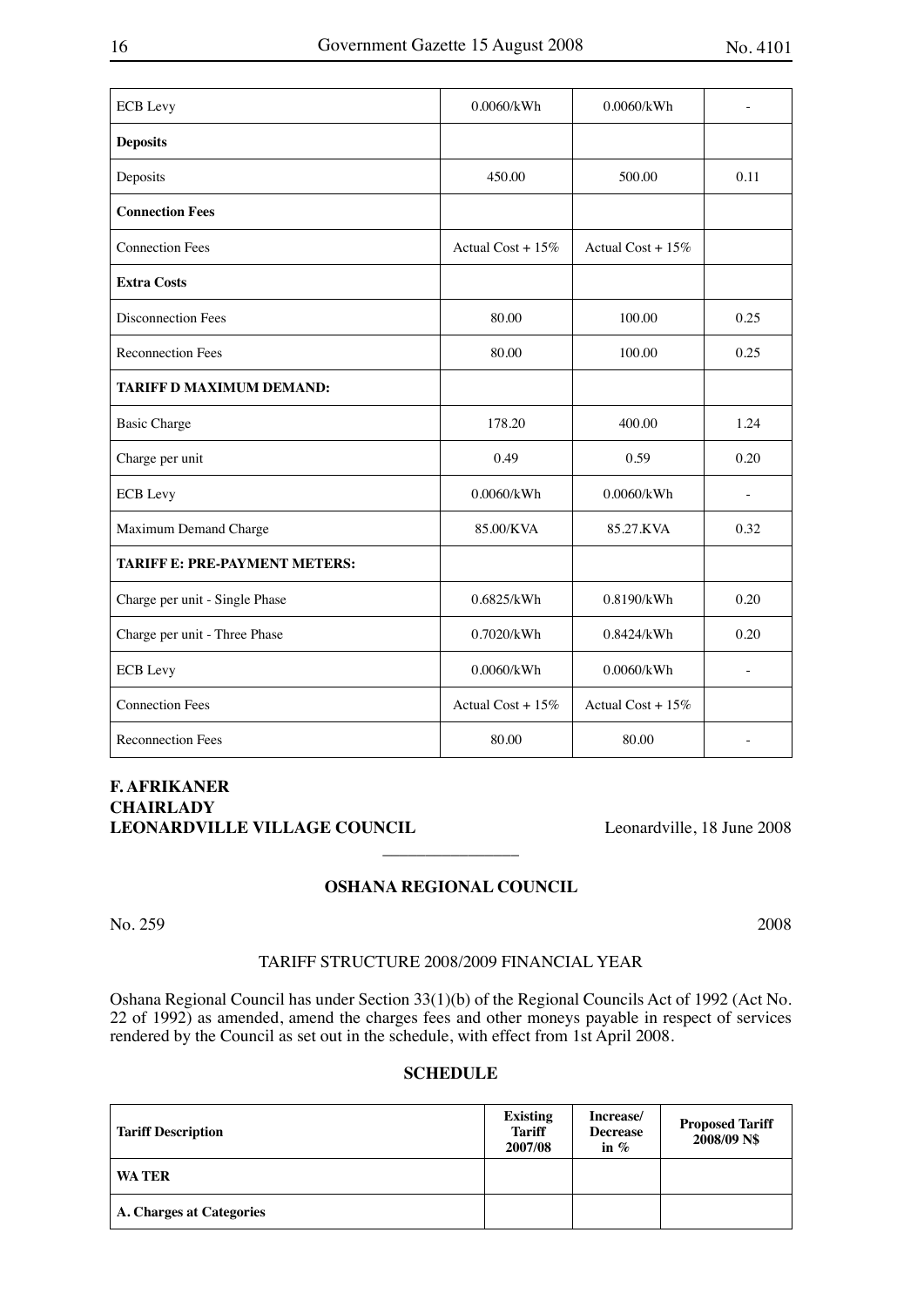| Category A: 0 - 15 kiloliters                                          | 0.0 | 0.0 | 7.25     |
|------------------------------------------------------------------------|-----|-----|----------|
| Category B: 15.1-25 kiloliters                                         | 0.0 | 0.0 | 8.36     |
| Category C:25.1-60 kiloliters                                          | 0.0 | 0.0 | 11.15    |
| Category D: 60.1 kiloliters & above                                    | 0.0 | 0.0 | 13.94    |
| <b>B. Basic Charges</b>                                                |     |     |          |
| Residential - Single                                                   | 0.0 | 0.0 | 27.60    |
| Other - Single                                                         | 0.0 | 0.0 | 90.00    |
| Group Consumer - per outlet                                            | 0.0 | 0.0 | 90.00    |
| C. Interest on late payment per month                                  | 0.0 | 0.0 | $1.25\%$ |
| <b>D. Service Fees</b>                                                 |     |     |          |
| Connection fees for 15-25mm                                            | 0.0 | 0.0 | 169.79   |
| Connection fees for 26-50mm                                            | 0.0 | 0.0 | 278.93   |
| Connection fees for 51-110mm                                           | 0.0 | 0.0 | 503.29   |
| Connection fees for 111mm & above                                      | 0.0 | 0.0 | 1,046.60 |
| <b>SEWERAGE</b>                                                        |     |     |          |
| <b>A</b> . Basic Charges                                               |     |     |          |
| Residential (basic per month)                                          | 0.0 | 0.0 | 42.00    |
| All other consumers (basic per month)                                  | 0.0 | 0.0 | 62.95    |
| Sewerage Private House (per toilet per month)                          | 0.0 | 0.0 | 20.95    |
| Sewerage - Business (per toilet per month)                             | 0.0 | 0.0 | 26.29    |
| Sewerage - Hotel (per toilet per month)                                | 0.0 | 0.0 | 16.50    |
| Sewerage - Hostel (per toilet per month)                               | 0.0 | 0.0 | 16.50    |
| Sewerage - Sport Ground (per toilet per month)                         | 0.0 | 0.0 | 22.00    |
| <b>B. Service Fees</b>                                                 |     |     |          |
| Connection Fees to Sewer                                               | 0.0 | 0.0 | 319.70   |
| <b>C. Removal of Sewerage Water</b>                                    |     |     |          |
| One load (rate plus actual cost)                                       | 0.0 | 0.0 | 194.44   |
| Peri-urban (rate plus km)                                              | 0.0 | 0.0 | 199.26   |
| Cost per kilometer                                                     | 0.0 | 0.0 | 8.89     |
| Sewer-line blockage per hour (rate plus actual cost)                   | 0.0 | 0.0 | 194.44   |
| D. Removal of Sewerage & dumping of private sewer in<br>oxidation pond |     |     |          |
| Illegal connection                                                     | 0.0 | 0.0 | 2,000.00 |
|                                                                        |     |     |          |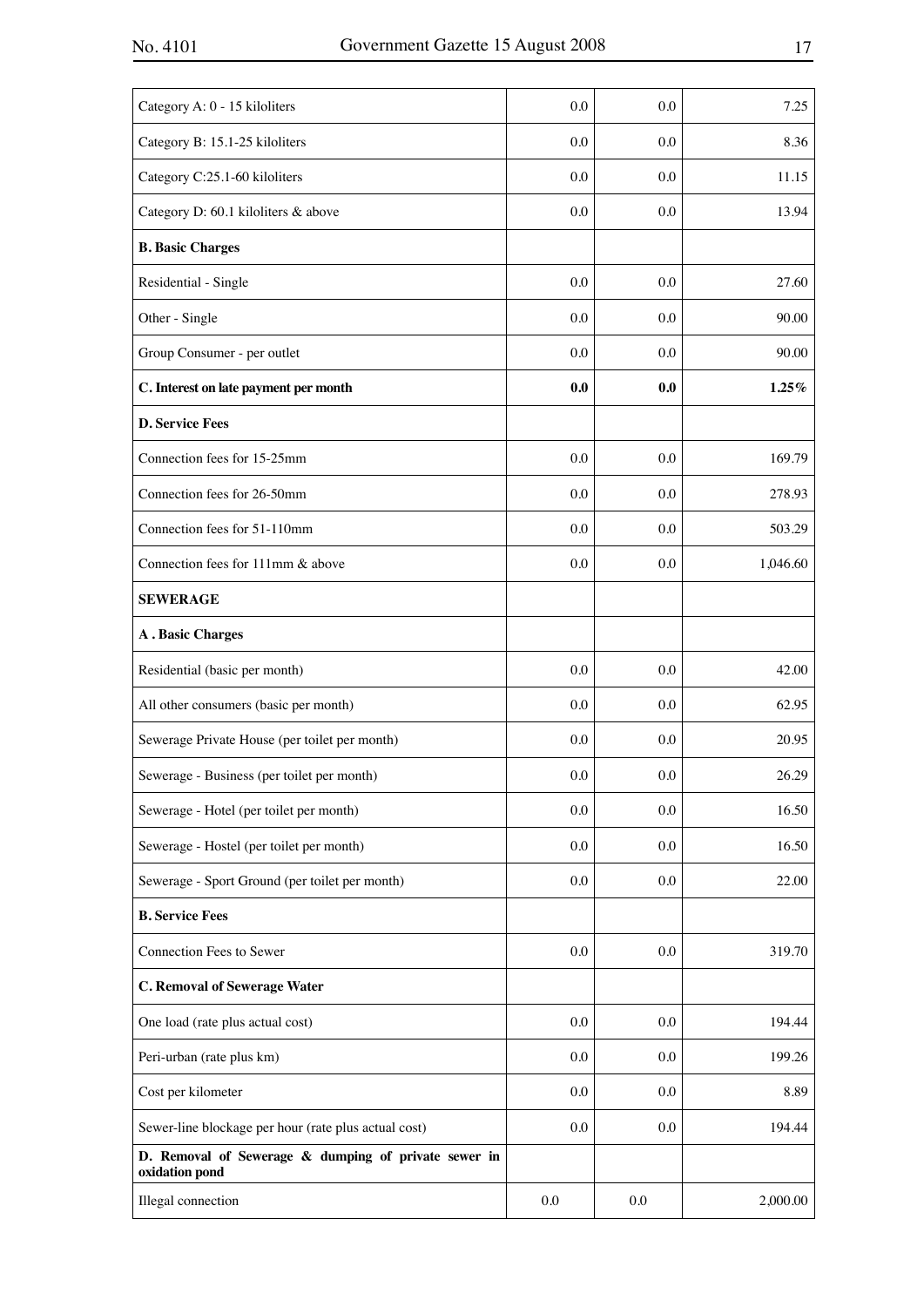| Disposal of hazardous waste through sewer system            | 0.0    | 0.0   | 1,000.00 |
|-------------------------------------------------------------|--------|-------|----------|
| Disposal of private sewer waste in oxidation pond per month | 0.0    | 0.0   | 500.00   |
| <b>REFUSE REMOVAL CHARGES</b>                               |        |       |          |
| Residential: Basic Charges per month                        | 0.0    | 0.0   | 34.00    |
| Residential: Charges per bin                                | 0.0    | 0.0   | 34.00    |
| Business: Basic Charges per month                           | 0.0    | 0.0   | 100.00   |
| Business: Charges per bin                                   | 0.0    | 0.0   | 43.00    |
| PTO CHARGES                                                 |        |       |          |
| PTO Residential up to 10002m                                | 0.0    | 0.0   | 44.00    |
| PTO Business up to 10002m                                   | 0.0    | 0.0   | 122.00   |
| TRUCK, TANK AND TRACTOR CHARGES                             |        |       |          |
| MAN Truck GRN81123 (charges per load)                       | 0.0    | 0.0   | 300.00   |
| Sewer Truck GRN81129 (charges per load)                     | 0.0    | 0.0   | 250.00   |
| Water Tank GRN81128 (charges per full tank)                 | 0.0    | 0.0   | 250.00   |
| Tractor for ploughing (charges per hour)                    | 0.0    | 0.0   | 200.00   |
| Tractor with a trailer (charges per load)                   | 0.0    | 0.0   | 250.00   |
| <b>TENTS</b>                                                |        |       |          |
| Size 12m x 24m Tent (charges per day)                       | 0.0    | 0.0   | 1,300.00 |
| Size 9m x iSm Tent (charges per day)                        | 0.0    | 0.0   | 900.00   |
| Chairs (charges per chair per day)                          | 0.0    | 0.0   | 3.00     |
| <b>HALL</b>                                                 |        |       |          |
| Hiring of the Leo Shoopala Hall (charges per day)           | 100.00 |       | 500.00   |
| PA SYSTEM                                                   |        |       |          |
| Hiring of Public Addressing System (charges per day         | 300.00 | 16.6% | 350.00   |
|                                                             |        |       |          |

## **BY ORDER OF COUNCIL**

## **CHAIRPERSON OF THE COUNCIL** 22 July 2008

## **MARIENTAL MUNICIPALITY**

 $\overline{\phantom{a}}$  , where  $\overline{\phantom{a}}$ 

#### TARIFF STRUCTURE

Municipality of Mariental has under Section 30(1) of Local Authorities Act, 1992 (Act No. 23 of 1992) amend the charges, fees, rates and other monies payable in respect of services rendered by the Council as set out in this schedule with effect from the 1st July 2008.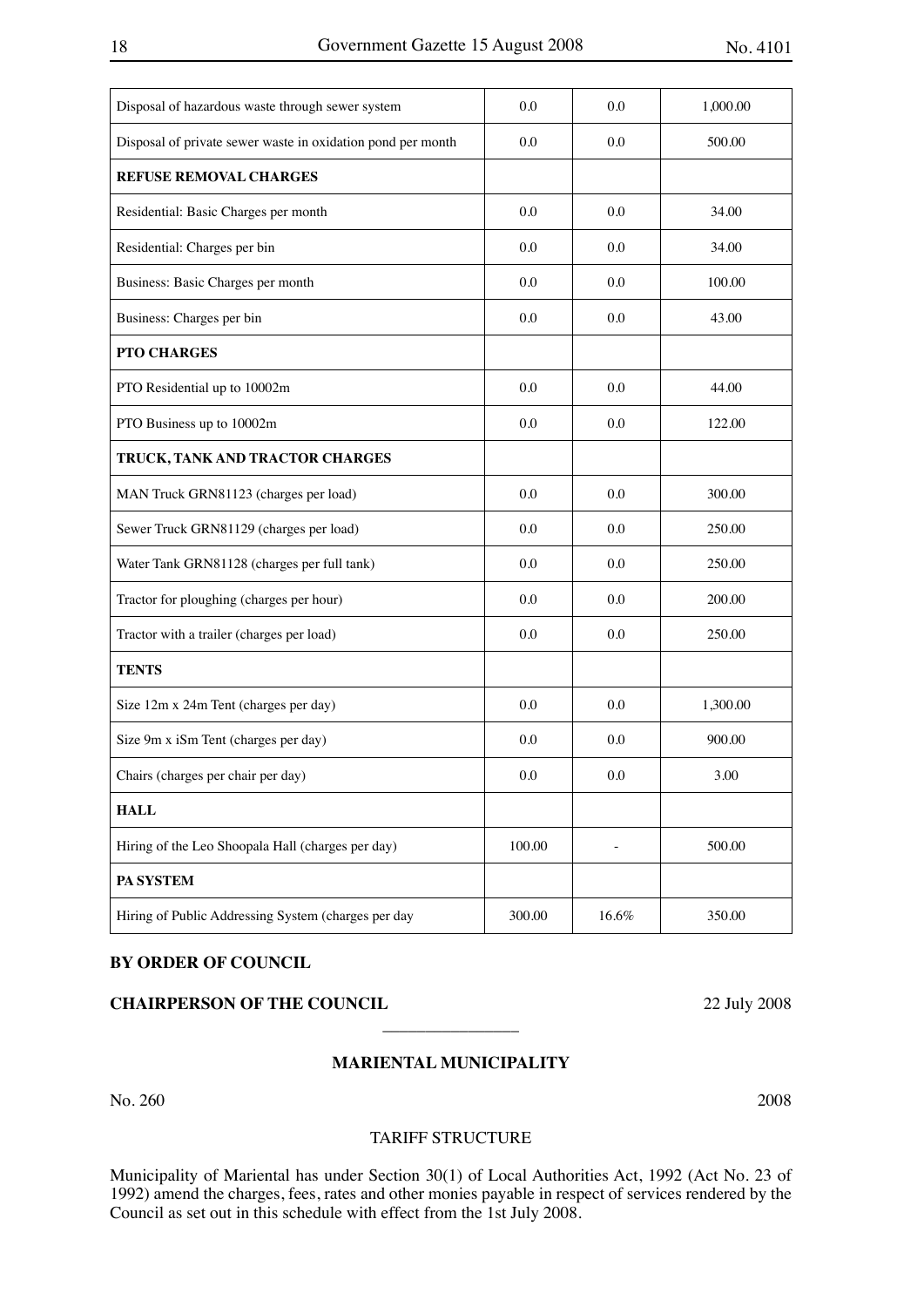## **SCHEDULE**

| <b>DETAILS</b>                                    | <b>CURRENT</b><br>TARIFFS | <b>NEW TARIFFS</b> |
|---------------------------------------------------|---------------------------|--------------------|
| <b>Cemeteries:</b>                                | N\$                       | <b>N\$</b>         |
| <b>Tariff Description</b>                         |                           |                    |
| Town Cemetery per grave                           | 350.00                    | 385.00             |
| Aimab Cemetery per grave                          | 55.00                     | 60.00              |
| Emp. Cemetery per grave                           | 145.00                    | 160.00             |
| Digging with J.C.B.: Optional per grave           | 200.00                    | 250.00             |
| <b>Assessment Rates:</b>                          |                           |                    |
| <b>Tariff Description</b>                         |                           |                    |
| Land per month                                    | 0.031164                  | 0.032722           |
| Admin. Land per month                             | 0.024486                  | 0.025710           |
| Outside Town Land per month                       | 0.008236                  | 0.086478           |
| Undev. West of Railway per month                  | 0.95718                   | 0.749049           |
| Undev. East of Railway/Emp per month              | 0.71338                   | 0.749049           |
| Aimab - Land Area per month                       | 0.864854                  | 0.908096           |
| General Improvements per month                    | 0.004876                  | 0.005113           |
| Admin. Improvements per month                     | 0.003816                  | 0.004006           |
| Outside Town Improvements per month               | 0.008236                  | 0.008647           |
| <b>Fire Brigade:</b>                              |                           |                    |
| <b>Tariff Description</b>                         |                           |                    |
| Fire brigade Fees per month per watermeter        | 2.00                      | 2.00               |
| <b>Environmental Health:</b>                      |                           |                    |
| <b>Tariff Description</b>                         |                           |                    |
| <b>Building Plan Fees:</b><br>First N\$1 000.00 @ | 4.58                      | 5.00               |
| Forevery N\$200.00 @                              | 1.14                      | 1.25               |
| Licenses:                                         |                           |                    |
| <b>Tariff Description</b>                         |                           |                    |
| Fitness Certificates - Businesses per year        | 250.00                    | 270.00             |
| Inspection Fees Businesses per year               | 125.00                    | 135.00             |
| Residential Occupation per year                   | 100.00                    | 110.00             |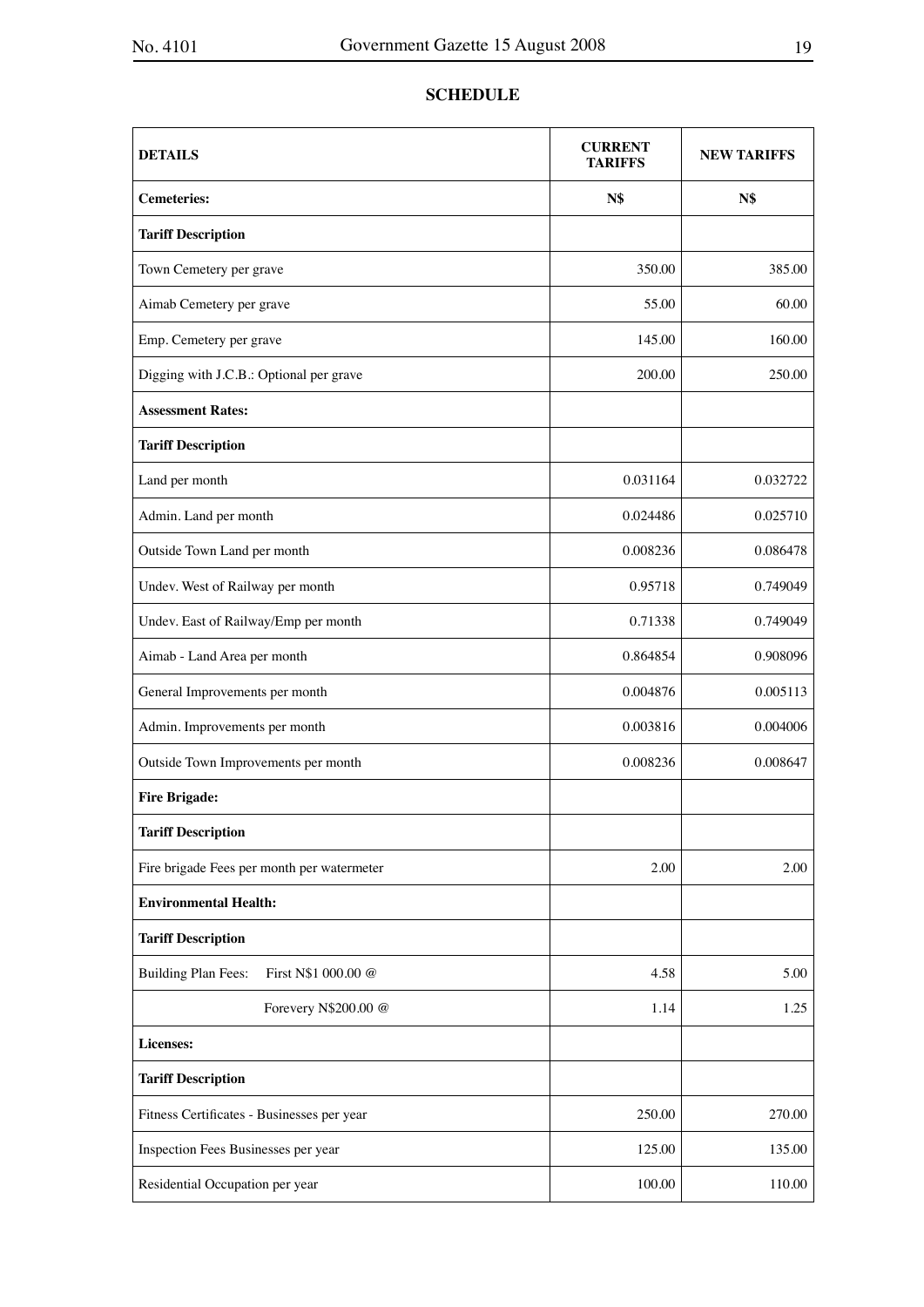| Street Vendors per day                                          | 15.00  | 15.00  |
|-----------------------------------------------------------------|--------|--------|
| Street Vendors - Agriculture per year                           | 720.00 | 720.00 |
| Informal Business per year                                      | 30.00  | 32.00  |
| <b>Municipal Buildings:</b>                                     |        |        |
| <b>Tariff Description</b>                                       |        |        |
| Rent Community Hall per day                                     | 95.00  | 105.00 |
| Rent Persianer Hall per day                                     | 315.00 | 350.00 |
| Rent Kiosk per day                                              | 100.00 | 110.00 |
| Rent Chair per day - Plastic                                    | 10.00  | 10.00  |
| Rent Chair per day - Steel                                      | 5.00   | 5.00   |
| Rent Kitchen per day                                            | 200.00 | 220.00 |
| Rent Table per day                                              | 20.00  | 20.00  |
| Deposit: Halls                                                  | 200.00 | 200.00 |
| Deposit: Chairs and Tables per day                              | 200.00 | 200.00 |
| <b>Sport Fields:</b>                                            |        |        |
| <b>Tariff Description</b>                                       |        |        |
| Sport and Showground's rent per day                             | 400.00 | 440.00 |
| Netball Field per day                                           | 60.00  | 70.00  |
| Sport Fields Deposit per day                                    | 200.00 | 200.00 |
| <b>Corporate Communication and Human Resources Development:</b> |        |        |
| <b>Tariff Description</b>                                       |        |        |
| Photocopies A4 per copy                                         | 1.00   | 1.00   |
| Photocopies A3 per copy                                         | 1.50   | 1.50   |
| Fax send per copy                                               | 4.00   | 4.00   |
| Faxreceived percopy                                             | 1.50   | 1.50   |
| Advertising Boards im x 2m per Month                            | 330.00 | 360.00 |
| <b>Finance and Economic Development:</b>                        |        |        |
| <b>Tariff Description</b>                                       |        |        |
| Deposit: Town - Minimum or average                              | 500.00 | 550.00 |
| Deposit: Empelheim - Minimum or average                         | 400.00 | 440.00 |
| Deposit: Aimablaagte - Minimun or average                       | 250.00 | 275.00 |
| Deposit: Informal Settlements - minimum or average              | 250.00 | 275.00 |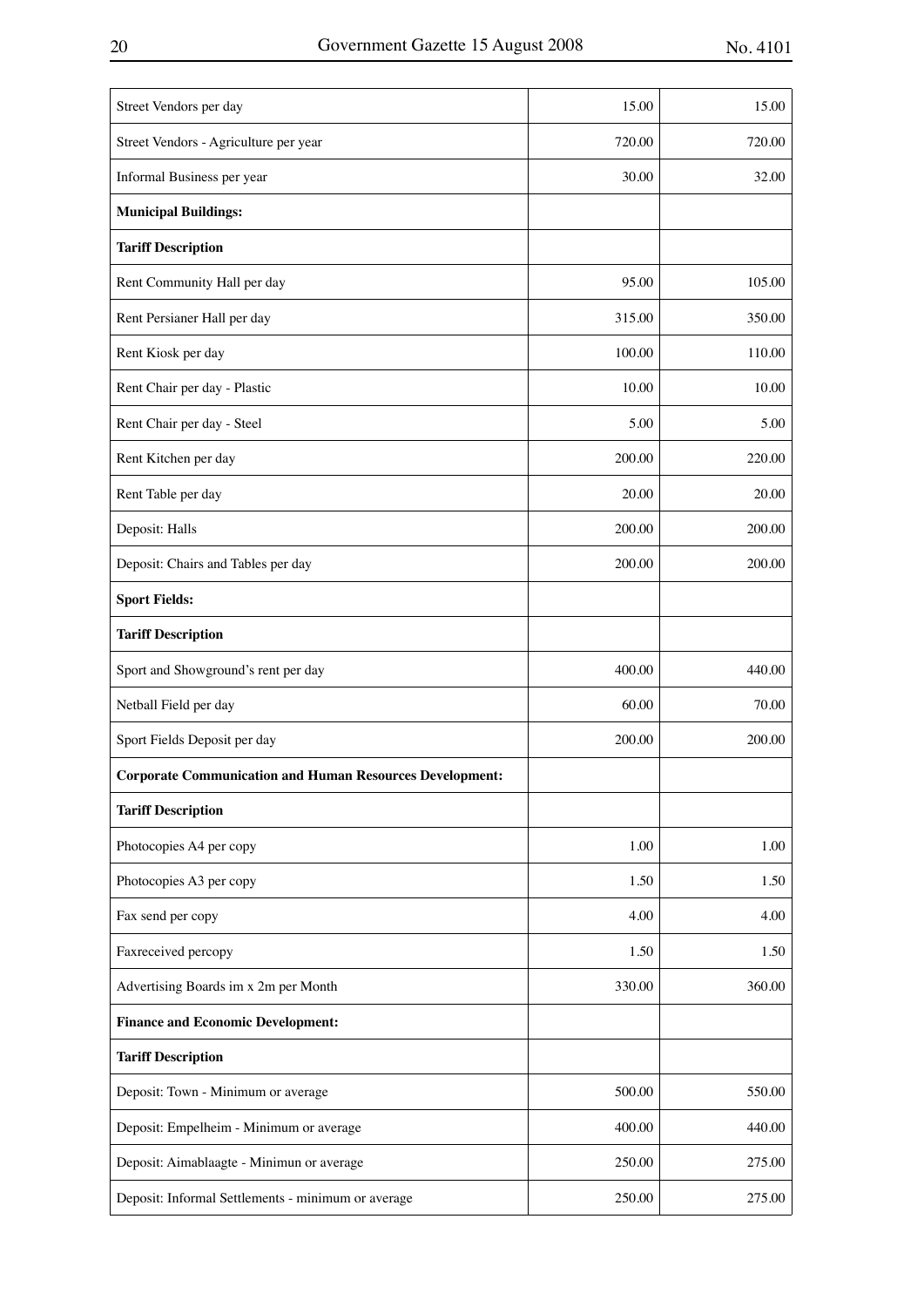| Late Fees - % per month                                     | 1.66   | 1.66   |
|-------------------------------------------------------------|--------|--------|
| To open an account a clearance certificate must be obtained |        |        |
| <b>Streets:</b>                                             |        |        |
| <b>Tariff Description</b>                                   |        |        |
| Rent Machines: Dozer - per hour                             | 500.00 | 550.00 |
| Rent Machines: Road Grader - per hour                       | 500.00 | 550.00 |
| Rent Machines: Front End Loader - per hour                  | 350.00 | 385.00 |
| Rent Machines: Water Truck - per hour                       | 350.00 | 385.00 |
| Rent Machines: J.C.B. - per hour                            | 350.00 | 385.00 |
| Rent Machines: Bomac - per hour                             | 150.00 | 165.00 |
| Garden Soil per load 6 m3                                   | 100.00 | 150.00 |
| Cost / Rent of Lorries per km                               | 4.50   | 5.00   |
| Sewerage:                                                   |        |        |
| <b>Tariff Description</b>                                   |        |        |
| Sewerage per toilet per month                               | 18.72  | 19.65  |
| Sewerage number of toilets per month                        | 29.72  | 31.20  |
| Sewerage basic per square meter per month                   | 10.64  | 11.17  |
| Sewerage per Child for Hostels per month                    | 2.98   | 3.12   |
| Sewerage Blockages per hour                                 | 120.00 | 150.00 |
| Sewerage Pump out of town per load                          | 173.25 | 190.57 |
| Sewerage Pump in town per load                              | 107.26 | 117.98 |
| Cost / Rent of Truck per km.                                | 4.50   | 5.50   |
| <b>Sanitation:</b>                                          |        |        |
| <b>Tariff Description</b>                                   |        |        |
| Sanitation Small per month                                  | 44.49  | 48.04  |
| Sanitation Big per month                                    | 87.39  | 96.12  |
| Sanitation Informal Settlements per month                   | 22.26  | 24.04  |
| Garden Refuse Removal per load                              | 70.00  | 80.00  |
| Garden Refuse Removal per Scoop                             | 15.00  | 17.00  |
| Building Refuse Removal per Load                            | 145.00 | 160.00 |
| Building Refuse Removal per Scoop                           | 25.00  | 30.00  |
| <b>Black Bags</b>                                           | 10.00  | cost   |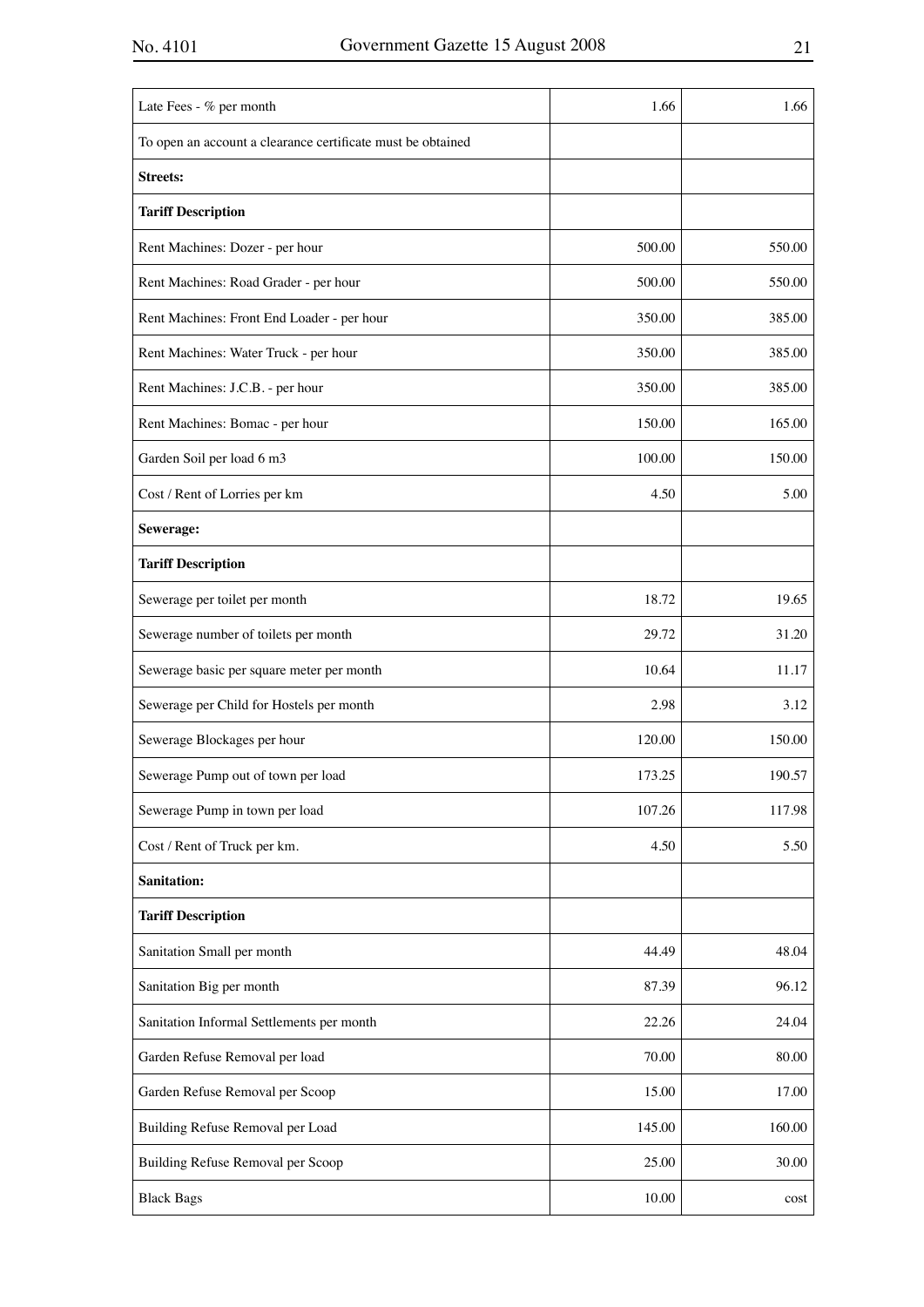| Abattoir:                                        |                                                   |                                                          |
|--------------------------------------------------|---------------------------------------------------|----------------------------------------------------------|
| <b>Tariff Description</b>                        |                                                   |                                                          |
| Slaughter Fees: Cattle                           | 170.00                                            | 180.00                                                   |
| Slaughter Fees: Calf                             | 75.00                                             | 80.00                                                    |
| Slaughter Fees: Sheep/Goat                       | 20.00                                             | 20.00                                                    |
| Slaughter Fees: Pig > 20 kg                      | 80.00                                             | 90.00                                                    |
| Slaughter Fees: Pig <20 kg                       | 40.00                                             | 45.00                                                    |
| Slaughter Fees: Game Big                         | 40.00                                             | 45.00                                                    |
| Slaughter Fees: Game Small                       | 20.00                                             | 20.00                                                    |
| Cooling fees per day per head after 24 hours     | 20.00                                             | 25.00                                                    |
| <b>Water Supply:</b>                             |                                                   |                                                          |
| <b>Tariff Description</b>                        |                                                   |                                                          |
| Water & Electricity for Community Hall per day   | 35.00                                             | 37.00                                                    |
| Water and electricity for Persianer Hall per day | 45.00                                             | 47.00                                                    |
| Water meter Test                                 | 100.00                                            | 110.00                                                   |
| Water re-connection                              | 100.00                                            | 110.00                                                   |
| Water meter connection                           | Cost plus 15%                                     | Cost plus 15%                                            |
| Raw-water Connection                             | Cost plus 15%                                     | Cost plus 15%                                            |
| Water Basic permonth                             | 26.15                                             | 27.45                                                    |
| Water Basic 2nd Service per month                | 26.15                                             | 27.45                                                    |
| Availability Fee - Basic Undevelop per month     | 16.00                                             | 17.00                                                    |
| Disconnection of service                         | 100.00                                            | 100.00                                                   |
| Water unit                                       | 7.12                                              | 7.26                                                     |
| Pre-paid Water unit                              | 7.12                                              | 7.26                                                     |
| Pre-paid Water - Standpipes                      | 7.12                                              | 7.73                                                     |
| Meter tampering plus replacement                 | $500.00 + cost$ plus<br>15% Plus average<br>usage | $550.00 + \text{cost plus}$<br>15% Plus average<br>usage |
| Call out                                         | 150.00                                            | 155.00                                                   |
| Call out after hours                             | 250.00                                            | 250.00                                                   |

 $\overline{\phantom{a}}$  , where  $\overline{\phantom{a}}$ 

## **BY ORDER OF THE COUNCIL**

**P.M. BEUKES CHAIRPERSON OF THE COUNCIL**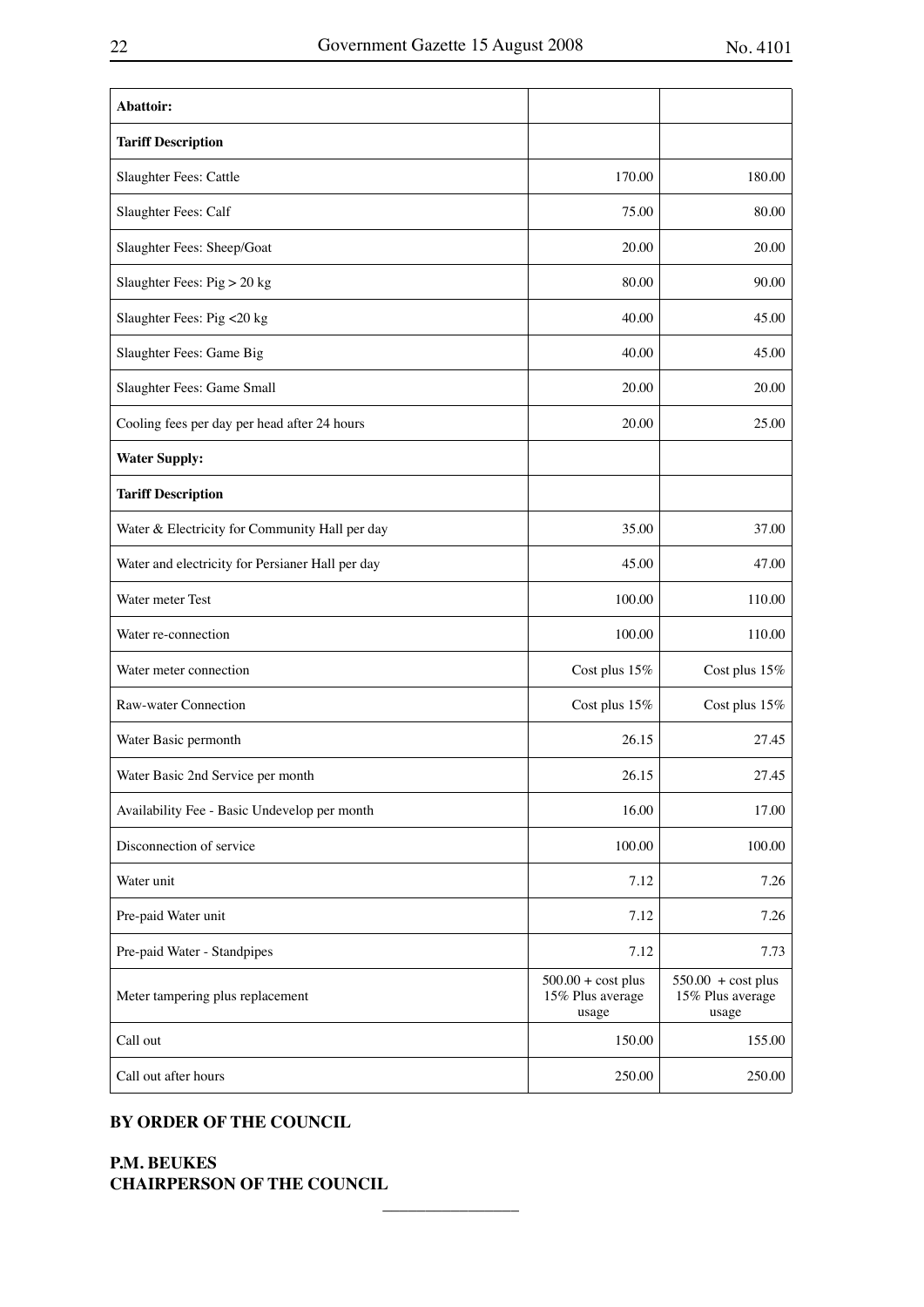## **MARIENTAL MUNICIPALITY**

No. 261 2008

## TARIFF STRUCTURE

Municipality Mariental has under Section 30(1) of Local Authorities Act, 1992 (Act No. 23 of 1992) amend the charges, fees, rates and other monies payable in respect of electricity services rendered by the council as set out in this schedule with effect from the 1st July 2008.

| <b>ELECTRICITY SUPPLY:</b>                 |                                    |                                                          |
|--------------------------------------------|------------------------------------|----------------------------------------------------------|
| <b>Tariff Description</b>                  | <b>Current Tariff</b><br>N\$       | <b>Proposed Tariffs</b><br>N\$                           |
| Electricity Meter test - 3 Phase           | 150.00                             | 160.00                                                   |
| Electricity Meter test - Single Phase      | 100.00                             | 110.00                                                   |
| Unblock Fee - Pre-paid Electricity         | 30.00                              | 30.00                                                    |
| Unblock Fee - Electricity                  | 100.00                             | 100.00                                                   |
| Unblock Fee - Pole Fuse                    | 150.00                             | 160.00                                                   |
| Disconnection of Service                   | 100.00                             | 100.00                                                   |
| Electrical Ampere change                   | 100.00                             | 110.00                                                   |
| Electrical Meter-Connection or Replacement | Cost plus 15%                      | Cost plus 15%                                            |
| Call-out - After hours                     | 250.00                             | 250.00                                                   |
| Call out                                   | 150.00                             | 155.00                                                   |
| Cost / Rent of Truck per km                | 5.00                               | 5.50                                                     |
| Cost / Rent of Truck per hour              | 180.00                             | 190.00                                                   |
| Meter Tampering: Plus Replacement cost     | $500.00 + \text{cost}$ plus $15\%$ | $500.00 + \text{cost}$ plus $15\%$<br>plus average usage |
| Availability fee - Basic Undevelop         | 16.00                              | 17.00                                                    |
| <b>Domestic</b>                            |                                    |                                                          |
| Basic Charges Per Month:                   |                                    |                                                          |
| 15 Ampére                                  | 25.12                              | 23.74                                                    |
| 20 Ampére                                  | 30.56                              | 31.66                                                    |
| 25 Ampére                                  | 35.85                              | 39.57                                                    |
| 30 Ampére                                  | 41.21                              | 47.49                                                    |
| 35 Ampére                                  | 46.71                              | 55.40                                                    |
| 40 Ampére                                  | 56.24                              | 63.31                                                    |
| 45 Ampére                                  | 65.76                              | 71.23                                                    |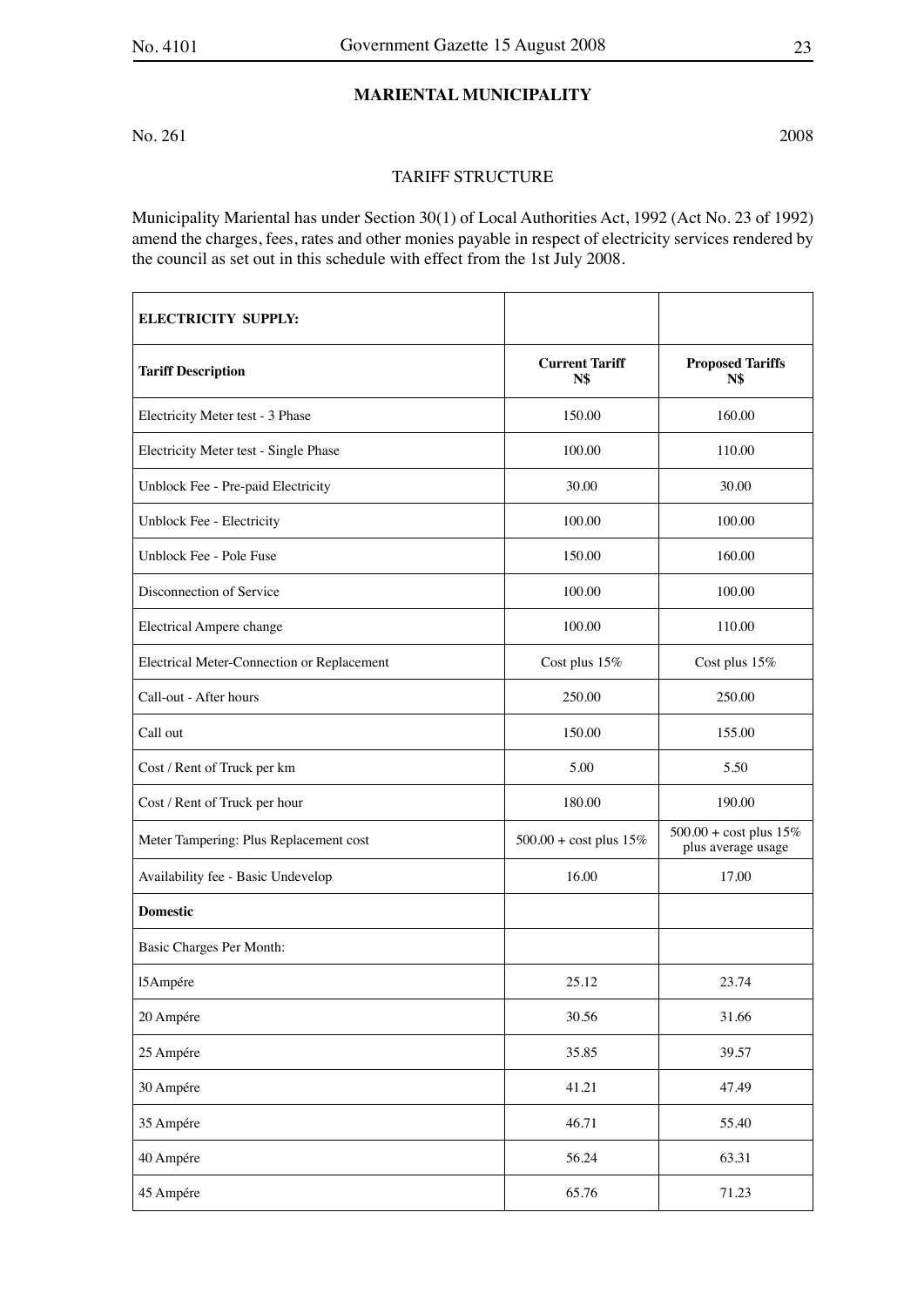| 50 Ampére                                  | 75.00  | 79.14  |
|--------------------------------------------|--------|--------|
| 60 Ampére                                  | 95.96  | 94.97  |
| 70 Ampére                                  | 116.12 | 110.80 |
| 80 Ampére                                  | 135.49 | 126.40 |
| Charge per unit                            | 0,5299 | 0,6465 |
| <b>ECB</b> Levy                            | 0,0060 | 0,0060 |
| <b>Commercial and Industrial Consumers</b> |        |        |
| Basic Charges Per Month:                   |        |        |
| 3 x 15 Ampére                              | 49.39  | 71.10  |
| 3 x 20 Ampére                              | 91.52  | 94.80  |
| 3 x 25 Ampére                              | 107.55 | 118.50 |
| 3 x 30 Ampére                              | 123.78 | 142.20 |
| 3 x 35 Ampére                              | 137.15 | 165.90 |
| 3 x 40 Ampére                              | 169.48 | 189.60 |
| 3 x 45 Ampére                              | 199.14 | 213.30 |
| 3 x 50 Ampére                              | 228.82 | 237.00 |
| 3 x 60 Ampére                              | 288.03 | 284.40 |
| 3 x 70 Ampére                              | 339.61 | 331.80 |
| 3 x 80 Ampére                              | 406.57 | 379.20 |
| Charge per unit                            | 0,5299 | 0,6465 |
| <b>ECB</b> Levy                            | 0,0060 | 0,0060 |
| <b>Agriculture</b>                         |        |        |
| Basic Charges Per Month:                   |        |        |
| 3 x 15 - 3 x 50 Ampére                     | 165.04 | 173.29 |
| 3 x 60 - 3 x 80 Ampére                     | 328.32 | 344.74 |
| 3 x 100 Ampére (current customers)         | 462.03 | 485.13 |
| 3 x 100 Ampére (new customers)             | 567.84 | 596.23 |
| Charge per unit                            | 0,4631 | 0,5650 |
| <b>ECB</b> Levy                            | 0,0060 | 0,0060 |
| <b>Pre-paid Meters</b>                     |        |        |
| Informal Settlements : Charge per unit     | 0,8484 | 1,0181 |
| General Townships : Charge per unit        | 0,6284 | 0,7666 |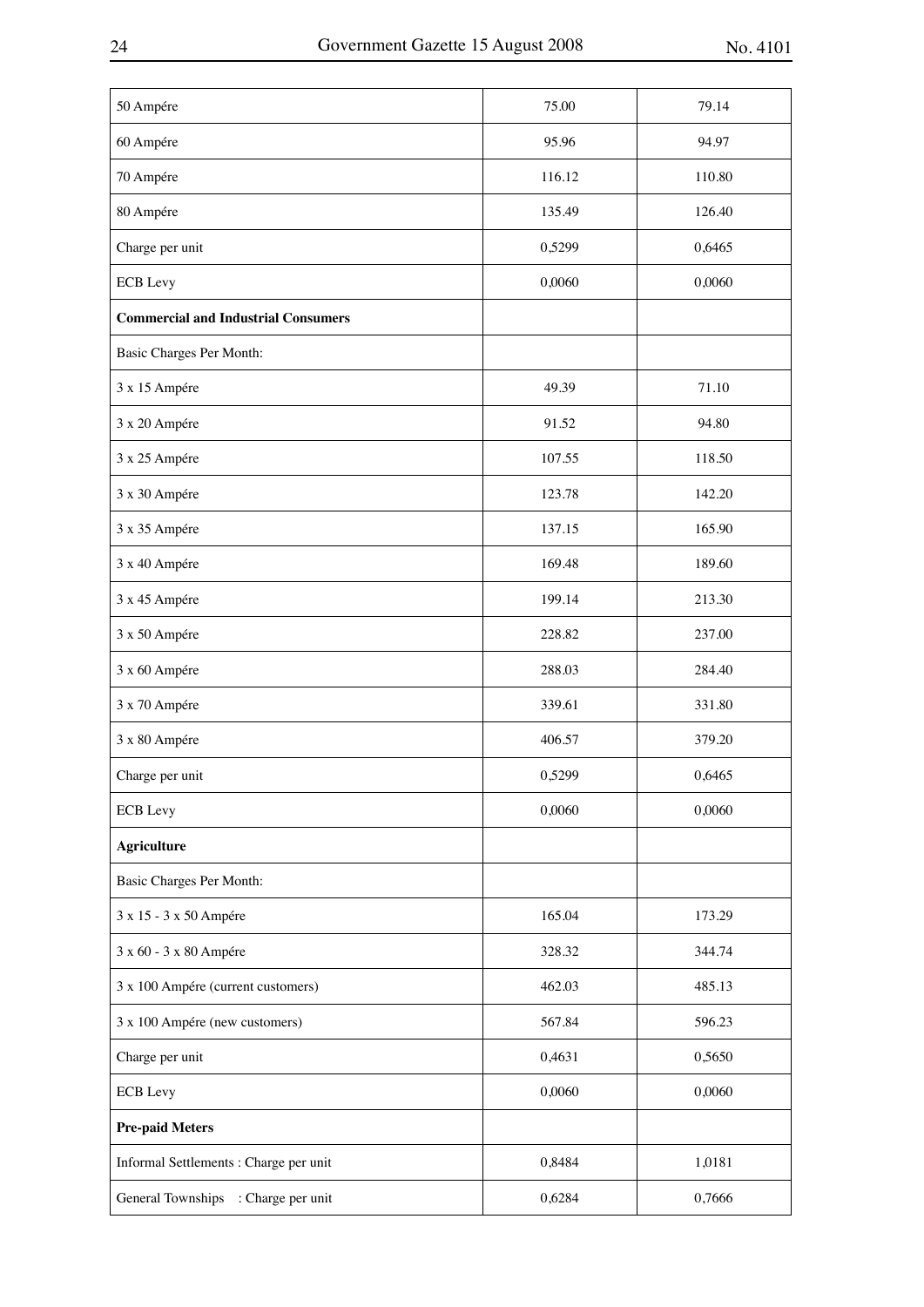| Hardap<br>: Charge per unit        | 0,6697 | 0,8037 |
|------------------------------------|--------|--------|
| <b>ECB</b> Levy                    | 0,0060 | 0,0060 |
| <b>KVA</b>                         |        |        |
| Basic Charges Per Month:           |        |        |
| <b>General Rate</b>                | 91.06  | 91.06  |
| Special Rate                       | 83.25  | 83.25  |
| 3 x 100 Ampére (current customers) | 477.33 | 501.20 |
| 3 x 100 Ampére (new customers)     | 715.99 | 751.80 |
| Charge per unit                    | 0,5299 | 0,6465 |
| <b>ECB</b> Levy                    | 0,0060 | 0,0060 |

## **BY ORDER OF THE COUNCIL**

## **P.M. BEUKES CHAIRPERSON OF THE COUNCIL**

## **REHOBOTH TOWN COUNCIL**

 $\overline{\phantom{a}}$  , where  $\overline{\phantom{a}}$ 

No. 262 2008

#### SEWERAGE CHARGES

The Local Authority Council of Rehoboth has, under Secton 30(1)(u) of the Local Authorities Act,1992 (Act No 23 of 1992) determined the tariffs and charges for Sewerage as set out in theSchedule with effect from 1 July 2008.

## **SCHEDULE**

| <b>Tariff Category</b>                 | <b>Existing Tariff</b><br><b>Domestic</b> | <b>New Tariff</b><br><b>Domestic</b> | <b>Existing Tariff</b><br><b>Other</b> | <b>New Tariff</b><br><b>Other</b> |
|----------------------------------------|-------------------------------------------|--------------------------------------|----------------------------------------|-----------------------------------|
| Basic Charge with a Conventional Meter | None                                      | None                                 | None                                   | None                              |
| Basic Charge with a Prepaid Meter      |                                           | N\$50.00                             |                                        | N\$100.00                         |
| Sewer $(m^3)$                          | $N$3.40 > 21m^3$                          | N\$3.70                              | N\$3.40 >                              | N\$3.70>                          |
| Pumping of Drains                      | Privatized                                | Privatied                            | Privatized                             | Privatized                        |
| <b>Blockages</b>                       | N\$100.00                                 | N\$110.00                            | N\$160.00                              | N\$175.00                         |
| New Connections                        | $Cost + 16\%$                             | $Cost + 16\%$                        | $Cost + 16\%$                          | $Cost + 16\%$                     |
| Complaints                             | None                                      | None                                 | None                                   | None                              |

 $\overline{\phantom{a}}$  , where  $\overline{\phantom{a}}$ 

These tariffs are VAT exclusive.

**G. P. DAX MAYOR**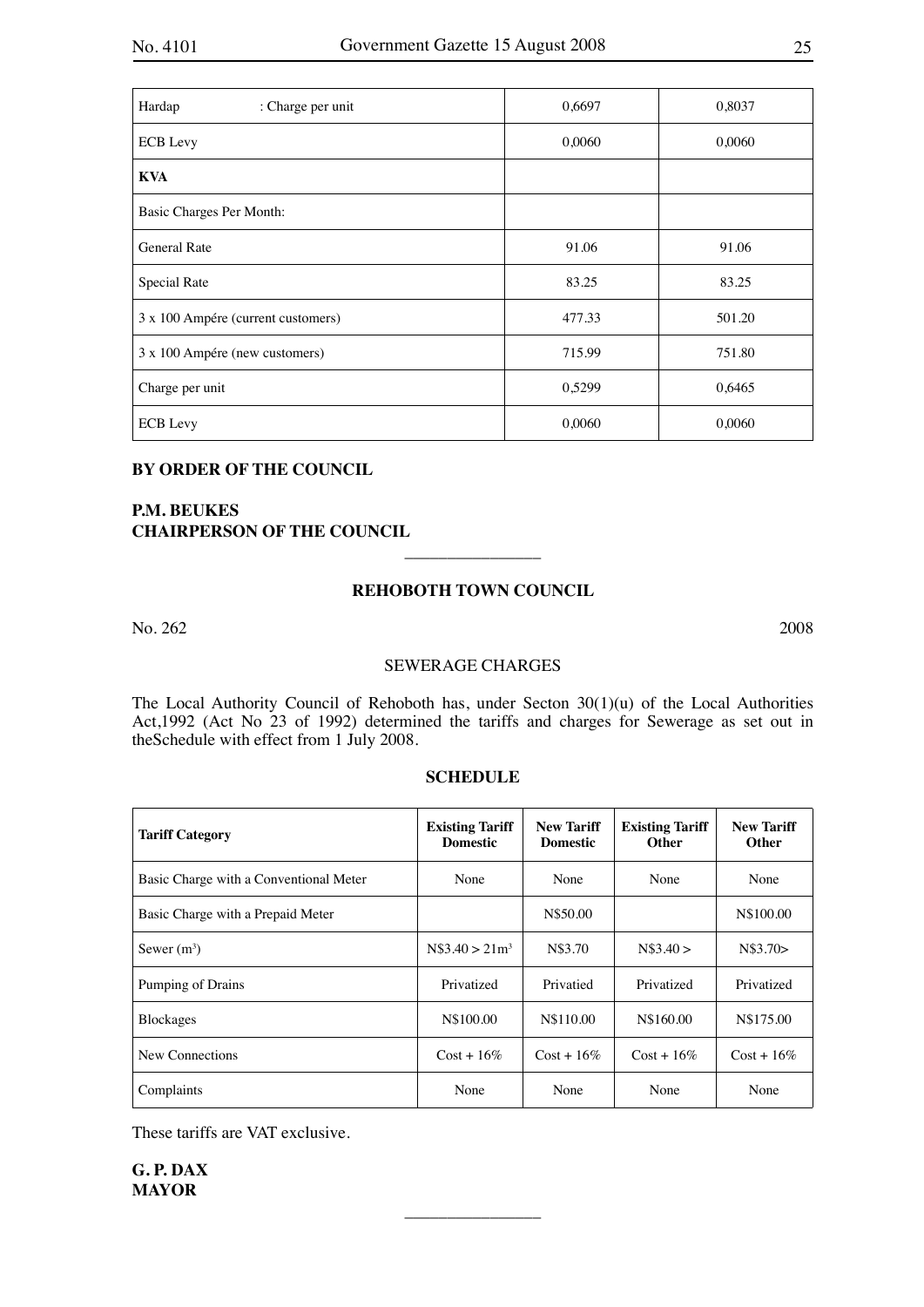## **REHOBOTH TOWN COUNCIL**

No. 263 2008

## WATER TARIFFS

The Local Authority Council of Rehoboth has, under Secton 30(1)(u) of the Local Authorities Act,1992 (Act No. 23 of 1992) determined the tariffs and charges for Sewerage as set out in theSchedule with effect from 1 July 2008.

## **SCHEDULE**

| <b>Tariff Category</b>       | Monthly<br><b>Consumption</b> | <b>Existing</b><br><b>Domestic</b><br>N\$ | <b>Proposed</b><br><b>Domestic</b><br>N\$ | <b>Existing</b><br><b>Pensioners</b><br>N\$ | <b>Proposed</b><br><b>Pensioners</b><br>N\$ | <b>Existing</b><br><b>Business</b><br>N\$ | <b>Proposed</b><br><b>Business</b><br>N\$ |
|------------------------------|-------------------------------|-------------------------------------------|-------------------------------------------|---------------------------------------------|---------------------------------------------|-------------------------------------------|-------------------------------------------|
| Conventional $&$<br>Prepaid  | $1m - 10m$                    | 7.50                                      | 8.10                                      | 7.50                                        | 8.10                                        | 7.50                                      | 8.10                                      |
| Conventional $&$<br>Prepaid  | $11m - 20m$                   | 9.50                                      | 10.26                                     | 9.50                                        | 10.26                                       | 9.50                                      | 10.26                                     |
| Conventional $\&$<br>Prepaid | $21m - 36m$                   | 9.90                                      | 10.69                                     | 9.90                                        | 10.69                                       | 9.90                                      | 10.69                                     |
| Conventional $&$<br>Prepaid  | 37m >                         | 11.00                                     | 11.88                                     | 11.00                                       | 11.88                                       | 11.00                                     | 11.88                                     |

| <b>Tariff Category</b>                                  | <b>Existing Tariff</b><br>Domestic &<br>Pensioners | Proposed Tariff<br>Domestic &<br>Pensioners | Increase<br>$\%$ | Existing<br>Tariff<br><b>Business</b> | Proposed<br>Tariff<br><b>Business</b> | Increase<br>$\%$ |
|---------------------------------------------------------|----------------------------------------------------|---------------------------------------------|------------------|---------------------------------------|---------------------------------------|------------------|
| <b>Basic Charges</b>                                    | 45.00                                              | 48.60                                       | 8                | 310.75                                | 335.61                                | 8                |
| Basic Charge Pensioner                                  | 45.00                                              |                                             |                  |                                       |                                       |                  |
| <b>Connection Deposit</b>                               | 400.00                                             | 460.00                                      | 8                | 790.00                                | 853.20                                | 8                |
| <b>Connection Deposit</b><br><b>Informal Settlement</b> | 165.00                                             | 178.20                                      | 8                | 790.00                                | 853.20                                | 8                |
| Meter Testing                                           | 205.00                                             | 221.40                                      | 8                | 280.00                                | 302.40                                | 8                |
| Reconnection                                            | 90.00                                              | 97.20                                       | 8                | 195.50                                | 211.14                                | 8                |
| <b>Special Readings</b>                                 | 90.00                                              | 97.20                                       | 8                | 180.00                                | 194.40                                | 8                |
| <b>Meter Tampering</b>                                  | 2000.00                                            | 2160.00                                     | 8                | 2550.00                               | 2754.00                               | 8                |
| Special Disconnection                                   | 90.00                                              | 97.20                                       | 8                | 195.50                                | 211.14                                | 8                |
| <b>Interest on Arrears</b>                              | .02                                                | .02                                         | 8                | .02                                   | .02                                   | 8                |
| <b>Tokens Prepaid</b>                                   | 225.00                                             | 243.00                                      | 8                | 225.00                                | 243.00                                | 8                |
| Lost Token                                              | 225.00                                             | 243.00                                      | 8                | 225.00                                | 243.00                                | 8                |
| Connection                                              | Actual + 15 $%$                                    | Actual + $15\%$                             |                  | $Actual +$<br>15%                     | $Actual +$<br>15%                     |                  |
| <b>Vacant Plots</b>                                     | 100.00                                             | 108.00                                      |                  | 100.00                                | 108.00                                |                  |

 $\overline{\phantom{a}}$  , where  $\overline{\phantom{a}}$ 

These tariffs are VAT exclusive.

**G. P. DAX MAYOR**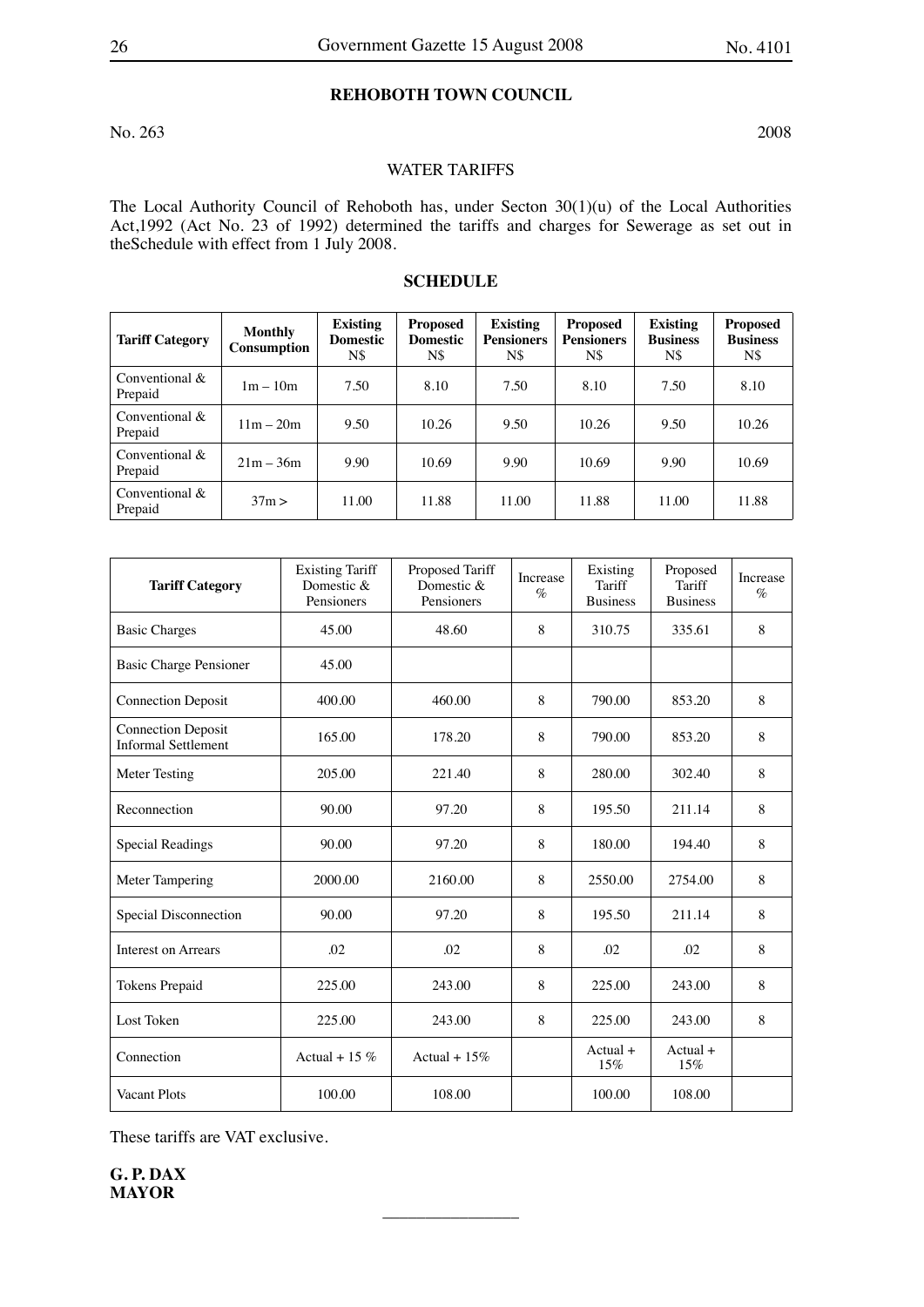#### **REHOBOTH TOWN COUNCIL**

No. 264 2008

#### SPORT STADIUM, COMMUNITY HALLS AND OTHER CHARGES

The Local Authority Council of Rehoboth has, under Secton 30(1)(u) of the Local Authorities Act,1992 (Act No. 23 of 1992) determined the tariffs and charges for Sports Stadium, Halls and Other as set out in theSchedule with effect from 1 July 2008.

## **SCHEDULE**

|                                    | <b>Existing</b><br>N\$ | <b>Proposed</b><br><b>N\$</b> | <b>Increase</b><br>$\%$ |
|------------------------------------|------------------------|-------------------------------|-------------------------|
| <b>Stadium Sport Functions</b>     |                        |                               |                         |
| a. Tournaments                     | 550.00                 | 594.00                        | 8                       |
| b. Other matches single            | 275.00                 | 297.00                        | 8                       |
| c. Fundraising Sales & Gate Taking | 550.00                 | 594.00                        | 8                       |
| d. Other Functions Schools         | 220.00                 | 237.60                        | 8                       |
| e. NGO's Churches                  | 220.00                 | 237.60                        | 8                       |
| f. Live Music Show (concerts)      | 825.00                 | 891.00                        | $\,8\,$                 |
| Oanob & Reho Spa Halls             |                        |                               |                         |
| a. Functions, sales, funraising    | 350.00                 | 380.00                        | 9                       |
| b. Meeting                         | 350.00                 | 380.00                        | 9                       |
| <b>City Hall</b>                   |                        |                               |                         |
| a. Functions, sales, funraising    | 900.00                 | 980.00                        | 9                       |
| b. Meeting                         | 300.00                 | 325.00                        | 8                       |
| <b>Clearance Certificates</b>      | 25                     | 27.00                         | 8                       |
| <b>Valuation Certificates</b>      | 30                     | 32.40                         | 8                       |

These tariffs are VAT exclusive.

**G. P. DAX MAYOR**

## **REHOBOTH TOWN COUNCIL**

 $\overline{\phantom{a}}$  , where  $\overline{\phantom{a}}$ 

No. 265 2008

#### HEALTH TARIFFS AND CHARGES

The Local Authority Council of Rehoboth has, under Secton 30(1)(u) of the Local Authorities Act,1992 (Act No. 23 of 1992) determined the tariffs and charges for Health as set out in theSchedule with effect from 1 July 2008.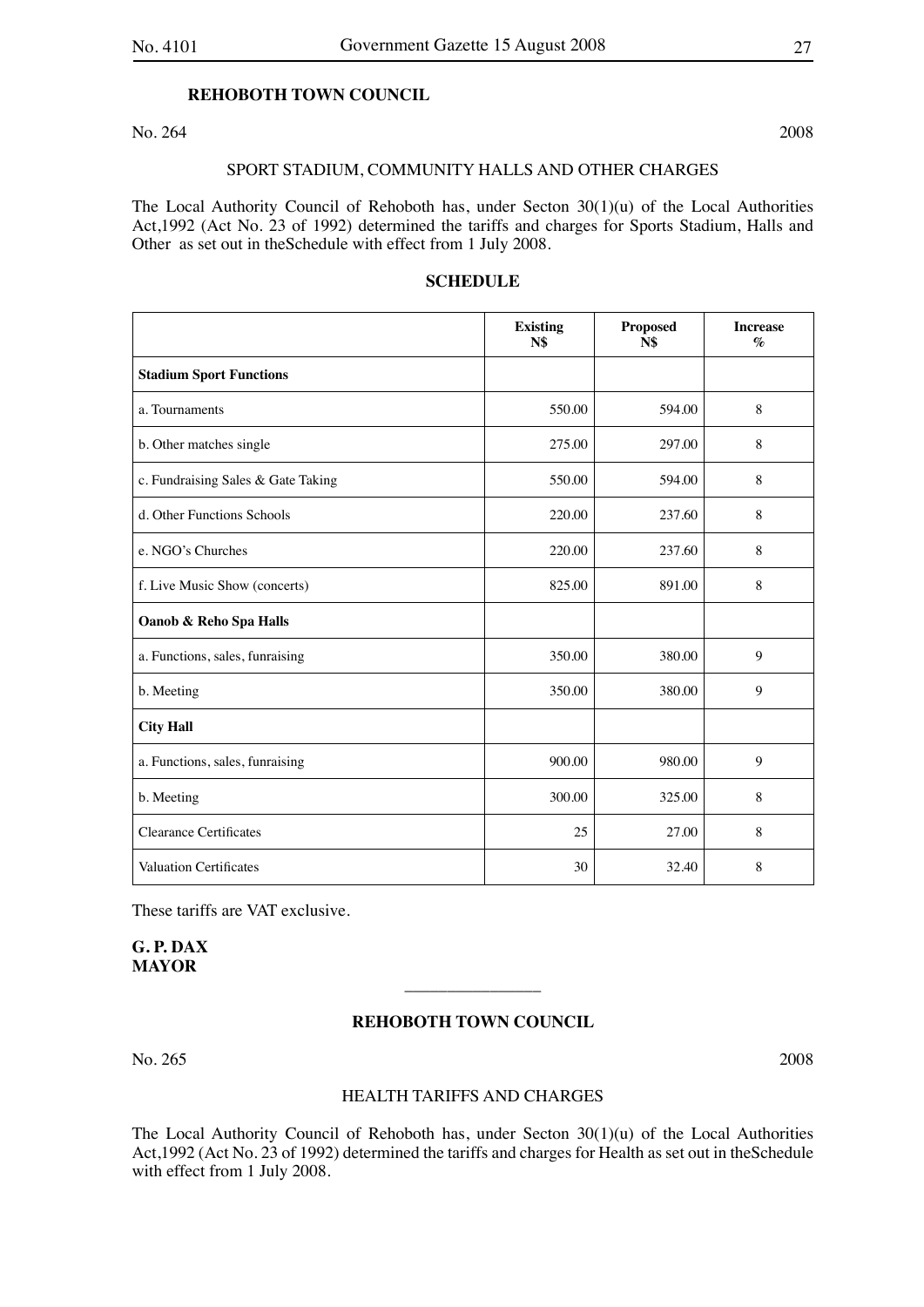## **Existing Tariff Proposed Tariff Increase Tariff Description** N\$ N\$  $\%$ 90 110 22 1 Registration of Business 200 300 0 A Hawker 350 350 0 B General Dealer including Shebeens 1 350 500 500 43 C Take Away / Restraurant, Bakery 1 300 300 300 0 D General Dealer, Take Away, Restaurant General Dealer, Take Away, Restaurant (200  $\left[200\right]$  200  $\left[0.200\right]$  0 E Occupations 200 350 75 F Manufacturers 200 200 0 G Kiosk 200 200 0 H Garage 2012 1350 350 0 I Garage including workshop, fueling station Garage including workshop, fueling station<br>
Fueling station and or kiosk 17  $J \quad$  Bottle Store 33 K Entertainment Centers including Hotel Accommodation, Facilities, Bed &Breakfast And Rest Camps 200 200 0 L Home Industry 200 200 0 M Transfer of Business Registration/Fitness<br>Certificates Transier of Business Registration Transier (100 120 120 20 N Duplicate Certificates 1.1 Re-inspection 11 45 50 11 A Hawker 50 100 150 50 B General Dealer including Shebeens 175 175 0 C Take Away/Restraurant, Bakery 175 175 250 43  $D$  General Dealer, Take Away, Restaurant General Dealer, Take Away, Restaurant 150 150 150 0 E Occupations 100 175 75 F Manufacturers 100 100 0 G | Kiosk 100 | 100 | 100 | 100 | 100 | 100 | 100 | 100 | 100 | 100 | 100 | 100 | 100 | 100 | 100 | 100 | 100 | 100 | 100 | 100 | 100 | 100 | 100 | 100 | 100 | 100 | 100 | 100 | 100 | 100 | 100 | 100 | 100 | 100 | 100 | 10 H Garage 100 175 175 I Garage including workshop, fueling station Garage including workshop, fueling station<br>Fueling station and or kiosk 100 175 75 J Bottle Store 100  $\vert$  400 300

#### **SCHEDULE**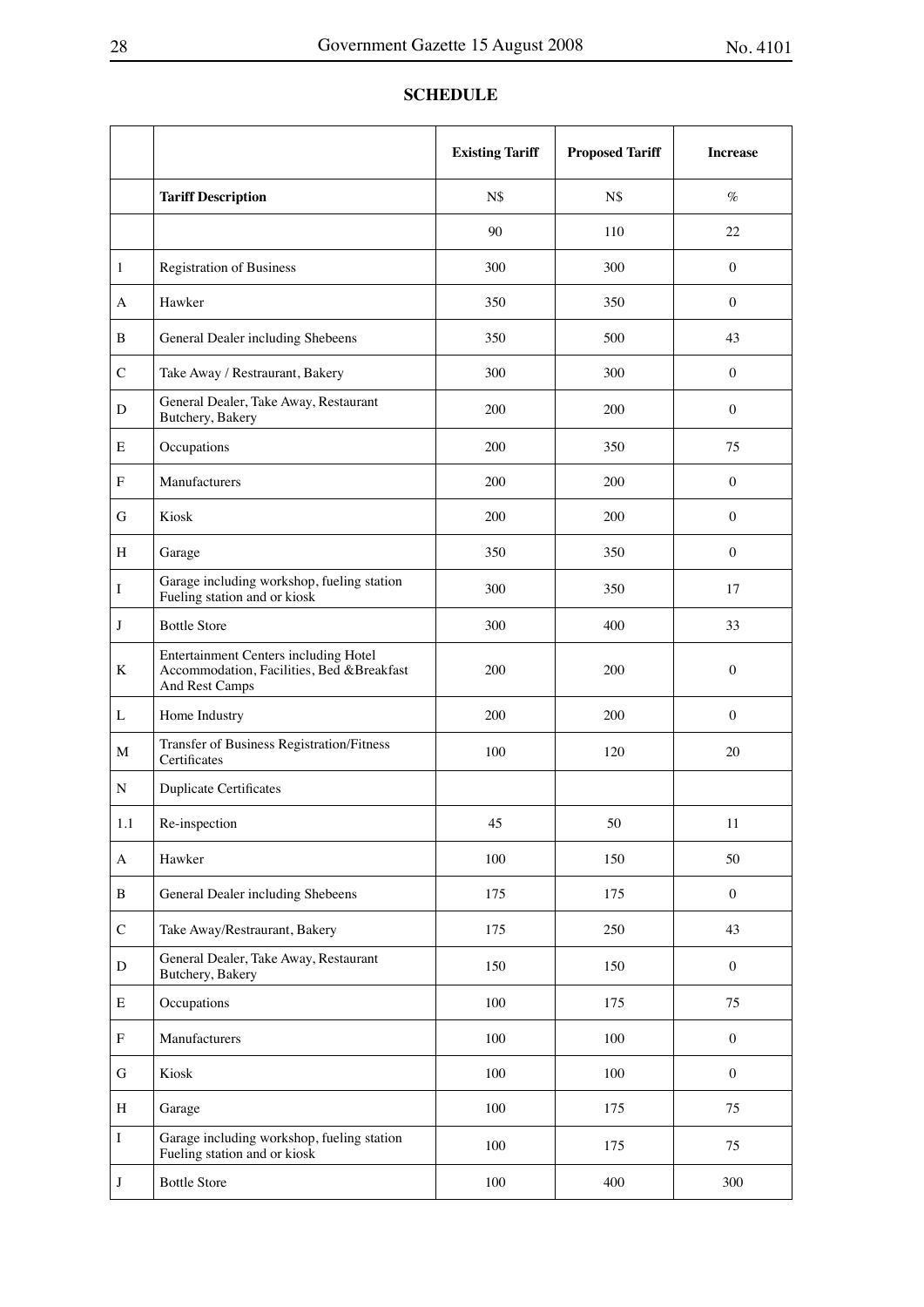| K    | <b>Entertainment Centers including Hotel</b><br>Accommodation, Facilities, Bed &Breakfast<br>And Rest Camps                                                                                 | 100          | 100                             | $\Omega$         |
|------|---------------------------------------------------------------------------------------------------------------------------------------------------------------------------------------------|--------------|---------------------------------|------------------|
| L    | Home Industry                                                                                                                                                                               | 100 per load | 100 per load                    |                  |
| 1.3  | Condemnation of Foodstuff                                                                                                                                                                   |              |                                 |                  |
| 1.4  | Sampling: If any defects are detected due to non-compliance with the prescribed standards, the owner will be<br>responsible for actual expenses plus 16% surcharge fee including transport. |              |                                 |                  |
| 1.5  | Meat Inspections:                                                                                                                                                                           |              |                                 |                  |
| A    | During Official hours:                                                                                                                                                                      |              |                                 |                  |
|      | Sheep/Goat                                                                                                                                                                                  | 5            | 5.5                             | 10               |
|      | Cattle                                                                                                                                                                                      | 30           | 30.5                            | $\mathbf{2}$     |
|      | Pigs                                                                                                                                                                                        | 10           | 10.5                            | 5                |
| B    | Before or after official hours:                                                                                                                                                             |              |                                 |                  |
|      | Sheep/Goat                                                                                                                                                                                  | $8\,$        | 8.5                             | 6                |
|      | Cattle                                                                                                                                                                                      | 60           | 65                              | $8\,$            |
|      | Pigs                                                                                                                                                                                        | 20           | 25                              | 25               |
|      | Certificate for the transportation of meat                                                                                                                                                  | 0.5          | 10                              | 1900             |
| 1.6  | Dog Licences:                                                                                                                                                                               |              |                                 |                  |
| A    | Male                                                                                                                                                                                        | 10           | 20                              | 100              |
| B    | <b>Unspayed Bitch</b>                                                                                                                                                                       | 15           | 25                              | 67               |
| 1.7  | Penalties for late Registration of Business                                                                                                                                                 | 200          | 300                             | 50               |
| 1.8  | Braai spots                                                                                                                                                                                 | 25           | 25                              | $\mathbf{0}$     |
|      |                                                                                                                                                                                             | 100          |                                 |                  |
| 1.9  | Refuse Removal                                                                                                                                                                              |              |                                 |                  |
| A    | Households                                                                                                                                                                                  | 40           | 43.5                            | 9                |
| B    | <b>Business</b>                                                                                                                                                                             |              |                                 |                  |
|      | <b>Small Including Doctors</b>                                                                                                                                                              | 150          | 162                             | $\,8\,$          |
|      | Medium                                                                                                                                                                                      | 320          | 345.6                           | $\,8\,$          |
|      | Large                                                                                                                                                                                       | 600          | 648                             | $\,8\,$          |
| 1.1  | Lease of Dumping Site                                                                                                                                                                       | None         | 50                              |                  |
| 1.11 | Cleaning of Dirty Erven                                                                                                                                                                     | None         | Actual Costs +<br>Surcharge Fee |                  |
| 1.12 | Nightsoil Removal                                                                                                                                                                           | $25\,$       | 25                              | $\boldsymbol{0}$ |

Tariffs include inspection throughout the year including complaints. The principle of full cost recovery applies.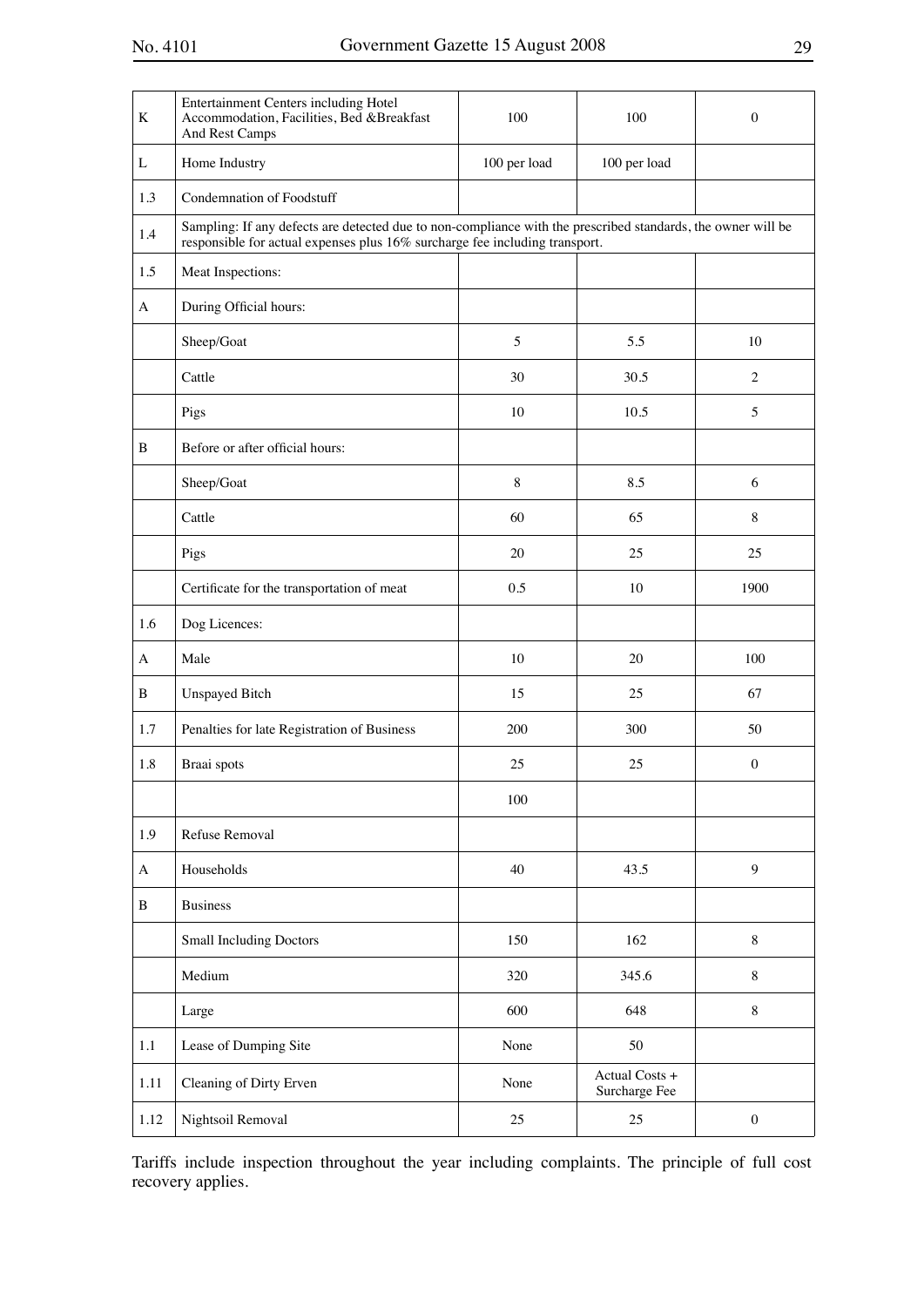These tariffs are VAT exclusive.

## **G. P. DAX MAYOR**

## **REHOBOTH TOWN COUNCIL**

 $\overline{\phantom{a}}$  , where  $\overline{\phantom{a}}$ 

No. 266 2008

## CEMETERY TARIFFS AND CHARGES

The Local Authority Council of Rehoboth has, under Secton 30(1)(u) of the Local Authorities Act,1992 (Act No. 23 of 1992) determined the tariffs and charges for Cemetery as set out in theSchedule with effect from 1 July 2008.

|                           | Current | Revised | Increase    |
|---------------------------|---------|---------|-------------|
| <b>Adults</b>             |         |         | %           |
| Double                    | 379.50  | 410.00  | 8.036890646 |
| Single                    | 250.00  | 270.00  | 8           |
| <b>Children Aged 0-18</b> |         |         |             |
| Double                    | 230.00  | 250.00  | 8.695652174 |
| Single                    | 125.00  | 135.00  | $\,$ 8 $\,$ |
| <b>Stillborn</b>          |         |         |             |
| Double                    | 180.00  | 195.00  | 8.333333333 |
| Single                    | 110.00  | 120.00  | 9.090909091 |
| <b>Reserved Grave</b>     |         |         |             |
| Adults                    | 450.00  | 490.00  | 8.88888889  |

#### **SCHEDULE**

These tariffs are VAT exclusive.

**G. P. DAX MAYOR**

#### **REHOBOTH TOWN COUNCIL**

 $\overline{\phantom{a}}$  , where  $\overline{\phantom{a}}$ 

No. 267 2008

## TARIFFS AND CHARGES FOR INDUSTRIAL STALLS, AGRICULTURAL SMALL HOLDINGS AND BILLBOARD RATES

The Local Authority Council of Rehoboth has, under Secton  $30(1)(u)$  of the Local Authorities Act,1992 (Act No. 23 of 1992) determined the tariffs and charges for Industrial Stalls, Agricultural Small Holdings and Billboard Rates as set out in the Schedule with effect from 1 July 2008.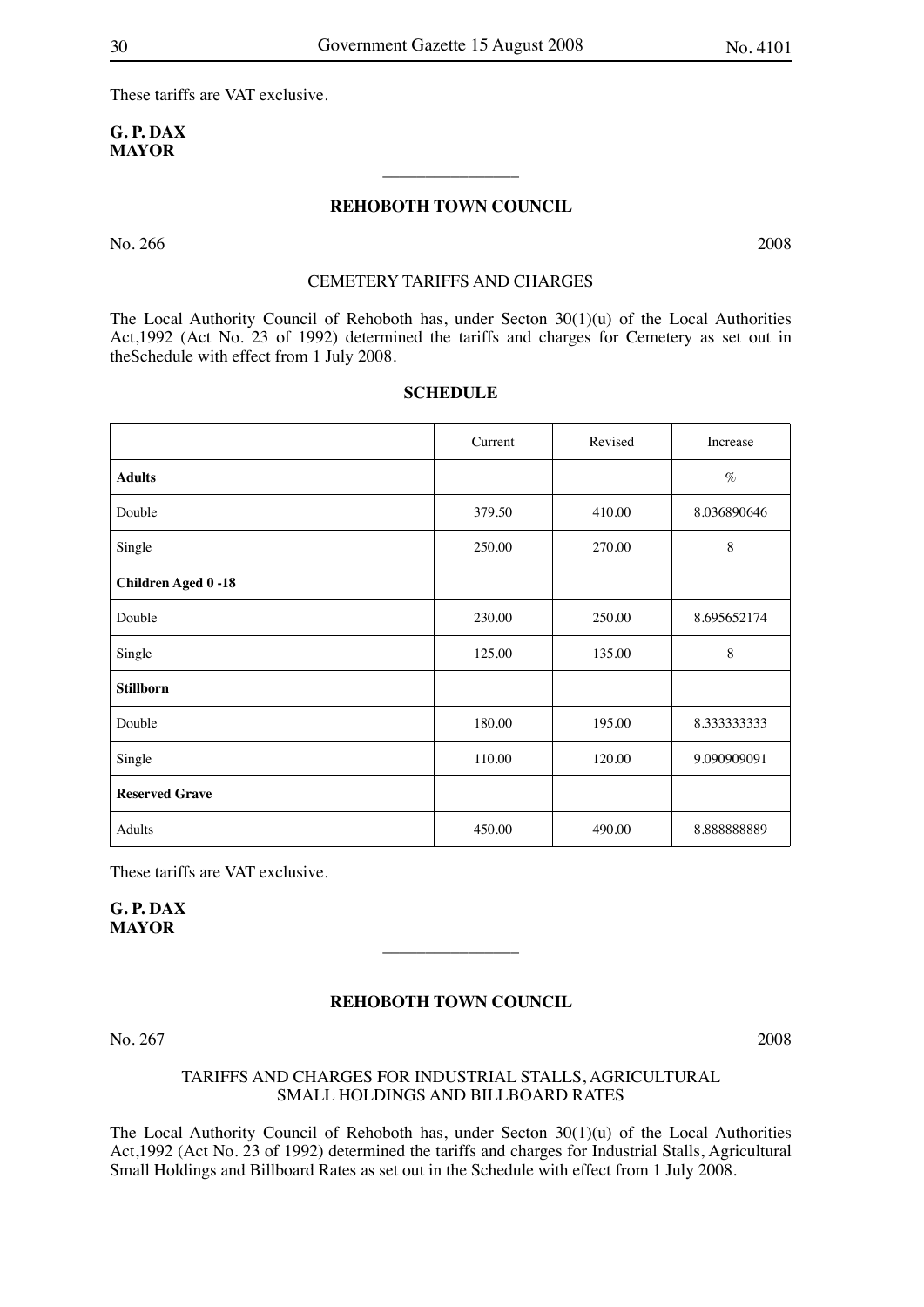## **SCHEDULE**

| $\mathbf{A}$ . | <b>INDUSTRIAL STALLS</b>                   |                      |
|----------------|--------------------------------------------|----------------------|
|                | 95per square @ N\$300 + Security @ N\$200  | N\$500.00 per month  |
|                | 50 per square @N\$ 200 + Security @ N\$144 | N\$344.00 per month  |
| <b>B.</b>      | <b>Agriculture Small Holding</b>           |                      |
|                | Rates are negotiable on Lease Agreements   |                      |
| C.             | <b>Bill Board Rates</b>                    |                      |
|                | Size of Bill Board per square metre        | per (N\$)            |
|                | 1                                          | N\$50.00             |
|                | $\overline{2}$                             | N\$100.00            |
|                | 3                                          | N\$150.00            |
|                | >3                                         | N\$300.00            |
| D.             | <b>Open Market</b>                         |                      |
|                | <b>Upgraded Stalls</b>                     | N\$1000.00 per month |
|                | <b>Information Centre</b>                  | N\$2000.00 per month |
|                | <b>Informal Stalls</b>                     | N\$4000.00 per month |
|                | Amphi Theatre                              | N\$1000.00 per month |
|                | Car Was Bay                                | N\$1000.00 per month |

These tariffs are VAT exclusive.

## **G. P. DAX MAYOR**

## **REHOBOTH TOWN COUNCIL**

 $\overline{\phantom{a}}$  , where  $\overline{\phantom{a}}$ 

No. 268 2008

## ELECTRICITY TARIFFS

The Local Authority Council of Rehoboth has, under Secton 30(1)(u) of the Local Authorities Act,1992 (Act No. 23 of 1992) determined the tariffs and charges for Electricity as set out in the Schedule with effect from 1 July 2008.

## **SCHEDULE**

|                                | 2007/2008 |                  | 2008/2009 |                  |               |
|--------------------------------|-----------|------------------|-----------|------------------|---------------|
| <b>TARIFF</b>                  | Inc. VAT  | <b>Excl. VAT</b> | Inc. VAT  | <b>Excl. VAT</b> | $\%$ Increase |
| <b>LARGE POWER USERS (LPU)</b> |           |                  |           |                  |               |
| <b>Fixed Charges</b>           | 269.85    | 234.65           | 323.81    | 281.58           | 20.00%        |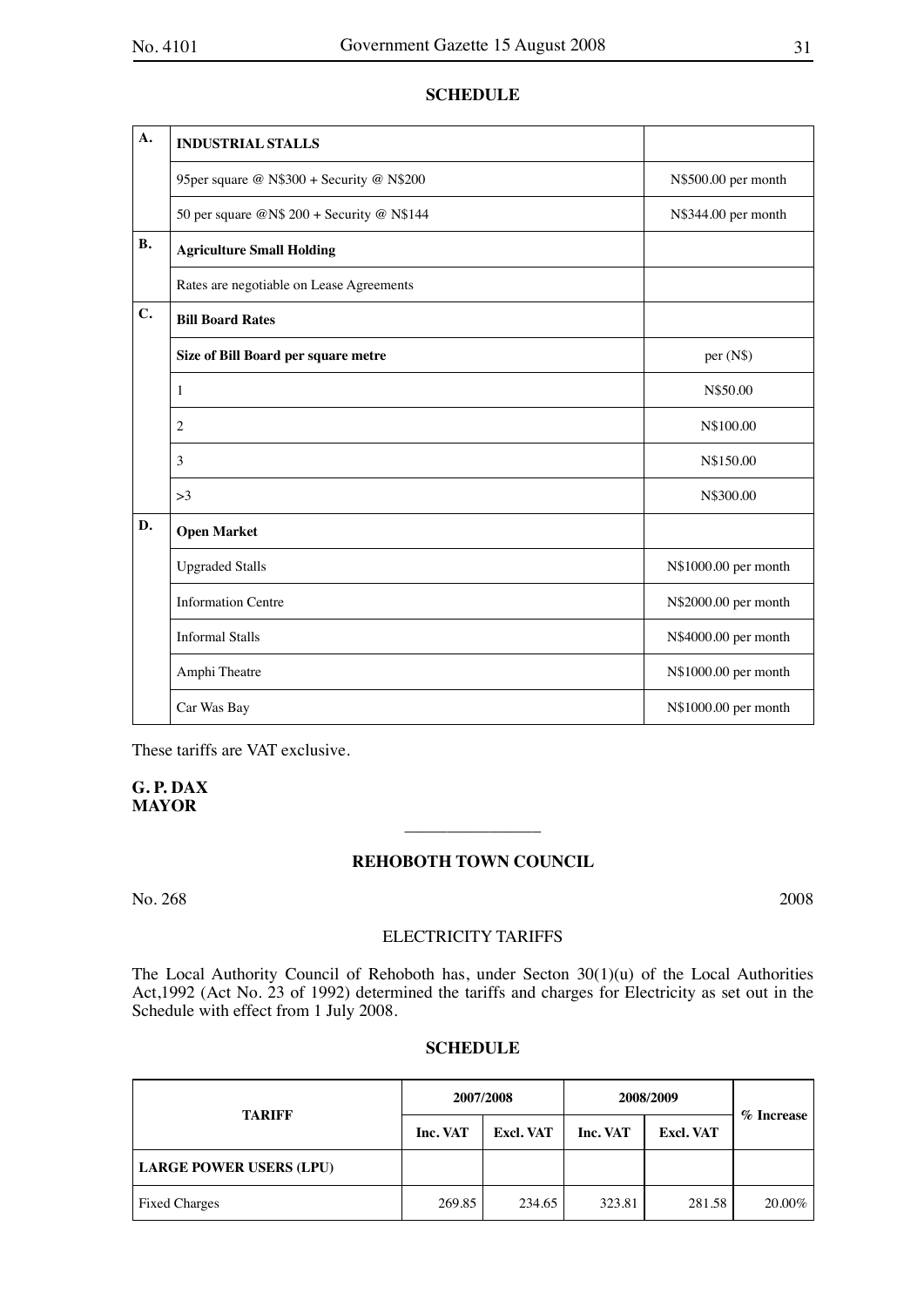| Maximum Demand Charge (N\$/kVA)         | 97.66  | 84.92  | 99.61  | 86.62  | 2.00%     |
|-----------------------------------------|--------|--------|--------|--------|-----------|
| Rate of Energy (/kWh)                   | 0.74   | 0.65   | 0.88   | 0.76   | 18.00%    |
| <b>EBC</b> Levy                         | 0.006  | 0.0051 | 0.006  | 0.0051 | $0.00\%$  |
| Minimum amount payable as demand charge |        |        |        |        |           |
| <b>BUSINESS MEDIUM USAGE (BUS-3)</b>    |        |        |        |        |           |
| <b>Fixed Charges:</b>                   |        |        |        |        |           |
| 15 Ampere                               | 126.80 | 110.26 | 160.43 | 139.50 | 26.52%    |
| 20 Ampere                               | 169.73 | 147.59 | 213.90 | 186.00 | 26.03%    |
| 25 Ampere                               | 236.07 | 205.28 | 301.88 | 262.50 | 27.87%    |
| 30 Ampere                               | 299.93 | 260.81 | 362.25 | 315.00 | 20.78%    |
| 35 Ampere                               | 362.57 | 315.28 | 462.88 | 402.50 | 27.66%    |
| 40 Ampere                               | 422.78 | 367.64 | 529.00 | 460.00 | 25.12%    |
| 45 Ampere                               | 482.42 | 419.49 | 595.13 | 517.50 | 23.36%    |
| 50 Ampere                               | 657.83 | 572.02 | 690.00 | 600.00 | 4.89%     |
| 55 Ampere                               | 731.26 | 635.88 | 759.00 | 660.00 | 3.79%     |
| 60 Ampere                               | 796.04 | 692.21 | 828.00 | 720.00 | 4.02%     |
| Rate of Energy                          | 0.77   | 0.668  | 0.91   | 0.79   | 17.99%    |
| <b>EBC</b> Levy                         | 0.006  | 0.0051 | 0.0060 | 0.0051 |           |
| <b>BUSINESS LOW USAGE (BUS-1)</b>       |        |        |        |        |           |
| <b>Fixed Charges:</b>                   |        |        |        |        |           |
| 15 Ampere                               | 33.90  | 29.48  | 60.38  | 52.50  | $78.09\%$ |
| 20 Ampere                               | 56.58  | 49.20  | 80.50  | 70.00  | 42.27%    |
| 25 Ampere                               | 80.12  | 69.67  | 100.63 | 87.50  | 25.59%    |
| 30 Ampere                               | 100.31 | 87.22  | 138.00 | 120.00 | 37.58%    |
| 35 Ampere                               | 121.23 | 105.41 | 161.00 | 140.00 | 32.81%    |
| 40 Ampere                               | 140.93 | 122.55 | 184.00 | 160.00 | $30.56\%$ |
| 45 Ampere                               | 160.47 | 139.54 | 207.00 | 180.00 | $29.00\%$ |
| 50 Ampere                               | 218.94 | 190.38 | 276.00 | 240.00 | $26.06\%$ |
| 55 Ampere                               | 243.11 | 211.40 | 303.60 | 264.00 | $24.88\%$ |
| 60 Ampere                               | 266.09 | 231.38 | 331.20 | 288.00 | 24.47%    |
| Rate of Energy                          | 0.77   | 0.668  | 0.91   | 0.79   | 17.99%    |
| <b>EBC</b> Levy                         | 0.006  | 0.0051 | 0.0060 | 0.0051 |           |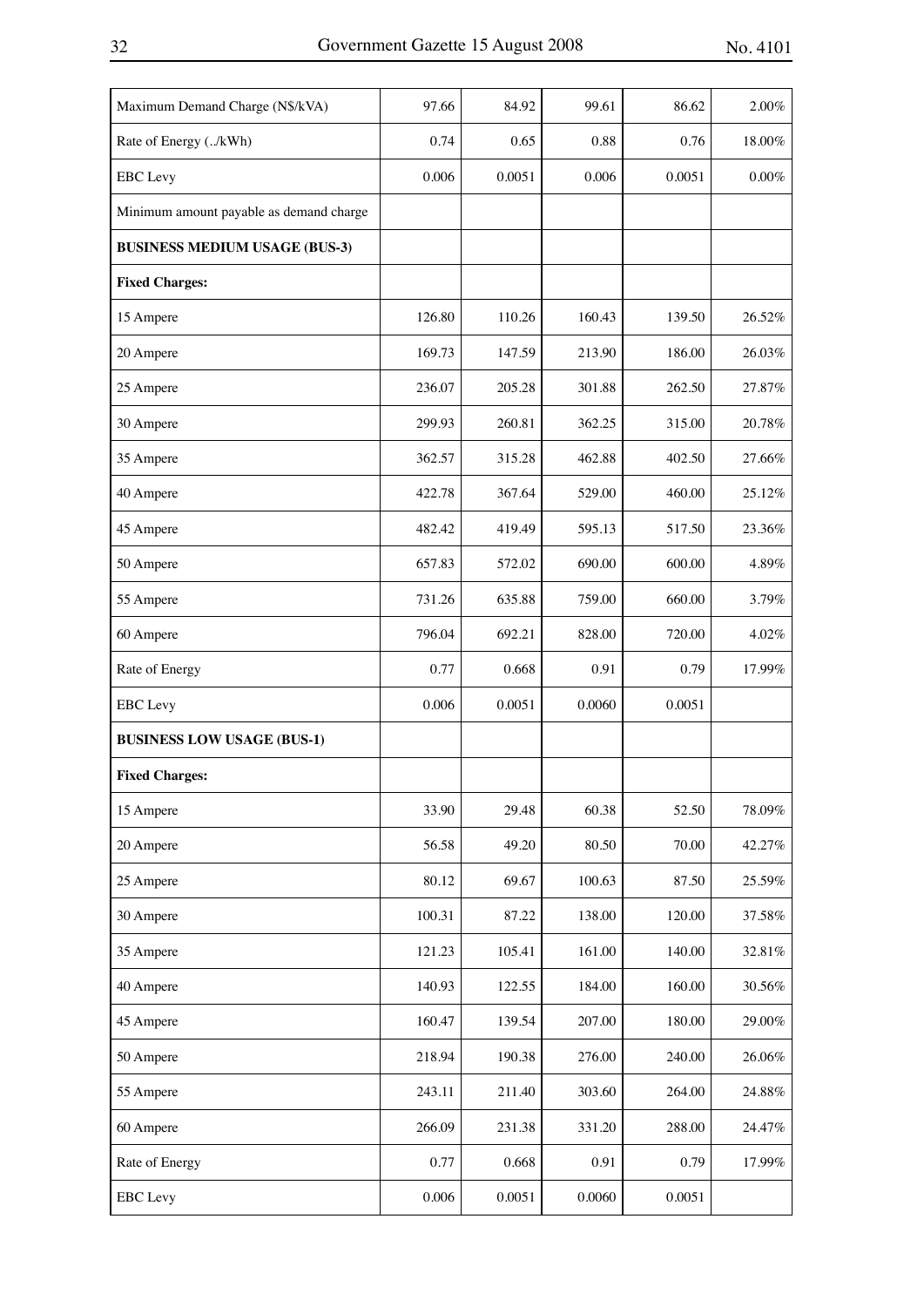| <b>DOMESTIC (DOM)</b>           |        |        |        |        |           |
|---------------------------------|--------|--------|--------|--------|-----------|
| <b>Fixed Charges:</b>           |        |        |        |        |           |
| 15 Ampere                       | 30.32  | 26.37  | 37.95  | 33.00  | 25.15%    |
| 20 Ampere                       | 49.30  | 42.87  | 50.60  | 44.00  | 2.64%     |
| 25 Ampere                       | 68.08  | 59.20  | 80.50  | 70.00  | 18.24%    |
| 30 Ampere                       | 87.77  | 76.32  | 96.60  | 84.00  | $10.07\%$ |
| 35 Ampere                       | 105.13 | 91.42  | 112.70 | 98.00  | 7.20%     |
| 40 Ampere                       | 122.40 | 106.44 | 128.80 | 112.00 | 5.23%     |
| 45 Ampere                       | 139.50 | 121.30 | 144.90 | 126.00 | 3.87%     |
| 50 Ampere                       | 190.66 | 165.79 | 230.00 | 200.00 | 20.64%    |
| 55 Ampere                       | 211.13 | 183.60 | 253.00 | 220.00 | 19.83%    |
| 60 Ampere                       | 230.46 | 200.40 | 276.00 | 240.00 | 19.76%    |
| Rate of Energy                  | 0.76   | 0.6606 | 0.90   | 0.78   | 17.99%    |
| <b>ECB</b> Levy                 | 0.006  | 0.0051 | 0.0060 | 0.0051 |           |
| <b>PRE-PAID</b>                 |        |        |        |        |           |
| <b>Single Phase</b>             |        |        |        |        |           |
| Rate of Energy                  | 0.854  | 0.7423 | 1.02   | 0.89   | 20.00%    |
| <b>ECB</b> Levy                 | 0.006  | 0.0051 | 0.0060 | 0.0051 |           |
| <b>Three Phase</b>              |        |        |        |        |           |
| Rate of Energy                  | 0.854  | 0.7423 | 1.02   | 0.89   | 20.00%    |
| <b>ECB</b> Levy                 | 0.006  | 0.0051 | 0.0060 | 0.0051 |           |
| <b>Single Phase: Pensioners</b> |        |        |        |        |           |
| Rate of Energy                  | 0.7414 | 0.6447 | 0.8897 | 0.77   | $20.00\%$ |
| <b>ECB</b> Levy                 | 0.006  | 0.0051 | 0.0060 | 0.0051 |           |

These tariffs are VAT exclusive.

**G. P. DAX MAYOR**

## **MUNICIPALITY OF OTJIWARONGO**

 $\overline{\phantom{a}}$  , where  $\overline{\phantom{a}}$ 

No. 269 2008

## AMENDMENT OF CHARGES, FEES, RATES AND OTHER CHARGEABLES FISCAL YEAR 2008/2009

The Municipality of Otjiwarongo has, under Secton 30(1)(u) of the Local Authorities Act,1992 (Act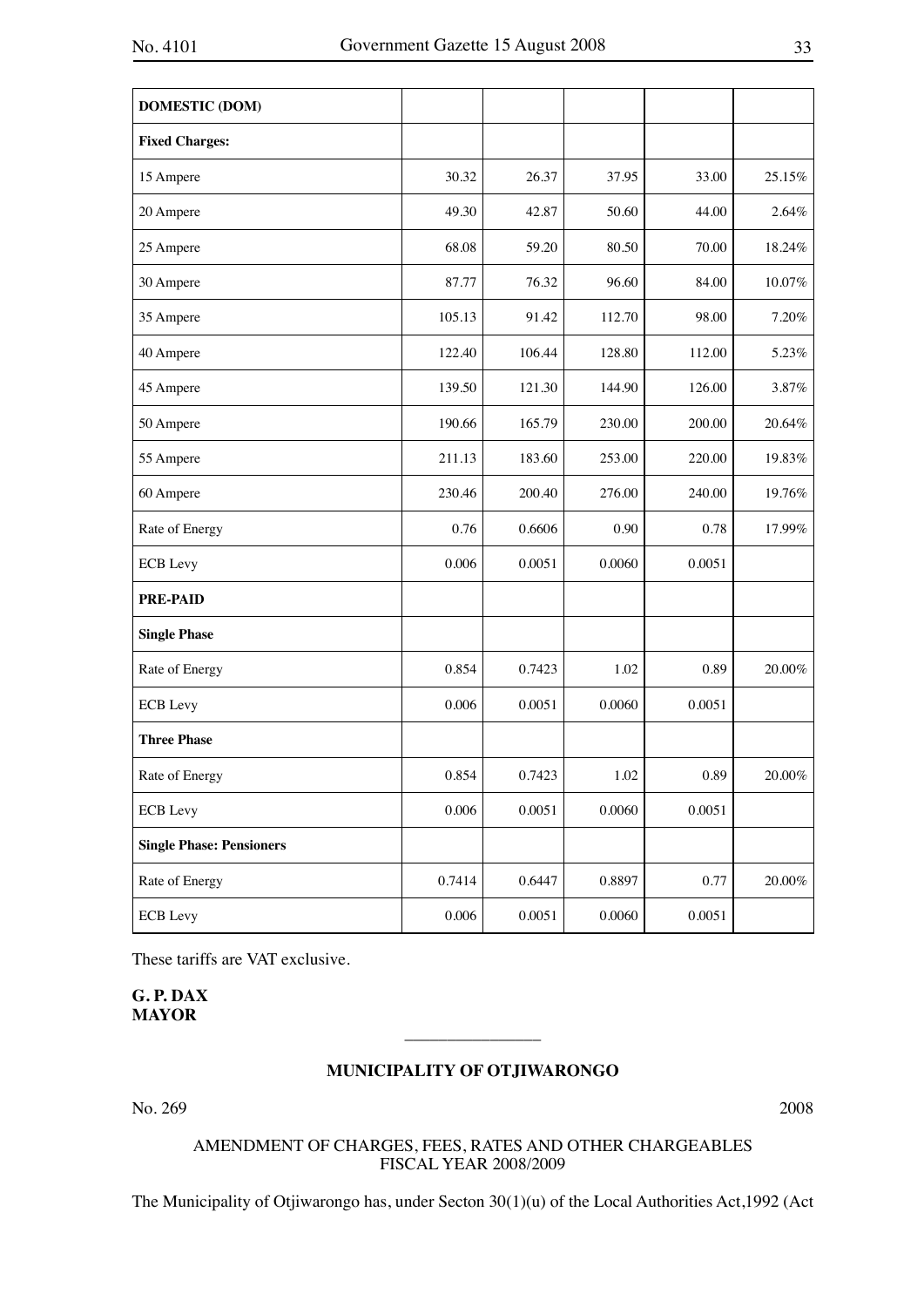No. 23 of 1992) as amended determined the tariffs structure for 2008/2009 financial year as per attached list with effect from 1 July 2008.

## **RATES AND TAXES**

## **OJIWARONGO AND ORWETOVENI**

|                            | 2007/2008 | 2008/2009 | <b>Increase</b> |
|----------------------------|-----------|-----------|-----------------|
| <b>SITE VALUE: LAND</b>    |           |           |                 |
| N\$ per annum              | 0.06200   | 0.06500   | 5%              |
| <b>IMPROVEMENTS VALUE:</b> |           |           |                 |
| N\$ per annum              | 0.00730   | 0.00770   | 5%              |

Note: Plots 25%

Government 80% Private Building and other 100%

## **CEMETERY**

|                                                                                                                                                   | 2007/2008 | 2008/2009 | <b>Increase</b> |
|---------------------------------------------------------------------------------------------------------------------------------------------------|-----------|-----------|-----------------|
| 1. GRAVE SPACE (PER GRAVE)                                                                                                                        | 504.00    | 600.00    | 19.05%          |
| 2. FUNERALS:                                                                                                                                      |           |           |                 |
| 2.1 ON WEEK DAYS (MONDAY TO FRIDAY)                                                                                                               | 504.00    | 600.00    | 19.05%          |
| 2.2 ON PUBLIC HOLIDAYS AND AFTER HOURS                                                                                                            | 784.00    | 950.00    | 21.17%          |
| 3. RESERVED GRAVES : (FUNERAL COST EXCLUDED)                                                                                                      | 616.00    | 700.00    | 13.64%          |
| 4. RE-INTERING PER GRAVE BY -                                                                                                                     |           |           |                 |
| PERSON HOLDING POWER OF ATTORNEY                                                                                                                  | 224.00    | 250.00    | 11.61%          |
| THE COUNCIL                                                                                                                                       | 1120.00   | 1200.00   | 7.14%           |
| 5. DIGEST FROM FUNERAL REGISTER                                                                                                                   | 22.00     | 30.00     | 36.36%          |
| 6. INVESTIGATION OF REGISTER                                                                                                                      | 22.00     | 30.00     | 36.36%          |
| 7. RENT OF MORTUARY                                                                                                                               | 224.00    | 250.00    | 11.61%          |
| 8. TARIFFS FOR GRAVES IN CONNECTION OF NON-<br>RESIDENTS (OUTSIDE OTJIWARONGO DISTRICT) WILL BE<br>THE ABOVEMENTIONED TARIFFS APPLICABLE PLUS 50% |           |           |                 |
| 9. ORWETOVENI:                                                                                                                                    |           |           |                 |
| 9.1 GRAVE SPACE (PER GRAVE)                                                                                                                       | 56.00     | 70.00     | 25.00%          |
| <b>INDICATING AND NUMBERING</b>                                                                                                                   | 22.00     | 30.00     | 36.36%          |
| 9.2 FUNERALS: Family's Responsibility                                                                                                             |           |           |                 |
| 9.3 DIGGING OF GRAVES BY THE MUNICIPALITY AS<br><b>REQUESTED BY THE FAMILY</b>                                                                    | 336.00    | 400.00    | 19.05%          |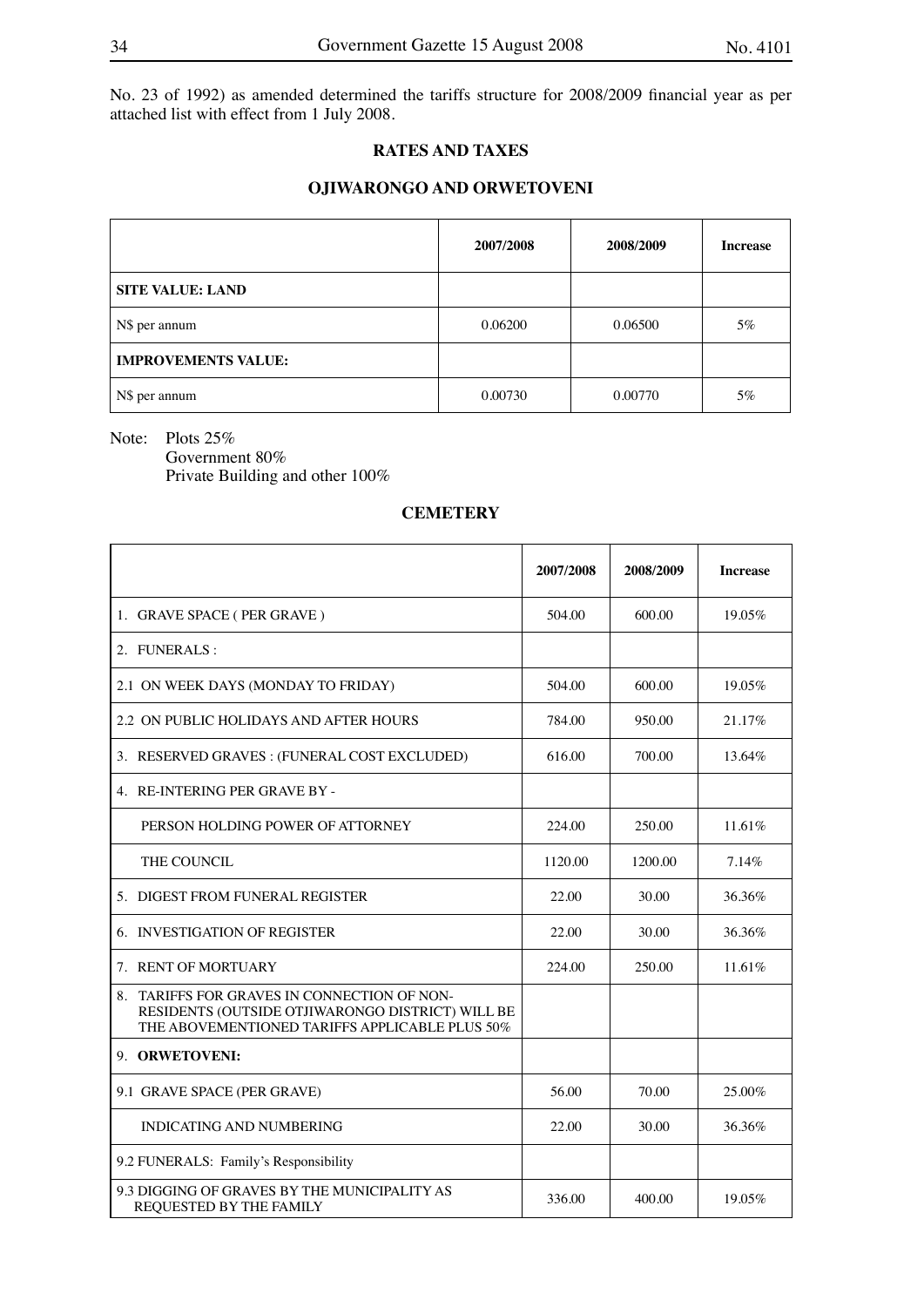## **DISINTERNMENT OF A BODY**

1. The family must arrange with the Undertakers and Police.

2. Municipality must be informed

## **FIRE BRIGADE**

| <b>ALLOWANCES PAYABLE</b>                                                                     | 2007/2008   | 2008/2009   | <b>Increase</b> |
|-----------------------------------------------------------------------------------------------|-------------|-------------|-----------------|
| 1. CALL OUTS:                                                                                 |             |             |                 |
| 1.1 FIRE-MASTER PER CALL OUT (ALL FIRES)                                                      | 85.00       | 94.00       | 10.59%          |
| 1.2 FIRE-MASTER AND FIREMEN PER HALF A<br>HOUR OR PART THEREOF (ALL FIRES AND<br>CALL OUTS)   | 42.00       | 46.20       | 10.00%          |
| <b>1.3 CALLED OUT BUT DID NOT RENDER</b><br><b>SERVICE</b>                                    |             |             |                 |
| OFFICE HOURS (PER MAN)                                                                        | 13.00       | 14.30       | 10.00%          |
| AFTER HOURS (PER MAN)                                                                         | 42.00       | 46.20       | 10.00%          |
| 2. PRACTICES: (FOUR PRACTICE SESSIONS<br>PER MONTH PLUS STANDBY SERVICES<br><b>INCLUDED</b> ) |             |             |                 |
| 2.1 FIRE-MAN                                                                                  |             |             |                 |
| PER PRACTICE SESSION                                                                          | 74.00       | 81.40       | $10.00\%$       |
| FULL MONTH (FOUR PRACTICE SESSIONS)                                                           | 290.00      | 319.00      | 10.00%          |
| <b>2.2 STATION OFFICER</b>                                                                    |             |             |                 |
| PER PRACTICE SESSION                                                                          | 80.00       | 88.00       | 10.00%          |
| FULL MONTH (EIGHT PRACTICE SESSIONS)                                                          | 320.00      | 352.00      | 10.00%          |
| <b>2.3 DEPUTY FIRE CHIEF</b>                                                                  |             |             |                 |
| PER PRACTICE SESSION                                                                          | 90.00       | 99.00       | 10.00%          |
| FULL MONTH (EIGHT PRACTICE SESSIONS)                                                          | 360.00      | 396.00      | 10.00%          |
| 2.4 FIRE CHIEF                                                                                |             |             |                 |
| PER PRACTICE SESSION                                                                          | 106.00      | 116.60      | 10.00%          |
| FULL MONTH (EIGHT PRACTICE SESSIONS)                                                          | 424.00      | 466.40      | 10.00%          |
| 3. ORWETOVENI FIRE-STATION HOUSE<br><b>ALLOWANCE PER MONTH</b>                                | 100.00      | 110.00      | 10.00%          |
| OTHER:                                                                                        |             |             |                 |
| 4. FIRE-FIGHTING:                                                                             |             |             |                 |
| 4.1 FIRE-FIGHTING TO THE PUBLIC (100% OF<br><b>ACTUAL COST)</b>                               | Actual cost | Actual cost |                 |
| <b>4.2 VELD-FIRES DURING OFFICE HOURS</b><br>(AVAILABLE PERSONNEL MUST BE USED)               |             |             |                 |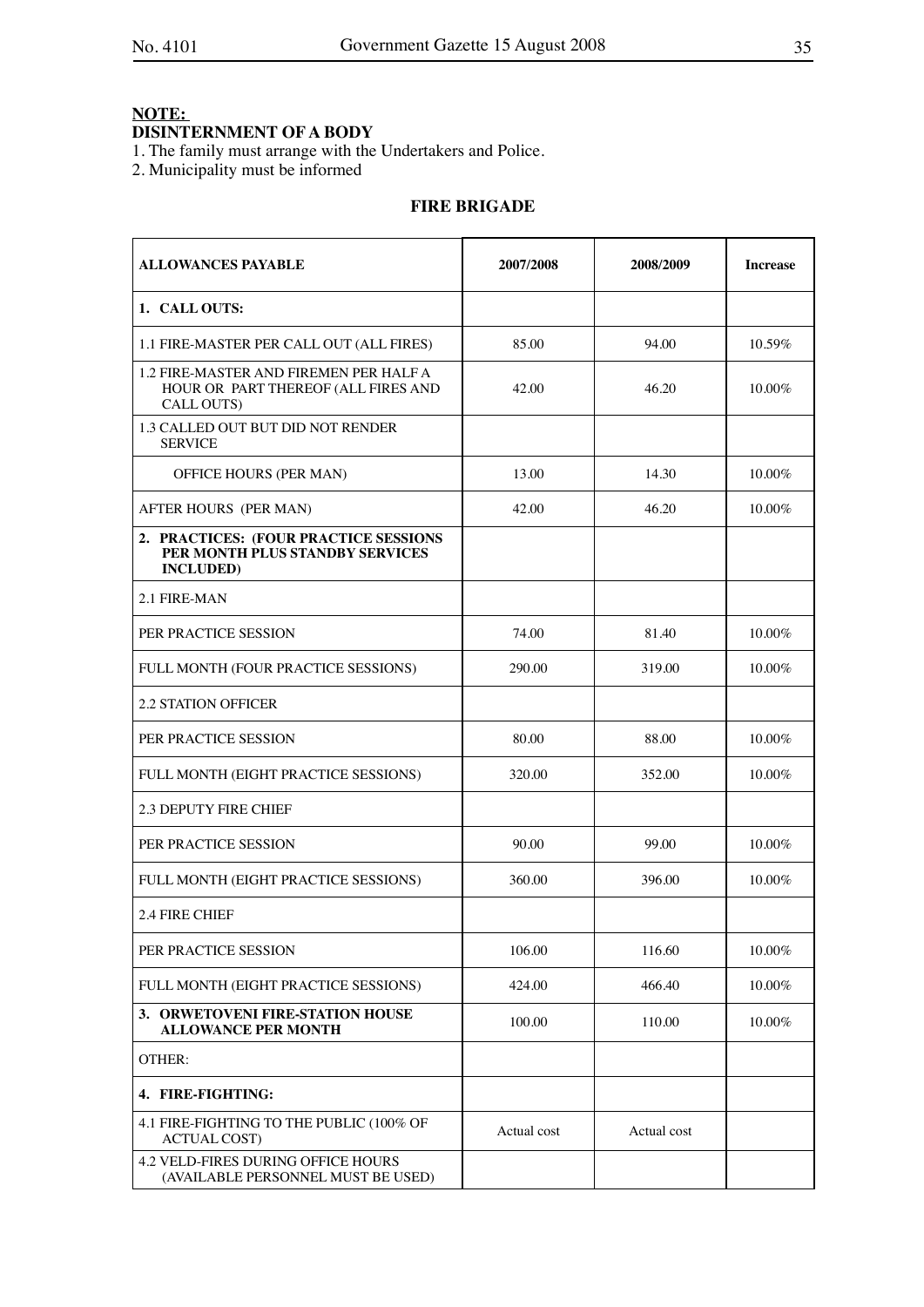|                                      | 2007/2008   | 2008/2009   | <b>Increase</b> |
|--------------------------------------|-------------|-------------|-----------------|
| <b>NON RESIDENTS</b>                 | Actual cost | Actual cost |                 |
| FIRE SERVICES OUTSIDE MUNICIPAL AREA | Actual cost | Actual cost |                 |
| FIRE PREVENTION INSPECTION FEES      | 80.00       | 80.00       | $0.00\%$        |
| FIRE TRAINING TO PUBLIC              |             |             |                 |
| PER SESSION                          | 200.00      | 200.00      | $0.00\%$        |
| PER PERSON                           | 20.00       | 20.00       | $0.00\%$        |
| FIRE BRIGADE VEHICLES (PER HOUR)     |             |             |                 |
| <b>WALTER YANKEE</b>                 | 400.00      | 400.00      | $0.00\%$        |
| <b>UNIMOG</b>                        | 250.00      | 250.00      | $0.00\%$        |
| <b>JEEP</b>                          | 150.00      | 150.00      | $0.00\%$        |
| <b>INTERNATIONAL</b>                 | 150.00      | 150.00      | $0.00\%$        |
| <b>MAZDA</b>                         | 150.00      | 150.00      | $0.00\%$        |
| <b>GOLF</b>                          | 100.00      | 100.00      | $0.00\%$        |
| KILOMETER TARIFF (ALL VEHICLES)      | 6.56        | 6.56        | $0.00\%$        |
| SPECIAL EQUIPMENT (PER HOUR)         | 100.00      | 100.00      | $0.00\%$        |
| WATER TARIFF per cub meter           | 12.00       | 14.00       | 16.67%          |
| <b>SPECIAL SERVICES</b>              | Actual cost | Actual cost |                 |

## **ENVIRONMENTAL HEALTH**

|                                                                                                                | 2007/2008        | 2008/2009        | <b>Increase</b> |
|----------------------------------------------------------------------------------------------------------------|------------------|------------------|-----------------|
| 1. BUILDING PLAN COPIES:                                                                                       |                  |                  |                 |
| LARGE - $100 \text{ cm} x 50 \text{ cm}$                                                                       | 35.00            | 40.00            | 14.29%          |
| $SMAIL - 50 cm x 25 cm$                                                                                        | 30.00            | 35.00            | 16.67%          |
| 2. APPROVAL OF BUILDING PLANS: N\$3.00<br>PER N\$ 1 000.00 ESTIMATE BUILDING COST<br>WITH A MAXIMUM OF N\$1000 |                  |                  |                 |
| 3. REGISTRATION AND INSPECTION FEES<br>(BUSINESSES):                                                           |                  |                  |                 |
| INFORMAL TRADERS/HOME OCCUPATIONS                                                                              | 175.00           | 175.00           | $0.00\%$        |
| MEDIUM SHOPS, WORKSHOPS AND FILLING<br><b>STATIONS</b>                                                         | 470.00           | 470.00           | $0.00\%$        |
| LARGE SUPER MARKETS, FOOD PREMISES AND<br><b>HEAVY OR NOXIOUS INDUSTRIES</b>                                   | 1060.00          | 1060.00          | $0.00\%$        |
| LATE CHARGE ON RE-REGISTRATION [PER<br><b>MONTHI</b>                                                           | $50\%$ of tariff | $50\%$ of tariff |                 |
| PENALTY - ILLEGAL, OPERATION                                                                                   | 1000.00          | 1000.00          | $0.00\%$        |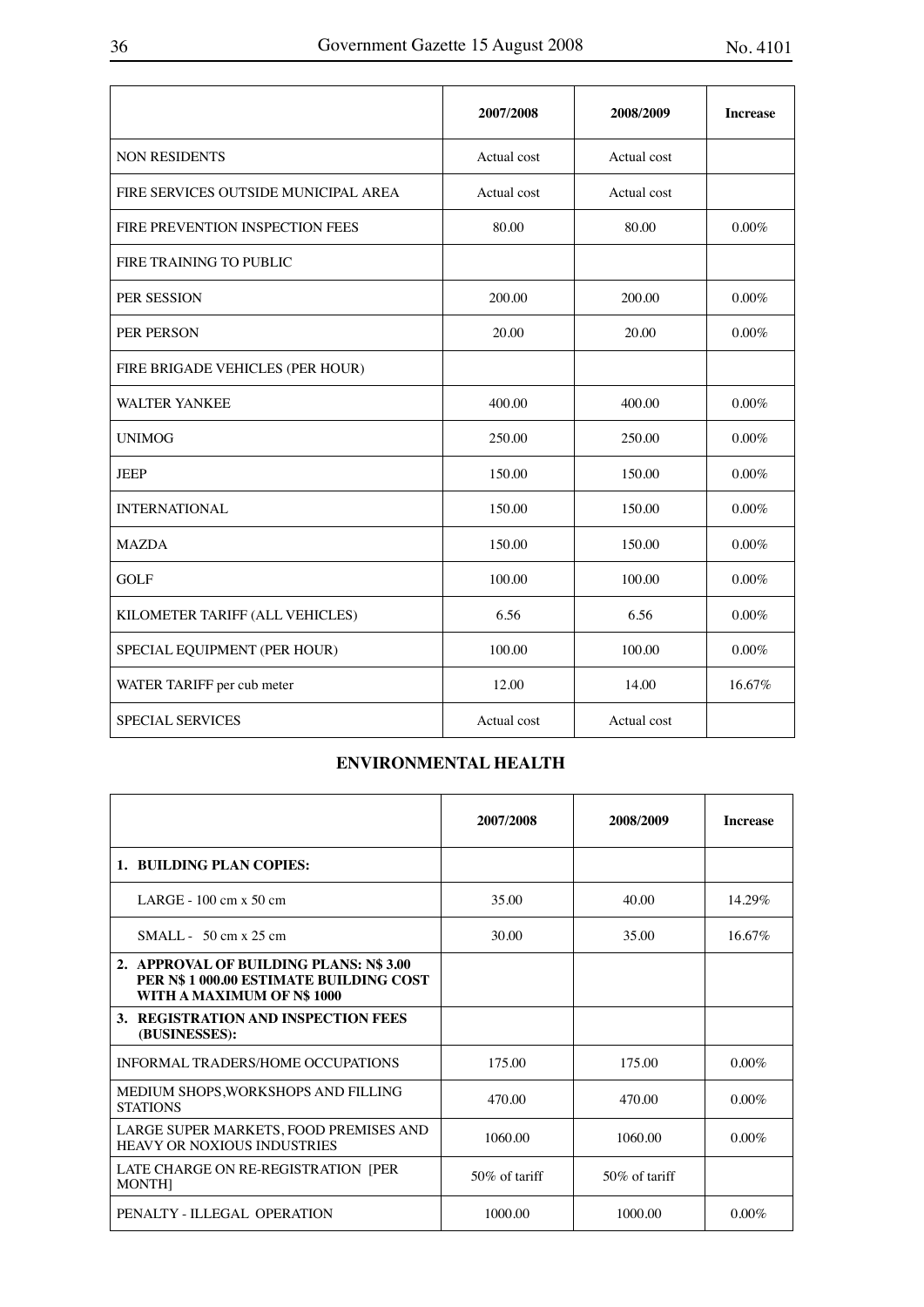| <b>4. FUMIGATION FEE: FOR EVERY 20 M2</b><br><b>AIRSPACE OR PART THEREOF</b>                             | Actual cost + $20\%$ | Actual cost + $20\%$ |          |
|----------------------------------------------------------------------------------------------------------|----------------------|----------------------|----------|
| <b>5. ABATTOIR INSPECTION FEES:</b>                                                                      |                      |                      |          |
| <b>CATTLE</b>                                                                                            | 18.00                | 20.00                | 11.11%   |
| CALVES (UP TO 100 KG.)                                                                                   | 12.00                | 14.00                | 16.67%   |
| <b>SHEEP</b>                                                                                             | 7.00                 | 8.00                 | 14.29%   |
| <b>GOATS</b>                                                                                             | 7.00                 | 8.00                 | 14.29%   |
| <b>PIGS</b>                                                                                              | 12.00                | 14.00                | 16.67%   |
| PORKLINGS (UP TO 20 KG.)                                                                                 | 7.00                 | 8.00                 | 14.29%   |
| <b>6. TOWN MAP: COPY OF TOWN MAP</b>                                                                     | Actual cost + $20\%$ | Actual cost + $20\%$ |          |
| 7. DOG TAX:                                                                                              |                      |                      |          |
| <b>7.1 FOR EVERY UNCASTRATED BITCH</b>                                                                   | 30.00                | 30.00                | $0.00\%$ |
| <b>7.2 ANY OTHER DOG EXCEPT AN</b><br><b>UNCASTRATED BITCH -</b>                                         |                      |                      |          |
| <b>ONE DOG</b>                                                                                           | 10.00                | 10.00                | $0.00\%$ |
| MORE THAN TWO DOGS - PER DOG                                                                             | 25.00                | 30.00                | 20.00%   |
| 7.3 PENALTIES:                                                                                           |                      |                      |          |
| 7.3.3. A FINE OF 10% PER MONTH OR PART<br>THEREOF WILL BE CHARGED WITH<br>EFFECT FROM 1 MARCH EACH YEAR. |                      |                      |          |

## **RENTAL OF SPORT CLUBS AND SCHOOLS**

|                                                   |          | 2007/2008 | 2008/2009 | <b>Increase</b> |
|---------------------------------------------------|----------|-----------|-----------|-----------------|
| <b>SPORT CLUBS</b>                                |          |           |           |                 |
| <b>GHOLF CLUB</b>                                 | per year | 1350      | 1350      | $0.00\%$        |
| <b>RUGBY CLUB</b>                                 | per year | 110       | 110       | $0.00\%$        |
| <b>TENNIS CLUB</b>                                | per year | 270       | 270       | $0.00\%$        |
| GYMNASIUM (HOMECRAFT HALL)                        | per year | 1000      | 1000      | $0.00\%$        |
| <b>GYMNASTICS CLUB ("PAUL V/D</b><br>MERWE HALL") | per year | 2700      | 2700      | $0.00\%$        |
| <b>NETBAL CLUB</b>                                | per year | 110       | 110       | $0.00\%$        |
| <b>SHOOTING CLUB</b>                              | per year | 260       | 260       | $0.00\%$        |
| <b>SQUASH CLUB</b>                                | per year | 1750      | 1750      | $0.00\%$        |
| <b>TUG OF WAR CLUB</b>                            | per year | 480       | 480       | $0.00\%$        |
| <b>SOCCER CLUB</b>                                | per year | 110       | 110       | $0.00\%$        |
| YOKE-PIN CLUB                                     | per year | 450       | 450       | $0.00\%$        |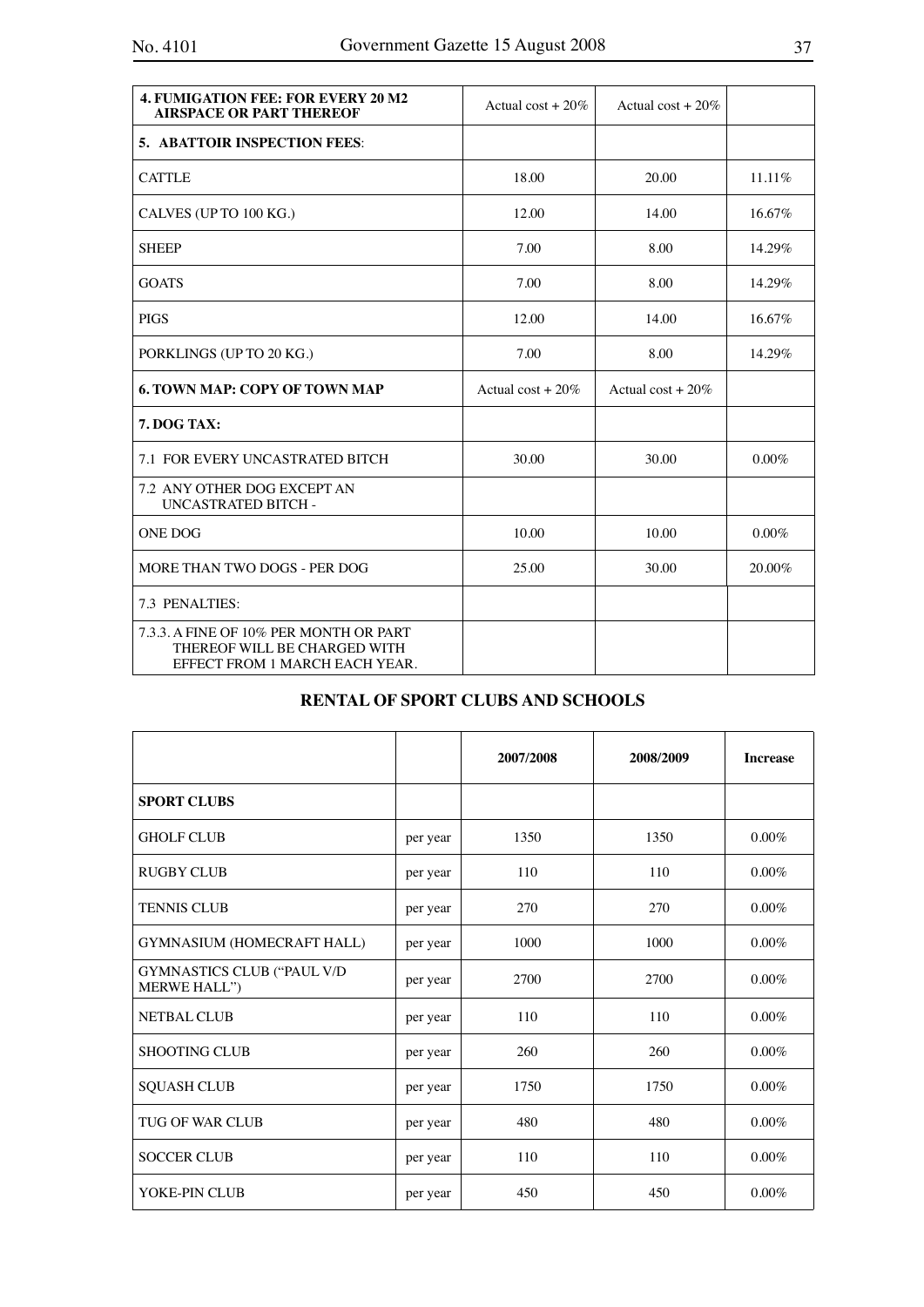| <b>ROLLER HOCKEY</b>                                    | per year        | 110  | 110  | 0.00%      |
|---------------------------------------------------------|-----------------|------|------|------------|
| POULTRY HALL                                            | per year        | 740  | 740  | $0.00\%$   |
| <b>SCHOOLS</b>                                          |                 |      |      |            |
| <b>SECONDARY SCHOOL</b>                                 | per year        | 6000 | 3000 | $-50.00\%$ |
| PRIMARY SCHOOL                                          | per year        | 2700 | 1500 | $-44.44\%$ |
| <b>SHOW HALL</b>                                        | per<br>occasion | 500  | 500  | $0.00\%$   |
| <b>SHOW HALL - REFUNDABLE DEPOSIT</b><br><b>PAYABLE</b> | per<br>occasion | 500  | 500  | $0.00\%$   |
| <b>SWANEVELDER HALL</b>                                 | per<br>occasion | 500  | 500  | 0.00%      |
| SWANEVELDER HALL - REFUNDABLE<br><b>DEPOSIT PAYABLE</b> | per<br>occasion | 500  | 500  | 0.00%      |
| PARESIS RESTAURANT                                      | per<br>occasion | 200  | 200  | $0.00\%$   |
| <b>PARESIS BAR</b>                                      | per<br>occasion | 250  | 250  | $0.00\%$   |
| PARESIS COFFEE STANDS                                   | per<br>occasion | 150  | 150  | $0.00\%$   |
| HOMECRAFT HALL<br>("HUISVLYTSAAL")                      | per<br>occasion | 150  | 150  | $0.00\%$   |
| <b>TELECOM HALL</b>                                     | per<br>occasion | 150  | 150  | 0.00%      |
| <b>RENT OF STABLES</b>                                  |                 |      |      |            |
| LARGE STOCK PER HEAD                                    | per day         | 10   | 10   | $0.00\%$   |
| <b>SMALL STOCK PER HEAD</b>                             | per day         | 3    | 3    | $0.00\%$   |
| PARESIS SPORT GROUNDS                                   | per<br>occasion | 600  | 600  | $0.00\%$   |
| <b>MOKATI SPORT GROUNDS</b>                             | per<br>occasion | 600  | 600  | $0.00\%$   |
| SPORT GROUND - REFUNDABLE<br>DEPOSIT PAYABLE            | per<br>occasion | 200  | 200  | $0.00\%$   |
| <b>FLOODLIGHTS</b>                                      | per<br>occasion | 200  | 200  | $0.00\%$   |
| NETBALL COURT                                           | per<br>occasion | 100  | 100  | $0.00\%$   |
| ELECTRICAL LEAD: REFUNDABLE<br>DEPOSIT PAYABLE          | per<br>occasion | 200  | 200  | $0.00\%$   |
| <b>INFORMAL AREA - PLOTS</b>                            | per<br>month    | 26   | 26   | $0.00\%$   |

## **TOWN PLANNING**

|                                          | 2007/2008 | 2008/2009 | <b>Increase</b> |
|------------------------------------------|-----------|-----------|-----------------|
| <b>EXCEEDINGS:</b>                       |           |           |                 |
| 1.1 STOEP AND CONCRETE ROOFS - PER YEAR  | 12.00     | 15.00     | 25.00%          |
| 1.2 FLATS WITH COMMON BALCONY - PER YEAR | 12.00     | 15.00     | 25.00%          |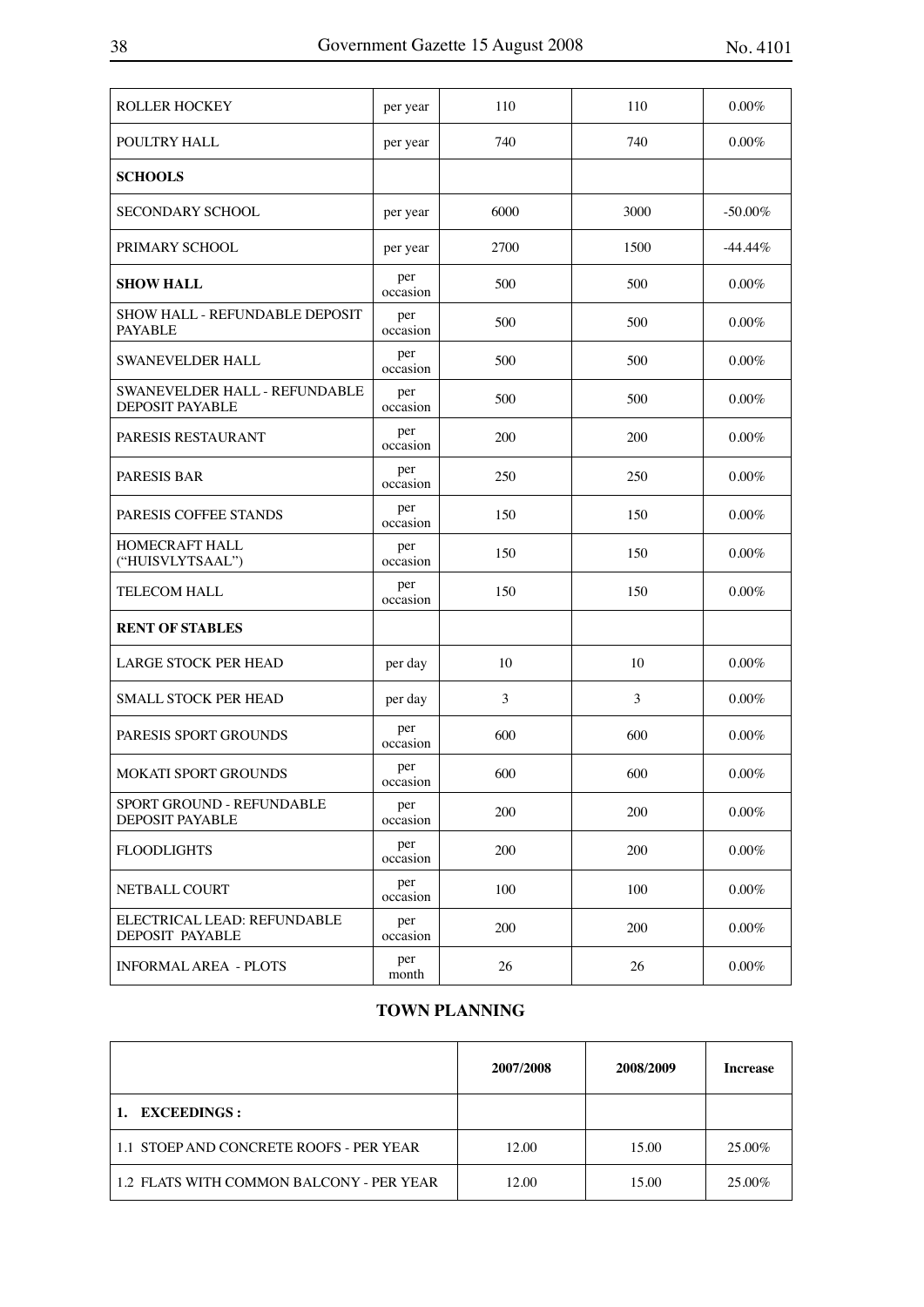| 1.3 BALCONIES - PER YEAR                   | 22.00 | 25.00 | 13.64%    |
|--------------------------------------------|-------|-------|-----------|
| 1.4 BALCONY ROOMS - PER YEAR               | 45.00 | 50.00 | $11.11\%$ |
| 1.5 SIGN AND ADVERTISING BOARDS - PER YEAR | 0.00  | 0.00  |           |
| 2. PHOTOCOPIES:                            |       |       |           |
| 2.1 GENERAL COPIES - A4                    | 3.00  | 5.00  | 66.67%    |
| 2.2 LARGE COPIES - A3                      | 5.00  | 8.00  | 60.00%    |

## **LANDING FEES**

| <b>MAXIMUM WEIGHT OF AEROPLANE UP TO:</b>               | 2007/2008 | 2008/2009 | <b>Increase</b> |
|---------------------------------------------------------|-----------|-----------|-----------------|
| 500 KG                                                  | 12.00     | 12.00     | 0.00%           |
| 1 000 KG                                                | 12.00     | 12.00     | $0.00\%$        |
| 1 500 KG                                                | 25.00     | 25.00     | 0.00%           |
| 2000 KG                                                 | 25.00     | 25.00     | 0.00%           |
| 2 500 KG                                                | 35.00     | 35.00     | $0.00\%$        |
| 3 000 KG                                                | 35.00     | 35.00     | 0.00%           |
| 4 000 KG                                                | 45.00     | 45.00     | $0.00\%$        |
| 5 000 KG                                                | 45.00     | 45.00     | 0.00%           |
| 6 000 KG                                                | 55.00     | 55.00     | 0.00%           |
| 7000 KG                                                 | 55.00     | 55.00     | $0.00\%$        |
| 8 000 KG                                                | 65.00     | 65.00     | 0.00%           |
| 9 000 KG                                                | 65.00     | 65.00     | 0.00%           |
| 10 000 KG                                               | 75.00     | 75.00     | 0.00%           |
| THEREAFTER FOR EVERY 2 000 KG OR PART<br><b>THEREOF</b> | 25.00     | 25.00     | 0.00%           |
| HELICOPTERS PAY ONLY 20 % OF THE<br>PROPOSED TARIFF     |           |           |                 |
| 2. SITE RENT BARN OWNERS:                               | 70        | 70        | 0.00%           |

## **SEWERAGE**

|                                          | 2007/2008 | 2008/2009 | Increase |
|------------------------------------------|-----------|-----------|----------|
| 1. BASIC CHARGE:                         |           |           |          |
| CALCULATED ON THE SIZE OF THE PROPERTY - |           |           |          |
| FOR THE FIRST 1 500 M2 OR PART           | 4.00      | 0.00      | $-100\%$ |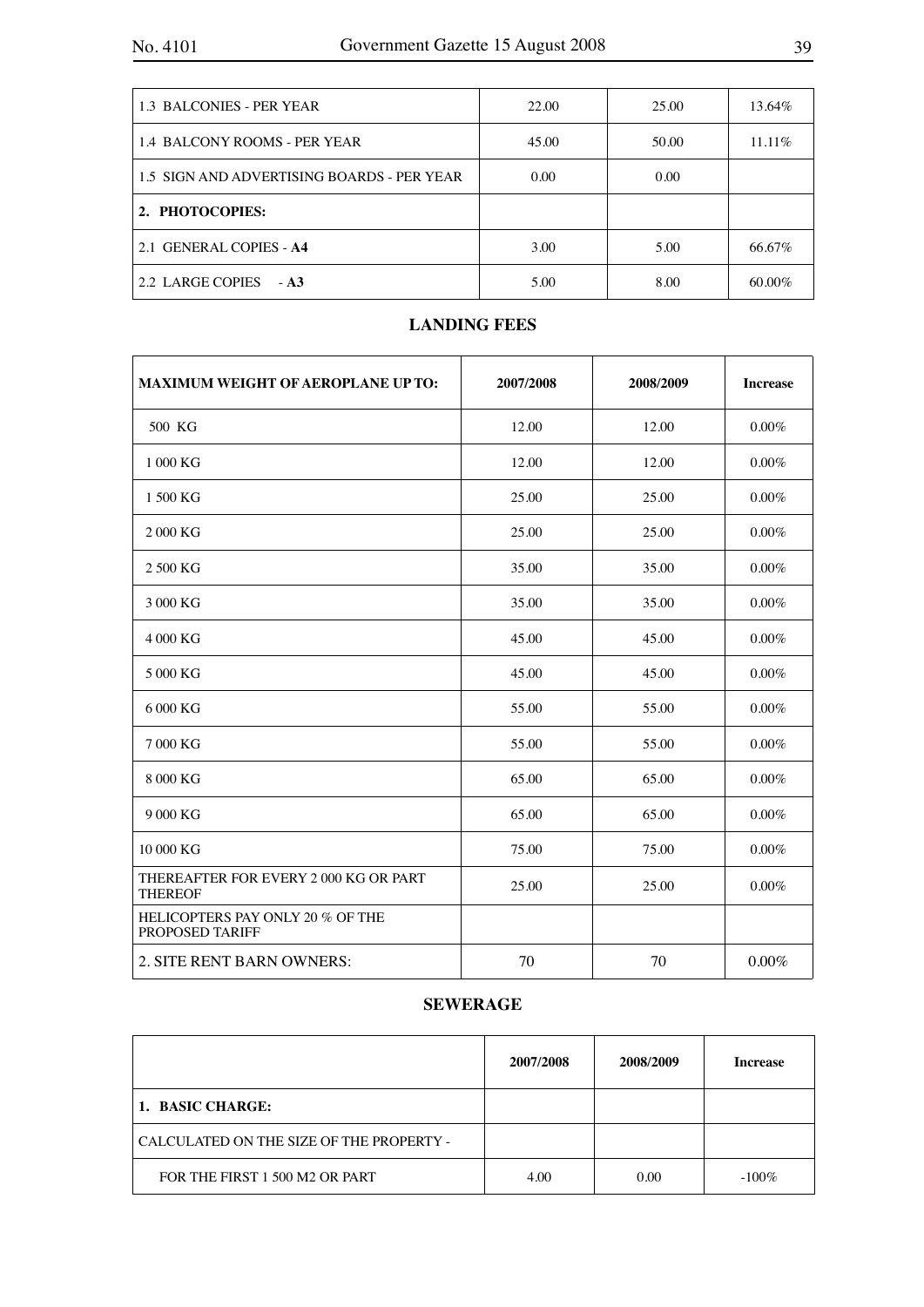| FOR EVERY EXTRA 250 M2 OR PART                                                                                                                 | 1.00        | 0.00        | $-100%$     |
|------------------------------------------------------------------------------------------------------------------------------------------------|-------------|-------------|-------------|
| <b>MAXIMUM TARIFF</b>                                                                                                                          | 14.00       | 0.00        | $-100.00\%$ |
| 2. ADDITIONAL LEVY:                                                                                                                            |             |             |             |
| <b>2.1 PRIVATE HOUSES</b>                                                                                                                      | 25.00       | 35.00       | $40\%$      |
| 2.2 FLATS                                                                                                                                      | 25.00       | 35.00       | $40\%$      |
| <b>2.3 CHURGES</b>                                                                                                                             | 25.00       | 35.00       | $40\%$      |
| <b>2.4 CHURGE HALLS</b>                                                                                                                        | 25.00       | 35.00       | 40%         |
| 2.5 SCHOOLS, HOSTELS AND CRECHé (For every 5<br>pupils or part)                                                                                | 25.00       | 35.00       | 40%         |
| 2.6 HOTELS (FOR EVERY 4 BEDROOMS)                                                                                                              | 57.00       | 65.00       | 14%         |
| 2.7. BUSINESSES (FOR EVERY 200 M2 FLOOR SPACE<br>OR PART.                                                                                      | 34.00       | 40.00       | 18%         |
| 2.8 HOSPITALS (FOR EVERY 1O BEDS)                                                                                                              | 60.00       | 70.00       | 17%         |
| <b>2.9 SPORT AND SHOWGROUNDS -</b>                                                                                                             |             |             |             |
| FOR EVERY W.C. OR BASIN                                                                                                                        | 16.00       | 16.00       | $0\%$       |
| FOR EVERY URINAL                                                                                                                               | 16.00       | 16.00       | $0\%$       |
| 2.10 OTHER PREMISIS -                                                                                                                          |             |             |             |
| FOR EVERY URINAL OR BASIN                                                                                                                      | 25.00       | 30.00       | $20\%$      |
| FOR EVERY W.C.                                                                                                                                 | 25.00       | 30.00       | 20%         |
| 2.11 DRY TOILET SYSTEM                                                                                                                         | 9.00        | 10.00       | $11\%$      |
| <b>SEWERAGE BLOCKAGES:</b>                                                                                                                     |             |             |             |
| 4.1 OPENING AND CLEANING OF BLOCKAGES -                                                                                                        |             |             |             |
| <b>WORKING HOURS</b>                                                                                                                           | 145.00      | 145.00      | $0\%$       |
| <b>AFTER HOURS</b>                                                                                                                             | 225.00      | 225.00      | $0\%$       |
| 4.2 IF ANY ADDISIONAL WORK IS RENDERED TO<br>REMOVE THE CAUSE OF THE BLOCKAGE, THE<br>COST IS CALCULATED ON A BASIS OF ACTUAL<br>COST PLUS 15% |             |             |             |
| REMOVAL OF SEWERAGE WATER PER LOAD OF<br>4536 LITRES -                                                                                         |             |             |             |
| <b>TOWN</b>                                                                                                                                    | Actual cost | Actual cost |             |
| PERI-URBAN (OUTSIDE TOWN within 10km radius)                                                                                                   | Actual cost | Actual cost |             |

## **SANITATION**

|                                                | 2007/2008 | 2008/2009 | Increase |
|------------------------------------------------|-----------|-----------|----------|
| <b>DOMESTIC AND GARDEN REFUSE</b>              |           |           |          |
| <b>RESIDENTIAL AREAS: One removal per week</b> |           |           |          |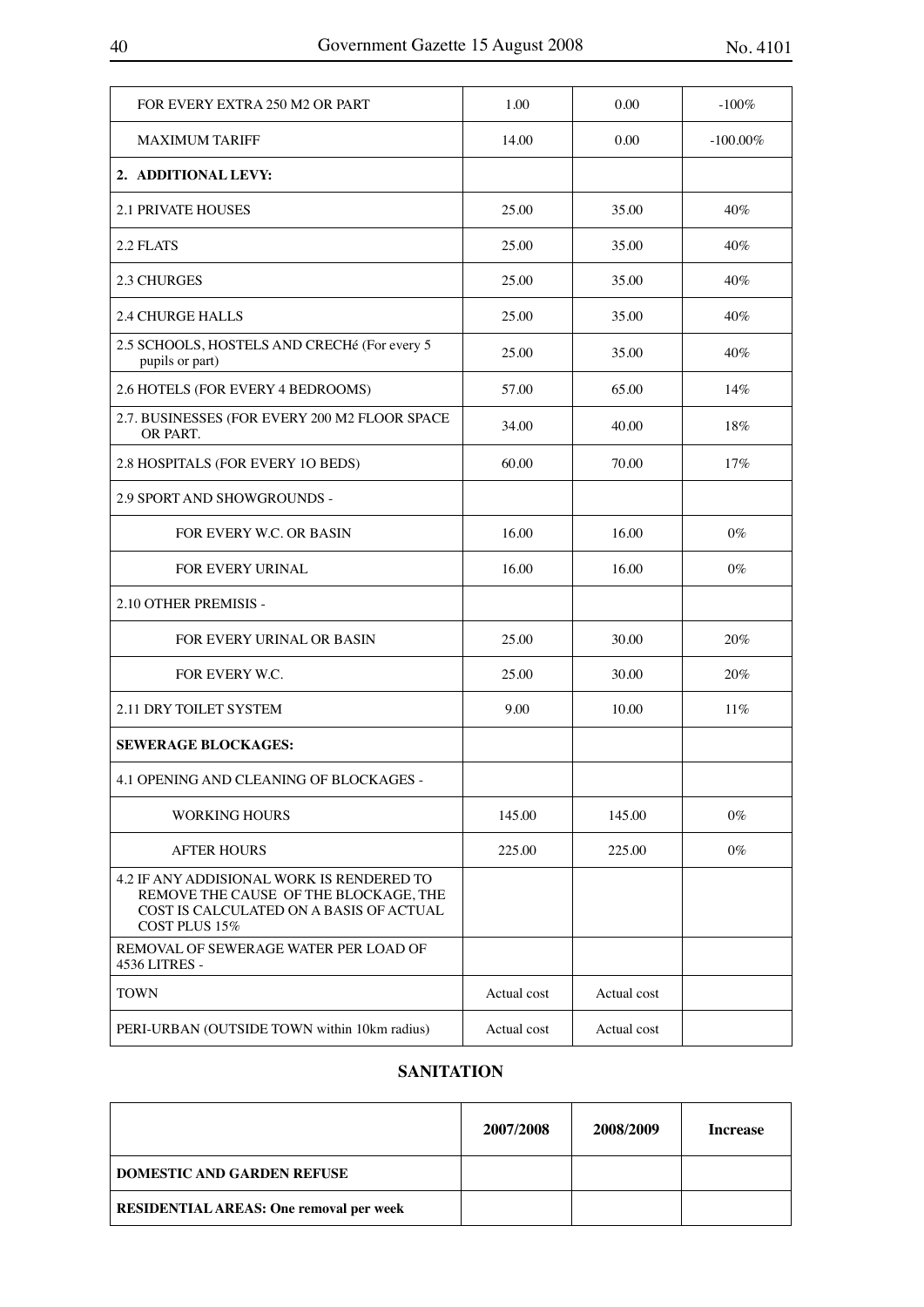| HOUSES AND FLATS (OTJIWARONGO/<br>ORWETOVENI) |             |             |        |
|-----------------------------------------------|-------------|-------------|--------|
| PER ONE DOMESTIC REFUSE BIN PER MONTH         | 48.00       | 50.00       | $4\%$  |
| GARDEN REFUSE BIN PER MONTH                   | 23.00       | 40.00       | 74%    |
| <b>REFUSE BIN PER BIN</b>                     |             | Actual cost |        |
| <b>RESIDENTS ORWETOVENI</b>                   |             |             |        |
| <b>GARDEN REFUSE PER MONTH</b>                | 20.00       | 22.00       | $10\%$ |
| <b>INFORMAL AREAS: PER MONTH</b>              | 22.00       | 22.00       | $0\%$  |
| <b>BUSINESS AREAS</b>                         |             |             |        |
| OTJIWARONGO AND ORWETOVENI                    |             |             |        |
| TWO REMOVALS PER WEEK FOR ONE BIN p/b         | 67.00       | 74.00       | 10%    |
| THREE REMOVALS PER WEEK FOR ONE BIN p/b       | 91.00       | 100.00      | 10%    |
| FIVE REMOVALS PER WEEK FOR ONE BIN p/b        | 135.00      | 148.00      | 10%    |
| REMOVAL AND DISPOSAL OF CARCASSES             |             |             |        |
| <b>LARGE STOCK PER HEAD</b>                   | Actual cost | Actual cost |        |
| SMALL STOCK PER HEAD (DOGS & CATS)            | 12.00       | 12.00       |        |

## **WATER TARIFFS**

|                                                                           | 2007/2008                      | 2008/2009                             | <b>Increase</b> |
|---------------------------------------------------------------------------|--------------------------------|---------------------------------------|-----------------|
| WATER PER CUBIC METER                                                     | 12.15                          | 13.85                                 | 14%             |
| PRE PAID WATER PER CUBIC METER                                            | 12.00                          | 13.50                                 | 13%             |
| <b>BASIC CHARGES - ALL ERVEN PER MONTH</b>                                | 14.45                          | 16.00                                 | $11\%$          |
| <b>BASIC CHARGES PRE PAID - ALL ERVEN PER</b><br><b>MONTH</b>             | 14.45                          | 14.45                                 | $0\%$           |
| SEWERAGE WATER PER CUBIC METER                                            | 6.05                           | 7.00                                  | 16%             |
| PRICE OF TOKEN - Cost recovery                                            | <b>ACTUAL COST</b><br>PLUS 10% | <b>ACTUAL COST</b><br>PLUS 10%        |                 |
| <b>OTHER</b>                                                              |                                |                                       |                 |
| 15 mm NEW CONNECTION PER CONNECTION                                       | 1219                           | 2500                                  | 105%            |
| 20 mm NEW CONNECTION PER CONNECTION                                       | 1325                           | 2700                                  | 104%            |
| FIRE CONNECTION PER CONNECTION                                            | <b>ACTUAL COST</b><br>PLUS 10% | <b>ACTUAL COST</b><br><b>PLUS 10%</b> |                 |
| PREPAID CONNECTION 15mm NEW PER<br><b>CONNECTION</b>                      |                                | 2200                                  |                 |
| PREPAID CONNECTION 15mm Replace Conventional<br>Meter per connection      |                                | 1700                                  |                 |
| PREPAID CONNECTION 15mm Forced Replacement<br>from Municipality per month |                                | 50                                    |                 |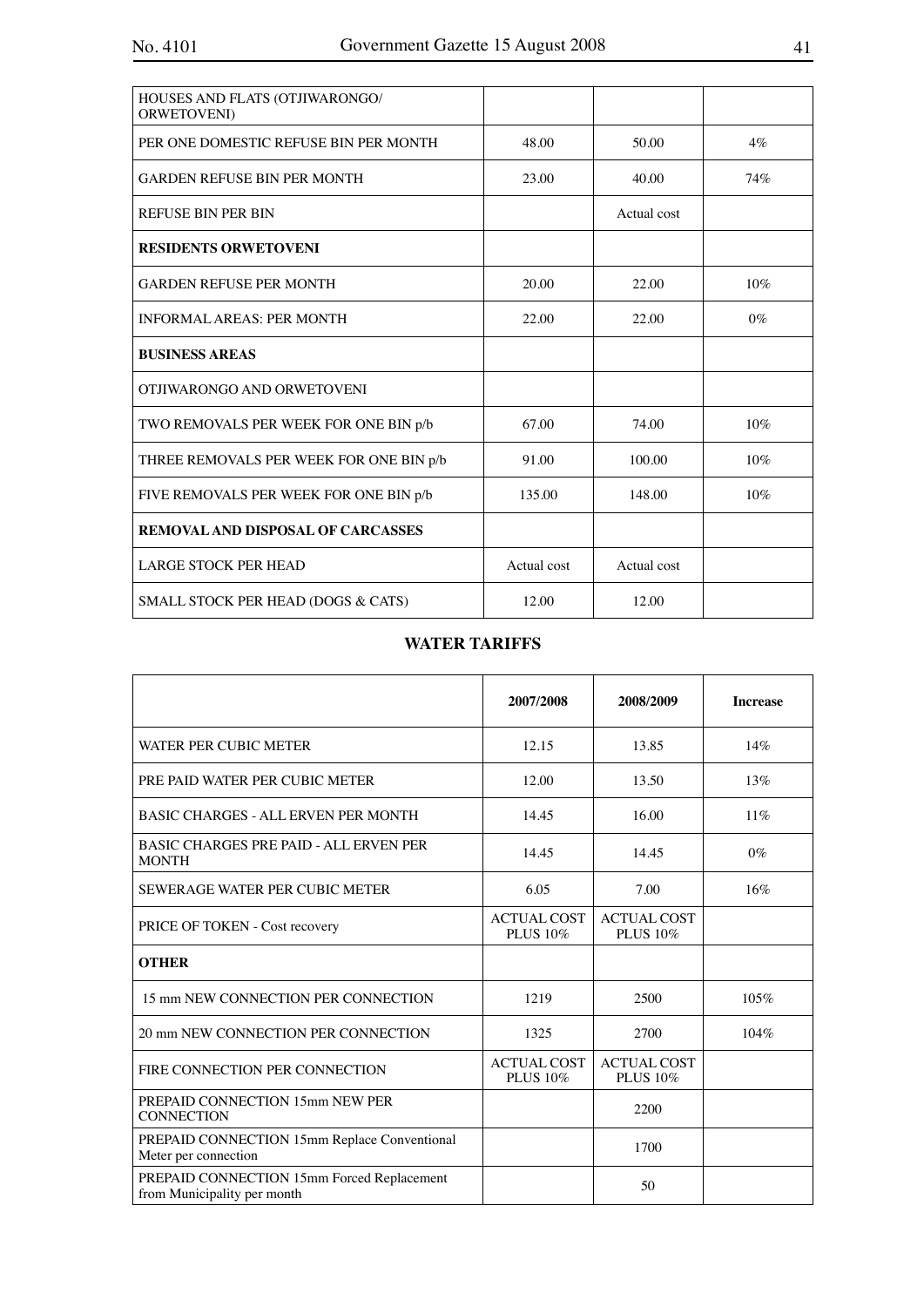| <b>ILLEGAL CONNECTION OF WATER AND</b><br><b>TAMPERING</b>  | 1590                           | 2500                           | 57% |
|-------------------------------------------------------------|--------------------------------|--------------------------------|-----|
| TEMPORARY SHUT OFF OF WATE ON REQUEST OF<br><b>CUSTOMER</b> | 53                             | 60                             | 13% |
| FOR RE-CONNECTION AFTER CUSTOMER<br><b>REOUEST</b>          | 53                             | 60                             | 13% |
| <b>RECONNECTION - NON PAYMENT</b>                           | 318                            | 400                            | 26% |
| REMOVAL OF WATERMETER [NON-PAYMENT]                         | 106                            | 150                            | 42% |
| SPECIAL METER READING                                       | 48                             | 50                             | 5%  |
| <b>TEST OF METERS</b>                                       | <b>ACTUAL COST</b><br>PLUS 10% | <b>ACTUAL COST</b><br>PLUS 10% |     |
| OTHER WORK DONE ON REQUEST OF CUSTOMER                      | <b>ACTUAL COST</b><br>PLUS 10% | <b>ACTUAL COST</b><br>PLUS 10% |     |

## **CONSUMER DEPOSITS**

|                 | 2007/2008 | 2008/2009 | <b>Increase</b> |
|-----------------|-----------|-----------|-----------------|
| <b>OWNER</b>    | 500       | 650       | $30\%$          |
| <b>TENANT</b>   | 1000      | 1300      | $30\%$          |
| <b>BUSINESS</b> | 1500      | 2000      | 33%             |

## **GENERAL**

|                                               | 2007/2008 | 2008/2009 | <b>Increase</b> |
|-----------------------------------------------|-----------|-----------|-----------------|
| <b>1. STANDBY ALLOWANCES:</b>                 |           |           |                 |
| WATER AND SEWERAGE SERVICES:                  |           |           |                 |
| <b>SUPERVISOR PER WEEK</b>                    | 110       | 120       | $9\%$           |
| <b>ASSISTANT PER WEEK</b>                     | 45        | 49        | $9\%$           |
| 2. TRANSPORT ALLOWANCES PER MONTH:            |           |           |                 |
| Management cadre (D grade and upper) Liters   | 100       | 100       | $0\%$           |
| To fix every 01/07/2008                       |           |           |                 |
| <b>3. PENALTY FOR LATE PAYMENTS PER MONTH</b> |           |           |                 |
| Interest rate                                 | 6         | 10        | 67%             |
| <b>4. CIVIL DEFENCE ALLOWANCES PER MONTH:</b> |           |           |                 |
| <b>FIRE CHIEF</b>                             | 238       | 260       | $9\%$           |

## **DONATIONS**

| <b>CONTRIBUTIONS</b> | 2007/2008 | 2008/2009 | <b>Increase</b> |
|----------------------|-----------|-----------|-----------------|
|----------------------|-----------|-----------|-----------------|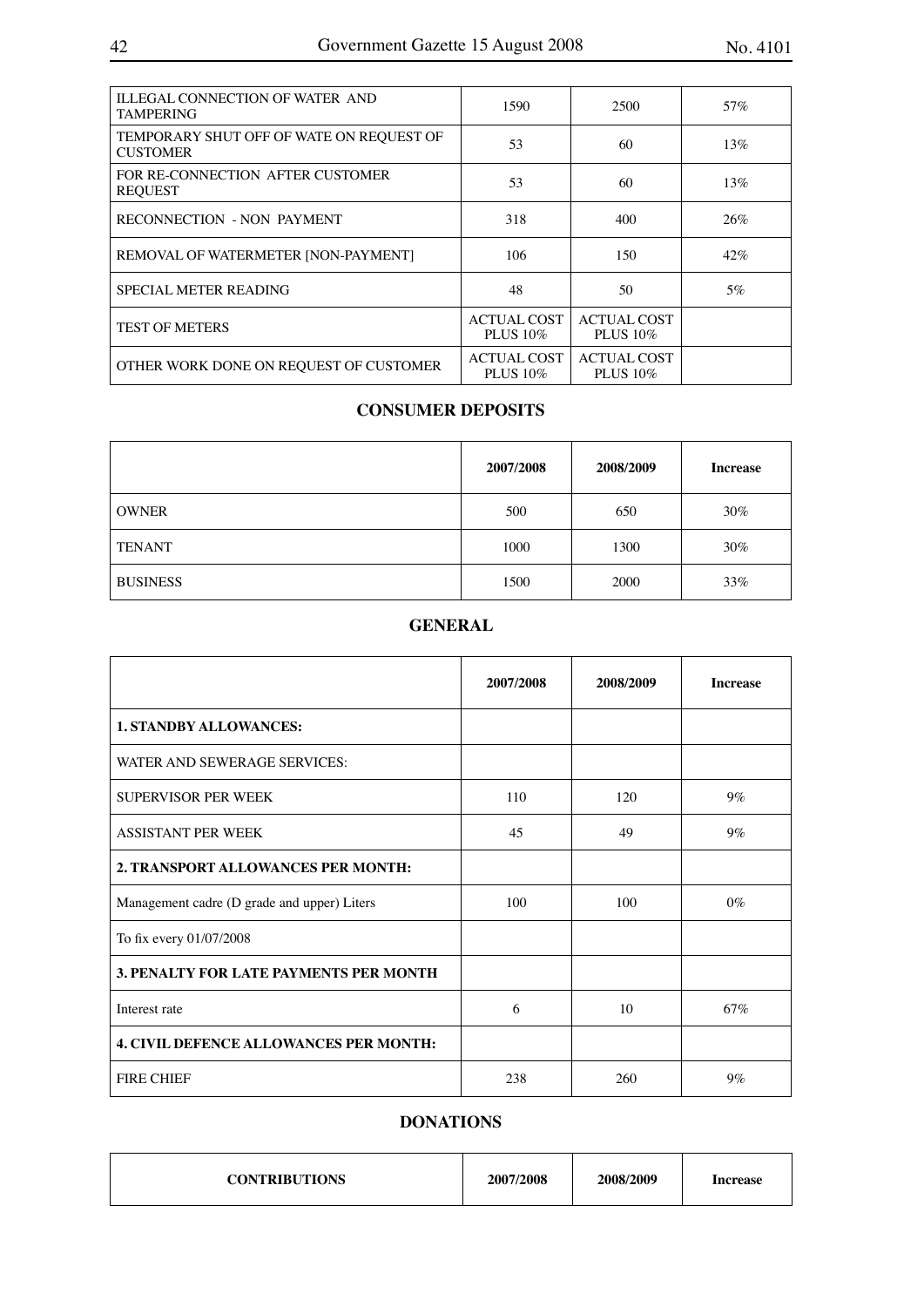| 1. Primary School per year   | 500    | 500    | $0\%$ |
|------------------------------|--------|--------|-------|
| 2. Secondary School per year | 2,000  | 2.000  | $0\%$ |
| 3. General                   | 10,500 | 10,500 | $0\%$ |

## **MUNICIPALITY OF OUTJO**

 $\overline{\phantom{a}}$  , where  $\overline{\phantom{a}}$ 

No. 270 2008

## AMENDMENT OF TARIFF STRUCTURE FOR THE FINANCIAL YEAR ENDING 30 JUNE 2009

The Council of the Municipality of Outjo has, under Secton 30(1)(u) of the Local Authorities Act,1992 (Act No. 23 of 1992) as amended, further amends the tariffs structure for financial year ending June 2009 as set out in the Schedule with effect from 1 July 2008.

|                                                                                                           | <b>Old Tariff</b><br>2007/08 | <b>New Tariff</b><br>2008/09 | % Increase<br>2008/09 |
|-----------------------------------------------------------------------------------------------------------|------------------------------|------------------------------|-----------------------|
| <b>SUPPLY WATER</b>                                                                                       |                              |                              |                       |
| Basic charge                                                                                              | 29.60                        | 35.50                        | 19.93%                |
| Industrial and Business water, per kl                                                                     | 5.40                         | 6.50                         | 20.37%                |
| Domestic water, per kl                                                                                    | 5.20                         | 6.25                         | 20.19%                |
| Prepaid water per kl                                                                                      | 11.05                        | 13.25                        | 19.91%                |
| <b>TESTING OF WATER METERS</b>                                                                            | 201.25                       | 241.50                       | 20.00%                |
| <b>NEW WATER CONNECTIONS</b>                                                                              |                              |                              |                       |
| Per connection pipe:-                                                                                     |                              |                              |                       |
| With a maximum diameter of 20 mm only domestic                                                            | 632.50                       | 759.00                       | 20.00%                |
| With a diameter exceeding 20 mm, but not exceeding 25 mm-<br>only domestic                                | 977.50                       | 1173.00                      | 20.00%                |
| With a diameter exceeding 25 mm,as well as all business and<br>industrial connection actual cost plus 15% |                              |                              |                       |
| <b>SUNDRY WATER FEES AND CHARGES</b>                                                                      |                              |                              |                       |
| For connection on request of the consumer:-                                                               |                              |                              |                       |
| (i) during office hours                                                                                   | 57.50                        | 69.00                        | 20.00%                |
| (ii) after office hours                                                                                   | 115.00                       | 138.00                       | 20.00%                |
| Reconnection after a disconnection (cut off)                                                              | 92.00                        | 110.40                       | 20.00%                |
| Disconnection on request of consumer                                                                      | 57.50                        | 69.00                        | 20.00%                |
| Special meter reading on request of consumer                                                              | 57.50                        | 69.00                        | 20.00%                |

## **SCHEDULE**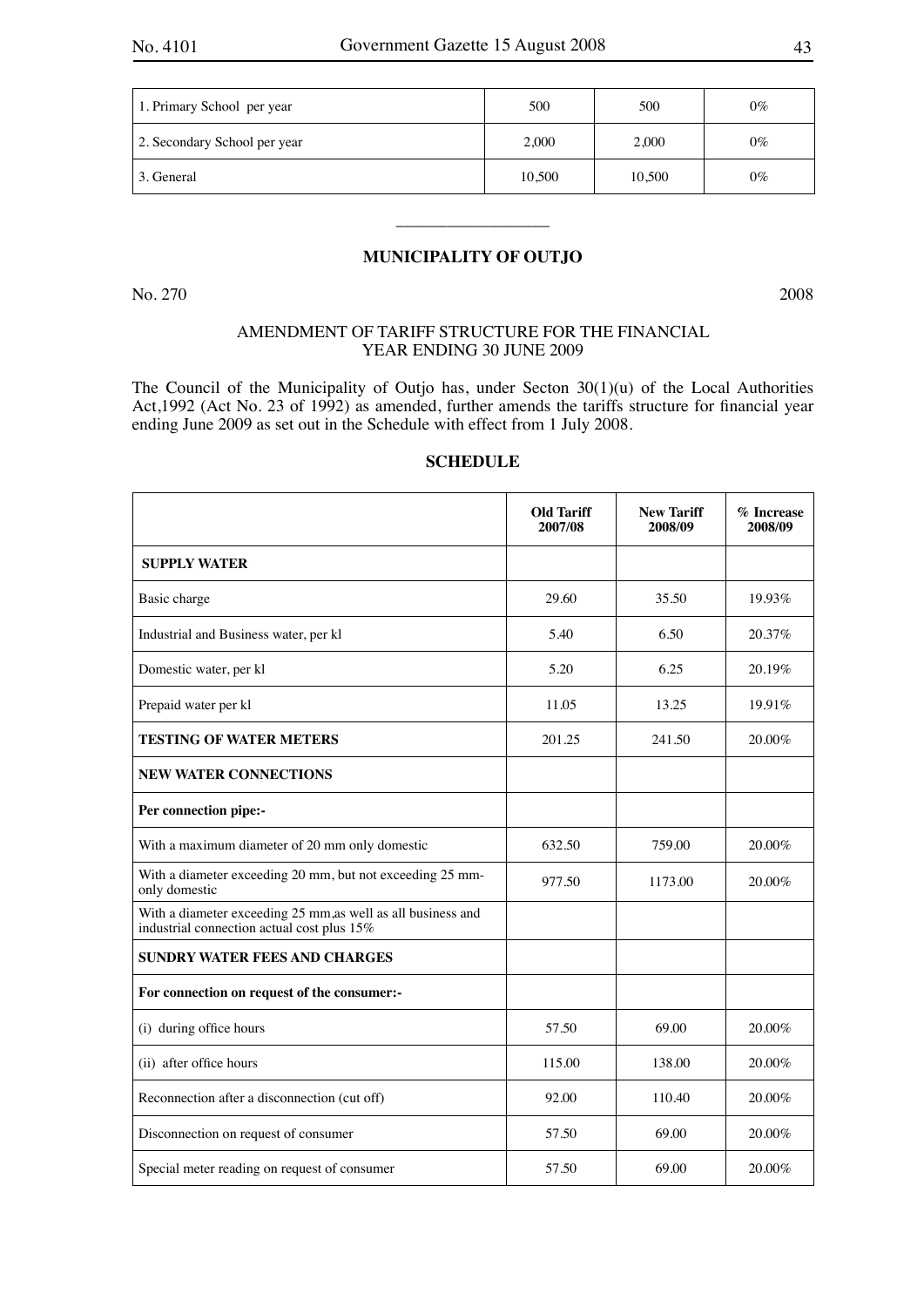| Duplicate Card for prepaid water meters                                                         | 63.25  | 75.90  | 20.00% |
|-------------------------------------------------------------------------------------------------|--------|--------|--------|
| For any other work or service on request of consumers, actual<br>cost plus 15%                  |        |        |        |
| <b>SEWERAGE</b>                                                                                 |        |        |        |
| <b>DRAINAGE TARIFFS</b>                                                                         |        |        |        |
| <b>BASIC CHARGES</b>                                                                            |        |        |        |
| First 1500 square meters                                                                        | 48.00  | 55.00  | 14.58% |
| For every additional 1000 square meters or portion thereof                                      | 12.40  | 14.25  | 14.92% |
| With a maximum charge of                                                                        | 230.00 | 265.00 | 15.22% |
| <b>ADDITIONAL CHARGE</b>                                                                        |        |        |        |
| The following amounts shall be added monthly in addition<br>to those specified in A above:-     |        |        |        |
| Dwelling – for each dwelling                                                                    | 48.00  | 55.00  | 14.58% |
| Flats – for each flat used wholly for residential purposes                                      | 48.00  | 55.00  | 14.58% |
| Church – for each church                                                                        | 48.00  | 55.00  | 14.58% |
| Church halls - additional charges for each hall                                                 | 48.00  | 55.00  | 14.58% |
| College, school crèches, hostels and old age homes:-                                            |        |        |        |
| (i) For every water closet or urinal – an additional charge of                                  | 91.95  | 105.75 | 15.01% |
| (ii) For every urinal or basin installed - an additional charge of                              | 91.95  | 105.75 | 15.01% |
| Hotels - for every one bedroom                                                                  | 48.00  | 55.00  | 14.58% |
| Business premises – for every 100 square meters floor space or<br>part thereof                  | 48.00  | 55.00  | 14.58% |
| Hospitals - for every bed available for patients                                                | 48.00  | 55.00  | 14.58% |
| <b>Goals and police stations:-</b>                                                              |        |        |        |
| (i) For every water closet or urinal on such property                                           | 91.95  | 105.75 | 15.01% |
| (ii) For every urinal or basin installed on such property                                       | 91.95  | 105.75 | 15.01% |
| <b>Stadium and exhibition buildings:-</b>                                                       |        |        |        |
| (i) For every water closet or urinal on such property                                           | 48.00  | 55.00  | 14.58% |
| (ii) For every urinal or basin installed on such property                                       | 48.00  | 55.00  | 14.58% |
| All other public or institutional buildings:-                                                   |        |        |        |
| (i) For every water closet or urinal on such property                                           | 91.95  | 105.75 | 15.01% |
| (ii) For every urinal or basin installed on such property                                       | 91.95  | 105.75 | 15.01% |
| FOR THE REMOVAL OF SLOPWATER/SUCTION PUMP                                                       |        |        |        |
| A minimum monthly charge, for which one load of not more<br>than 6 cubic meters will be removed | 92.00  | 106.00 | 15.22% |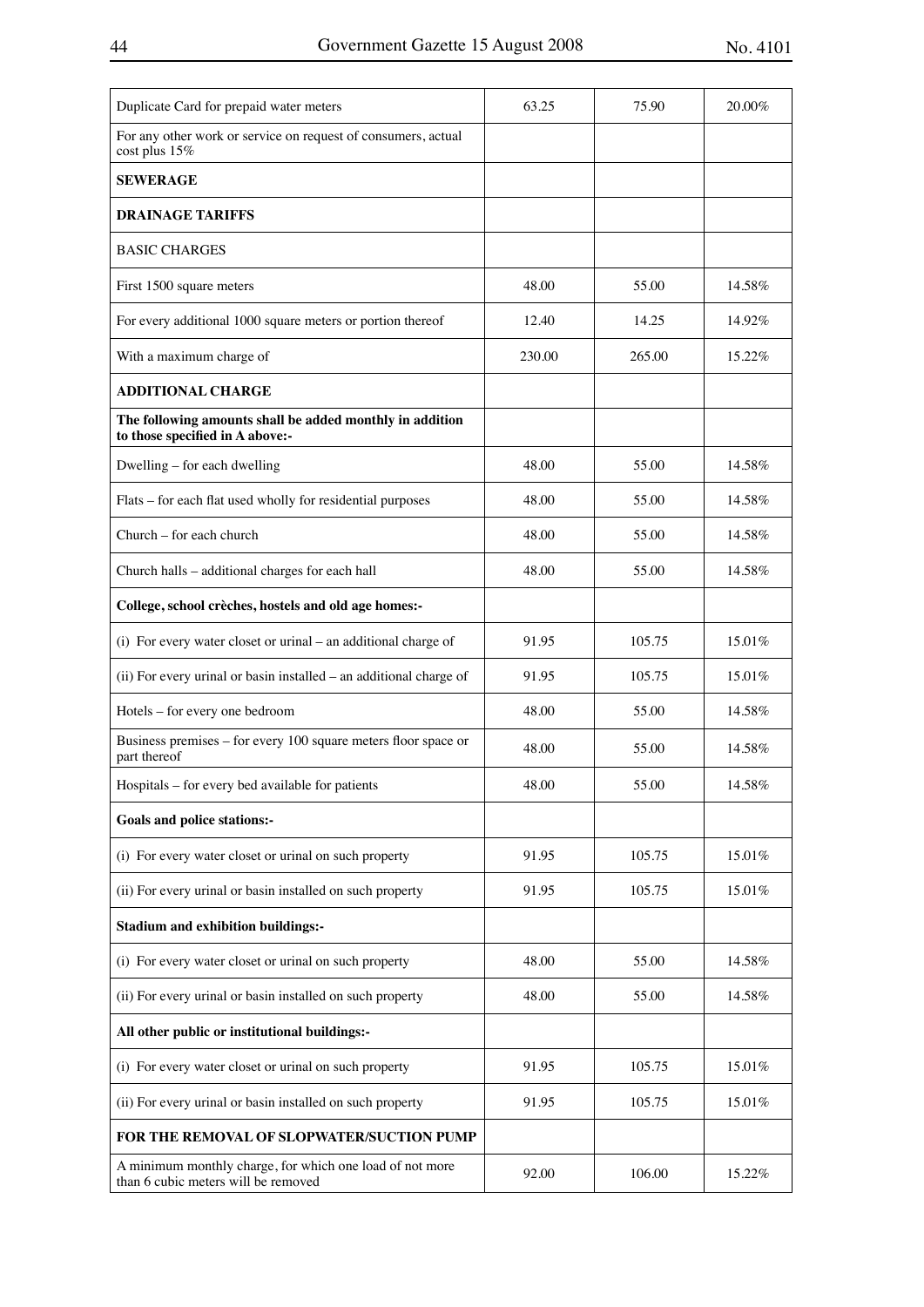| For each additional load of 6 cubic meters or part thereof:            |        |        |        |
|------------------------------------------------------------------------|--------|--------|--------|
| (i) during office hours                                                | 92.00  | 106.00 | 15.22% |
| (ii) after office hours                                                | 138.00 | 159.00 | 15.22% |
| <b>REMOVAL OF NIGHT SOIL IN ETOSHAPOORT</b>                            |        |        |        |
| Per house per month                                                    | 26.45  | 30.50  | 15.31% |
| <b>SUNDRY SEWERAGE FEES AND CHARGES</b>                                |        |        |        |
| Disconnection of a drainage installation                               | 160.00 | 184.00 | 15.00% |
| Cleaning of blockage - drainage installation:-                         |        |        |        |
| (i) Weekdays - for the first half-hour                                 | 126.00 | 145.00 | 15.08% |
| - for every half-hour thereafter                                       | 63.00  | 72.50  | 15.08% |
| (ii) Sundays and public holidays - for the first half-hour             | 236.60 | 272.00 | 14.96% |
| - for every half-hour thereafter                                       | 118.37 | 136.15 | 15.02% |
| New junctions to main sewerage line:-                                  |        |        |        |
| Private residential premises                                           | 387.00 | 445.00 | 14.99% |
| For all other properties                                               | 421.90 | 485.20 | 15.00% |
| Excavations - Actual cost + $15\%$ surcharges                          |        |        |        |
| Rent of Sewerage plot - As per lease agreement                         |        |        |        |
| <b>REFUSE REMOVAL</b>                                                  |        |        |        |
| <b>FOR THE REMOVAL OF DOMESTIC REFUSE</b>                              |        |        |        |
| Once weekly per standard refuse bin per month                          | 44.95  | 51.70  | 15.02% |
| Twice weekly per standard refuse bin per month                         | 86.35  | 99.50  | 15.23% |
| Per vacant erf per month                                               | 27.75  | 32.00  | 15.32% |
| Penalties for duming of domestic refuse on the side walk<br>(pavement) | 172.50 | 198.40 | 15.01% |
| FOR THE REMOVAL OF INDUSTRIAL/GARDEN<br><b>REFUSE</b>                  |        |        |        |
| Industrial/garden refuse inside the premises, per load                 | 50.00  | 57.50  | 15.00% |
| Industrial/garden refuse on side walk (pavement) per load              | 81.25  | 93.50  | 15.08% |
| Industrial/garden refuse on special request premises, per load         | 150.00 | 172.50 | 15.00% |
| Building rubble, per load                                              | 187.06 | 215.00 | 14.94% |
| Cleaning of side walk (pavement), per meter                            | 50.31  | 58.00  | 15.29% |
| Hoeing of plots, per square meter                                      | 3.13   | 3.60   | 15.02% |
| <b>CEMETERY</b>                                                        |        |        |        |
|                                                                        |        |        |        |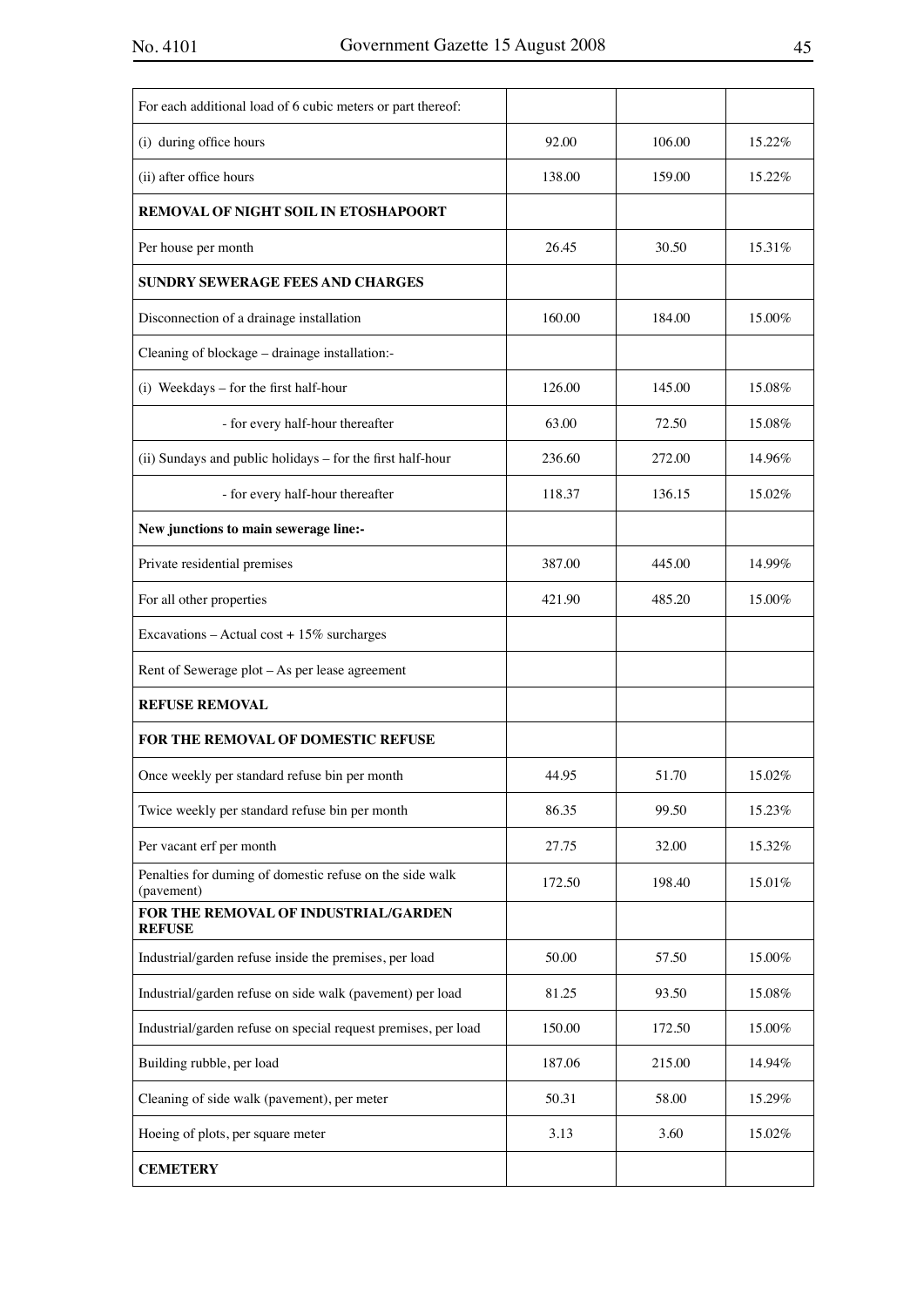| <b>OUTJO – CEMETERY A &amp; B</b>                                                                                                                  |        |        |        |
|----------------------------------------------------------------------------------------------------------------------------------------------------|--------|--------|--------|
| <b>FEES FOR EXCLUSIVE RIGHT OF BURIAL</b>                                                                                                          |        |        |        |
| Reservation of grave space                                                                                                                         | 506.00 | 556.60 | 10.00% |
| <b>INTERMENT FEES</b>                                                                                                                              |        |        |        |
| For burials on weekdays:                                                                                                                           |        |        |        |
| Grave space (per grave)                                                                                                                            | 180.00 | 198.00 | 10.00% |
| Digging of grave by the Municipality on request by the<br>applicants/family                                                                        | 200.00 | 220.00 | 10.00% |
| For burials on Saturdays, Sundays and public holidays:                                                                                             |        |        |        |
| Grave space (per grave)                                                                                                                            | 306.00 | 336.60 | 10.00% |
| Digging of grave by the Municipality on request by the<br>applicant/family                                                                         | 200.00 | 220.00 | 10.00% |
| For burials of stillborn children and children under the age of 6<br>years: 50% of the fees charge in sub items (a) or (b), as the case<br>may be. |        |        |        |
| For re-opening and refilling of a grave, transferring and interring<br>remains in a freshly-prepared grave, and altering register.                 | 695.75 | 765.35 | 10.00% |
| <b>ETOSHAPOORT - CEMETERY C</b>                                                                                                                    |        |        |        |
| <b>INTERMENTS FEES</b>                                                                                                                             |        |        |        |
| Grave space (per space)                                                                                                                            | 90.00  | 100.00 | 11.11% |
| Digging of grave by the Municipality on request by the<br>applicant/family                                                                         | 200.00 | 220.00 | 10.00% |
| Reservation of grave space                                                                                                                         | 462.90 | 510.00 | 10.17% |
| <b>FEES FOR EXHUMATION</b>                                                                                                                         |        |        |        |
| For re-opening and refilling of a grave, transferring and interring<br>remains in a freshly-prepared grave, and altering register.                 | 695.75 | 765.35 | 10.00% |
| <b>CEMETERY - REGISTER AND OFFICE FEES</b>                                                                                                         |        |        |        |
| For a certified extract from the register of burials                                                                                               | 14.55  | 16.00  | 9.97%  |
| For a certificate of transfer and registering transfer of a grave<br>space                                                                         | 13.70  | 15.05  | 9.85%  |
| For examining the registers                                                                                                                        | 6.60   | 7.25   | 9.85%  |
| <b>RATES AND TAXES ON RATEABLE PROPERTY</b>                                                                                                        |        |        |        |
| <b>RATES ON ALL ERVEN</b>                                                                                                                          |        |        |        |
| On the site value of ratable property - site value multiply                                                                                        | 0.10   | 0.10   |        |
| On the improvement value of ratable property – improvement<br>value multiply                                                                       | 0.014  | 0.014  |        |
| * Rates calculated per annum, but are payable in monthly<br>installments.                                                                          |        |        |        |
| <b>HOUSING</b>                                                                                                                                     |        |        |        |
| Rent of residential plots - per month or part of a month                                                                                           | 50.75  | 61.00  | 20.20% |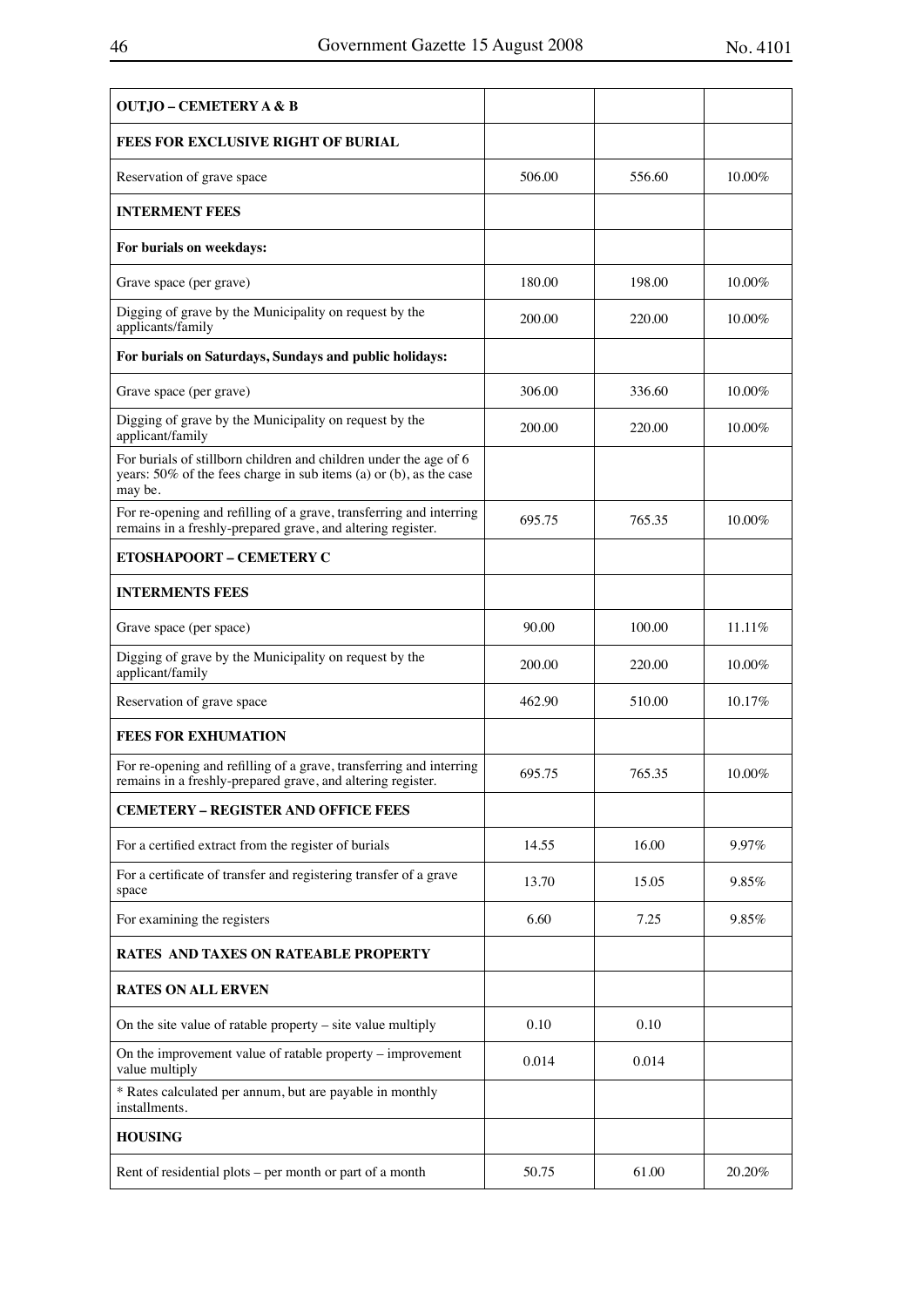| <b>ACCOMMODATION IN MUNICIPAL FLATS</b>                                                                                                                                                                                        |        |        |        |
|--------------------------------------------------------------------------------------------------------------------------------------------------------------------------------------------------------------------------------|--------|--------|--------|
| Per flat, per month or part of a month                                                                                                                                                                                         | 300.00 | 360.00 | 20.00% |
| HOUSE RENT, PER MONTH OR PART OF A MONTH                                                                                                                                                                                       |        |        |        |
| B-type (luxury) houses - per month or part of a month                                                                                                                                                                          | 462.90 | 570.00 | 23.14% |
| C-type 4 room (renovated) houses - per month or part of a<br>month                                                                                                                                                             | 198.40 | 250.00 | 26.01% |
| Zinc houses (Erf no. 351, 352, 504 & 505) - per month                                                                                                                                                                          | 41.00  | 49.00  | 19.51% |
| OMO Houses - per month or part of a month                                                                                                                                                                                      | 264.50 | 320.00 | 20.98% |
| <b>BUILDING PLAN FEES</b>                                                                                                                                                                                                      |        |        |        |
| <b>LICENSE FEES</b>                                                                                                                                                                                                            |        |        |        |
| Issue of license to a plumber                                                                                                                                                                                                  | 145.50 | 174.60 | 20.00% |
| Issue of license to a drain layer                                                                                                                                                                                              | 145.50 | 174.60 | 20.00% |
| <b>BUILDING PLANS FEES</b>                                                                                                                                                                                                     |        |        |        |
| Based on floor area of the building, per 10 square meters, or<br>the part thereof (with a minimum of N\$ 10.00 per plan). The<br>application, plans and particulars shall not be considered until<br>such fees have been paid. | 13.25  | 15.90  | 20.00% |
| <b>DOG TAX</b>                                                                                                                                                                                                                 |        |        |        |
| For every dog (Licenses must be obtained annually for all dogs<br>older than six months.)                                                                                                                                      | 46.00  | 55.20  | 20.00% |
| <b>TOWN LANDS &amp; POUND FEES</b>                                                                                                                                                                                             |        |        |        |
| <b>DETENTION FEES</b>                                                                                                                                                                                                          |        |        |        |
| All animals, except sheep and goats, per animal per day or part<br>of a day                                                                                                                                                    | 12.98  | 15.60  | 20.18% |
| Per sheep or goat per day or part of a day                                                                                                                                                                                     | 5.18   | 6.25   | 20.66% |
| <b>GRAZING FEES</b>                                                                                                                                                                                                            |        |        |        |
| All animals, except sheep and goats, per animal per day or part<br>of a day                                                                                                                                                    | 7.80   | 9.35   | 19.87% |
| Per sheep or goat per day or part of a day                                                                                                                                                                                     | 2.03   | 2.45   | 20.69% |
| <b>FEEDING FEES</b>                                                                                                                                                                                                            |        |        |        |
| All animals, except sheep and goats, per animal per day or part<br>of a day                                                                                                                                                    | 19.35  | 23.25  | 20.16% |
| Per sheep or goat per day or part of a day                                                                                                                                                                                     | 5.18   | 6.25   | 20.66% |
| <b>DRIVING FEES</b>                                                                                                                                                                                                            |        |        |        |
| Per animal irrespective of the distance driven                                                                                                                                                                                 | 2.25   | 2.70   | 20.00% |
| <b>BRANDING FEES IN TERMS OF REGULATION 32</b>                                                                                                                                                                                 |        |        |        |
| Per animal                                                                                                                                                                                                                     | 4.50   | 5.40   | 20.00% |
| <b>RENT OF CAMPS</b>                                                                                                                                                                                                           |        |        |        |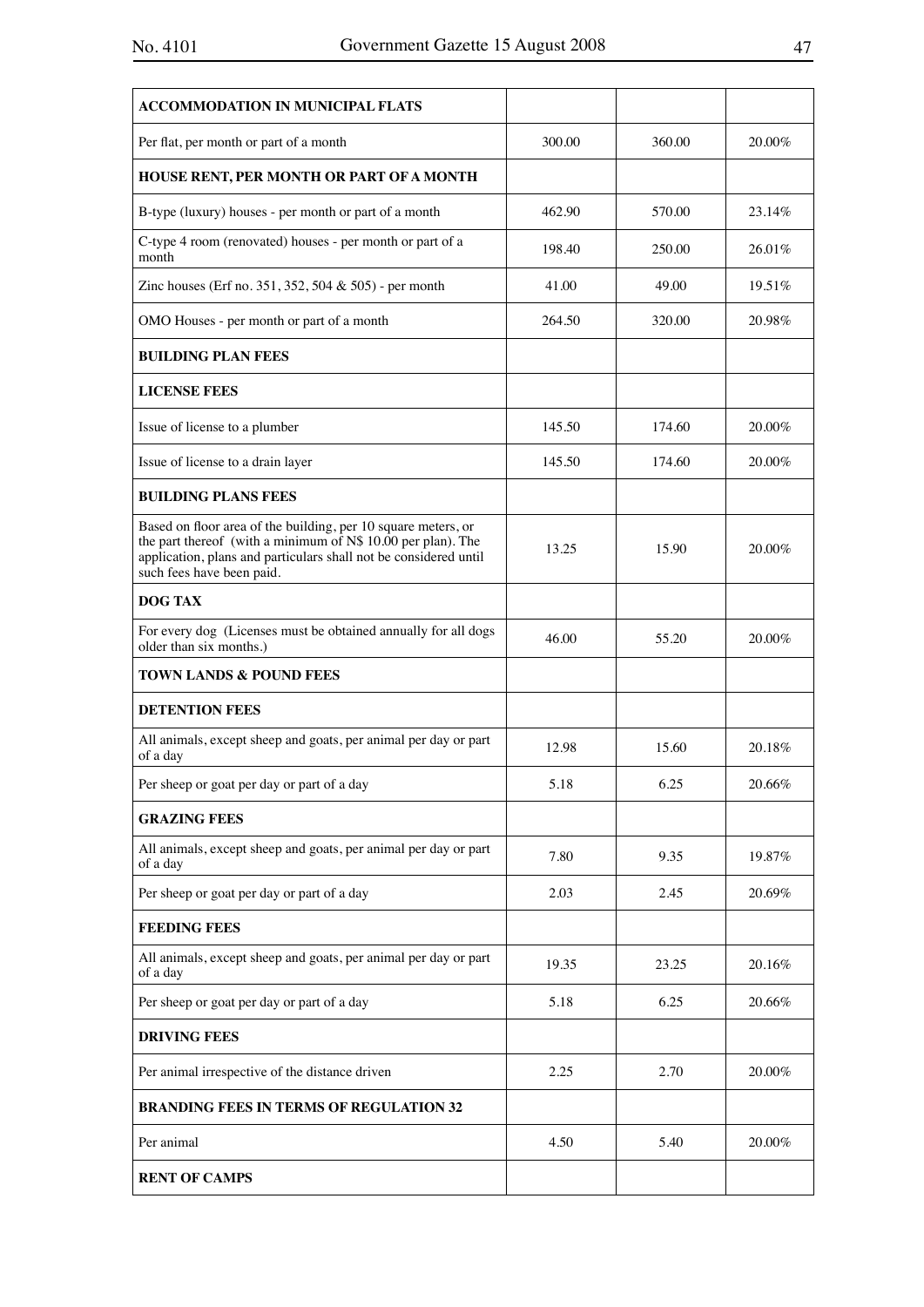| As per lease agreement with the lessees - Portions 1 to 11                        |        |        |           |
|-----------------------------------------------------------------------------------|--------|--------|-----------|
| <b>SUNDRY SERVICES</b>                                                            |        |        |           |
| <b>SALES OF ERVEN</b>                                                             |        |        |           |
| <b>Residential erven:</b>                                                         |        |        |           |
| $(1)$ Outjo                                                                       |        |        |           |
| Town erven north of Koedoe street, per square metre                               | 20.00  | 23.00  | 15.00%    |
| Town erven west of Buitekent street, per square metre                             | 15.00  | 23.00  | 53.33%    |
| Rest of town erven, square metre                                                  | 12.00  | 23.00  | 91.67%    |
| (2) Etoshapoort                                                                   |        |        |           |
| Erven north of M. Mclean street, per square metre                                 | 12.00  | 15.00  | 25.00%    |
| Erven south of M. Mclean street, per square metre                                 | 10.00  | 15.00  | 50.00%    |
| All erven maid available for Build Together Programme, per<br>square metre        | 3.00   | 5.00   | 66.67%    |
| <b>Business erven:</b>                                                            |        |        |           |
| (1) All business erven, per square metre-Etoshapoort                              | 40.00  | 40.00  |           |
| (2) All business erven, per square metre-Outjo                                    | 80.00  | 80.00  |           |
| (3) All business erven, unsurveyed and unserviced, per square<br>metre            | 30.00  | 30.00  |           |
| <b>Industrial erven:</b>                                                          |        |        |           |
| (1) Per square metre                                                              | 10.00  | 10.00  |           |
| <b>Town lands:</b>                                                                |        |        |           |
| (1) Townlands (portion for business purposes), per square metre                   | 5.50   | 6.50   | 18.18%    |
| <b>SUNDRY SERVICES</b>                                                            |        |        |           |
| <b>COMPETENCY CERTIFICATES FOR BUSINESSES</b>                                     |        |        |           |
| Business registration Food Premises Formal<br>(i)                                 | 345.00 | 400.00 | 15.94%    |
| (ii) Business registration Food premises Informal                                 | 135.00 | 200.00 | 48.15%    |
| (iii) Business registration General Dealers (Non Food)/Filling<br><b>Stations</b> | 285.00 | 350.00 | 22.81%    |
| (iii) Business registration Industries, Hotels & Lodges                           | 460.00 | 550.00 | 19.57%    |
| Photocopies – per copy for A3 and A4 (maximum 50 at a time)                       | 2.50   | 3.00   | $20.00\%$ |
| Fax – send (per page)                                                             | 5.75   | 6.90   | 20.00%    |
| Fax - received (per page)                                                         | 2.50   | 3.00   | $20.00\%$ |
| Clearance certificate                                                             | 8.00   | 9.60   | 20.00%    |
| Valuation certificate                                                             | 8.00   | 9.60   | 20.00%    |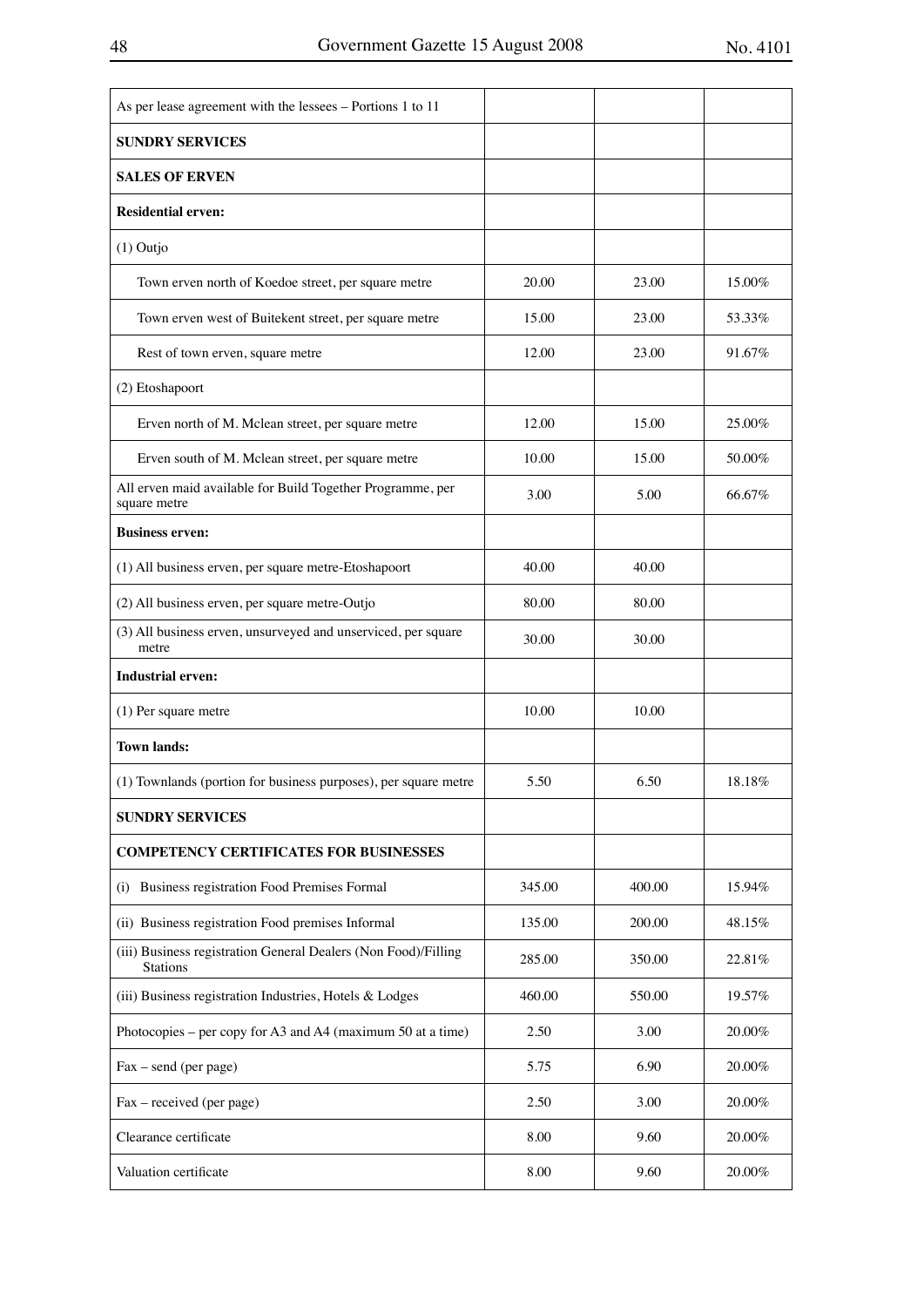| Photocopies                                                                 |         |         |           |
|-----------------------------------------------------------------------------|---------|---------|-----------|
| Town maps on A3 paper per copy (Black and white)                            | 11.00   | 12.10   | 10.00%    |
| RENT OF MUNICIPAL EQUIPMENT & OTHER<br><b>SERVICES</b>                      |         |         |           |
| Front end load – per hour                                                   | 415.00  | 500.00  | 20.48%    |
| Grader – per hour                                                           | 515.00  | 620.00  | 20.39%    |
| Compressor (jack hammer) – per hour                                         | 345.00  | 415.00  | 20.29%    |
| Garden soil or filling - per load of 5 cubic meter-deliver                  | 575.00  | 575.00  |           |
| * Depend on availability of the equipment                                   |         |         |           |
| Advertisement boards - per board per month, excluding<br>electricity supply | 200.00  | 240.00  | 20.00%    |
| LEASE OF CHAIRS AND TABLES TO THE PUBLIC                                    |         |         |           |
| Table per day/weekend                                                       | 19.50   | 20.00   | 2.56%     |
| Chair per day/weekend                                                       | 4.00    | 4.00    |           |
| RENT COMMUNITY HALL - ETOSHAPOORT                                           |         |         |           |
| (i) Schools for educational purposes – per occasion/youth<br>group          |         |         |           |
| - No payment for rent                                                       |         |         |           |
| - Deposit (Refundable)                                                      | 345.00  | 380.00  | 10.14%    |
| (ii) Fundraising activities for schools, youth groups $\&$ churches         |         |         |           |
| per occasion                                                                |         |         |           |
| - Rent                                                                      | 130.00  | 150.00  | 15.38%    |
| - Deposit (Refundable)                                                      | 345.00  | 380.00  | 10.14%    |
| (iii) Meetings for political parties, etc. - per occasion                   | 345.00  | 400.00  | 15.94%    |
| - Deposit (Refundable)                                                      | 345.00  | 380.00  | 10.14%    |
| (iv) Weddings                                                               |         |         |           |
| - Rent                                                                      | 550.00  | 550.00  |           |
| - Deposit (Refundable)                                                      | 345.00  | 380.00  | 10.14%    |
| (v) Namibian music bands / groups, sport clubs - per day/night              |         |         |           |
| - Rent                                                                      | 400.00  | 440.00  | $10.00\%$ |
| - Deposit (Refundable)                                                      | 345.00  | 380.00  | 10.14%    |
| (vi) Foreign music bands/groups per day/night                               |         |         |           |
| - Rent                                                                      | 1150.00 | 1265.00 | 10.00%    |
| - Deposit (Refundable)                                                      | 345.00  | 380.00  | 10.14%    |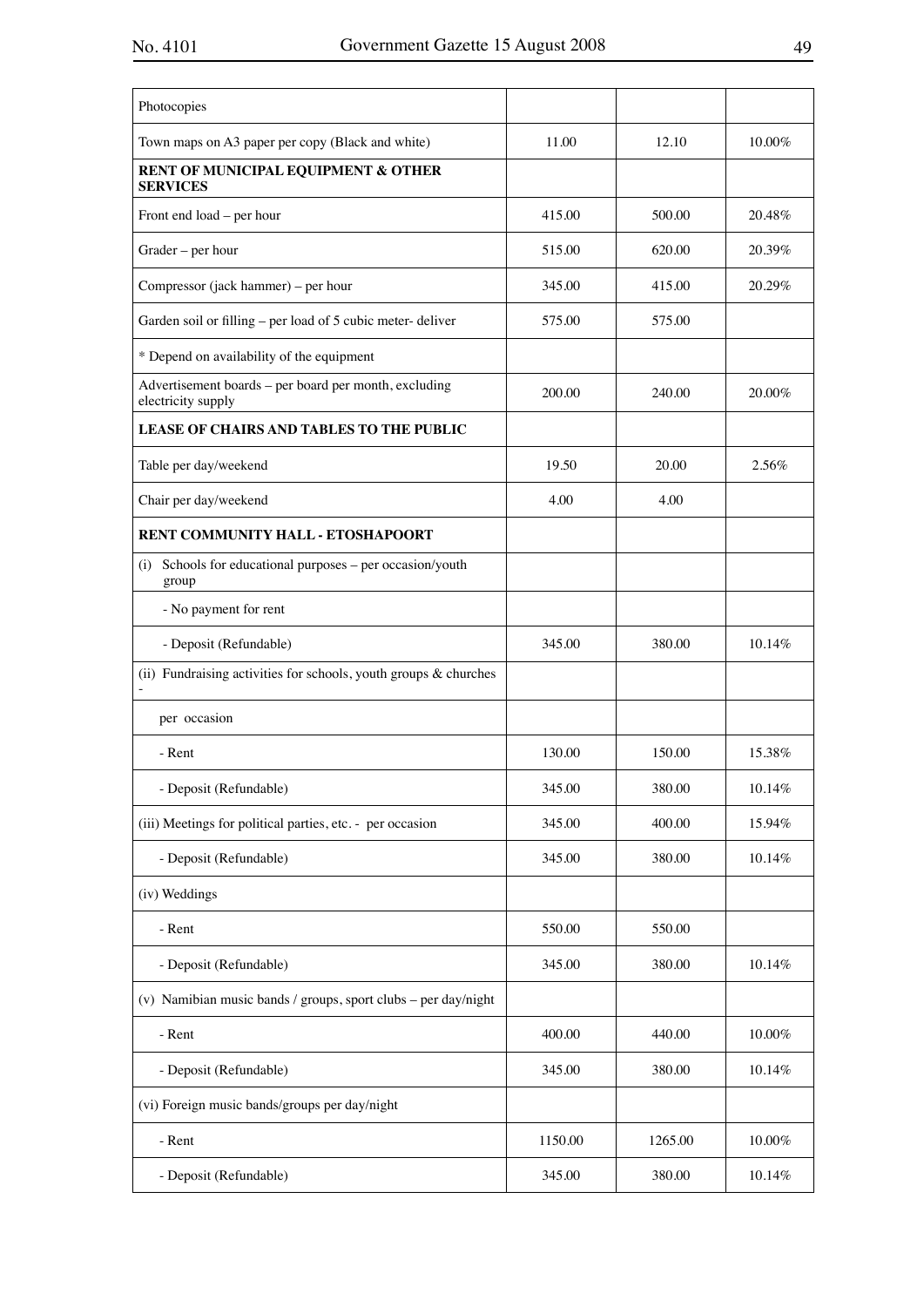| * Deposit will not be refunded if the hall is not clean (in same<br>condition as received) |         |         |           |
|--------------------------------------------------------------------------------------------|---------|---------|-----------|
| <b>SPORT GROUNDS</b>                                                                       |         |         |           |
| Rent of Sport ground to a Soccer Club for:                                                 |         |         |           |
| (i) League games for a weekend per game                                                    | 135.00  | 150.00  | 11.11%    |
| (ii) Tournament for a weekend                                                              | 460.00  | 500.00  | 8.70%     |
| (iii) National tournament per day                                                          | 400.00  | 500.00  | 25.00%    |
| Annual rents for clubs and schools for training:                                           |         |         |           |
| (i) Rugby field - per club per annum                                                       | 950.00  | 1050.00 | 10.53%    |
| (ii) Tennis courts - per club per annum                                                    | 460.00  | 500.00  | 8.70%     |
| (iv) Schools - per school per annum                                                        | 1300.00 | 1450.00 | 11.54%    |
| At all sportgrounds prepaid electricity available, from Cenored                            |         |         |           |
| <b>FIRE BRIGADE</b>                                                                        |         |         |           |
| <b>Fire-Master and Firemen</b>                                                             |         |         |           |
| (i) Call outs per half a hour or part thereof (all fires and call<br>outs                  | 46.20   | 50.85   | 10.06%    |
| (ii) Called but did not render service:                                                    |         |         |           |
| = Office hours per call out                                                                | 14.30   | 15.75   | 10.14%    |
| = After hours per call out                                                                 | 28.60   | 31.45   | 9.97%     |
| Penalties for arson                                                                        | 220.00  | 2000.00 | 809.09%   |
| Water used per cubic meter                                                                 | 13.20   | 14.55   | 10.23%    |
| Special services: Actual cost plus 15%                                                     |         |         |           |
| <b>ABATTOIR INSPECTION FEES</b>                                                            |         |         |           |
| (i) Cattle                                                                                 | 14.95   | 16.45   | 10.03%    |
| (ii) Calf (up to $100$ kg)                                                                 | 9.20    | 10.15   | 10.33%    |
| (iii) Sheep                                                                                | 6.90    | 7.60    | 10.14%    |
| (iv) Goat                                                                                  | 6.90    | 7.60    | 10.14%    |
| $(v)$ Pig                                                                                  | 9.20    | 10.15   | 10.33%    |
| (vi) Porkling (up to 20 kg)                                                                | 6.90    | 7.60    | 10.14%    |
| <b>AERODROME LANDING FEES</b>                                                              |         |         |           |
| Maximum weight of Aeroplane up to:                                                         |         |         |           |
| 500 kg<br>(i)                                                                              | 5.50    | 6.05    | $10.00\%$ |
| 1000 kg<br>(ii)                                                                            | 11.00   | 12.10   | 10.00%    |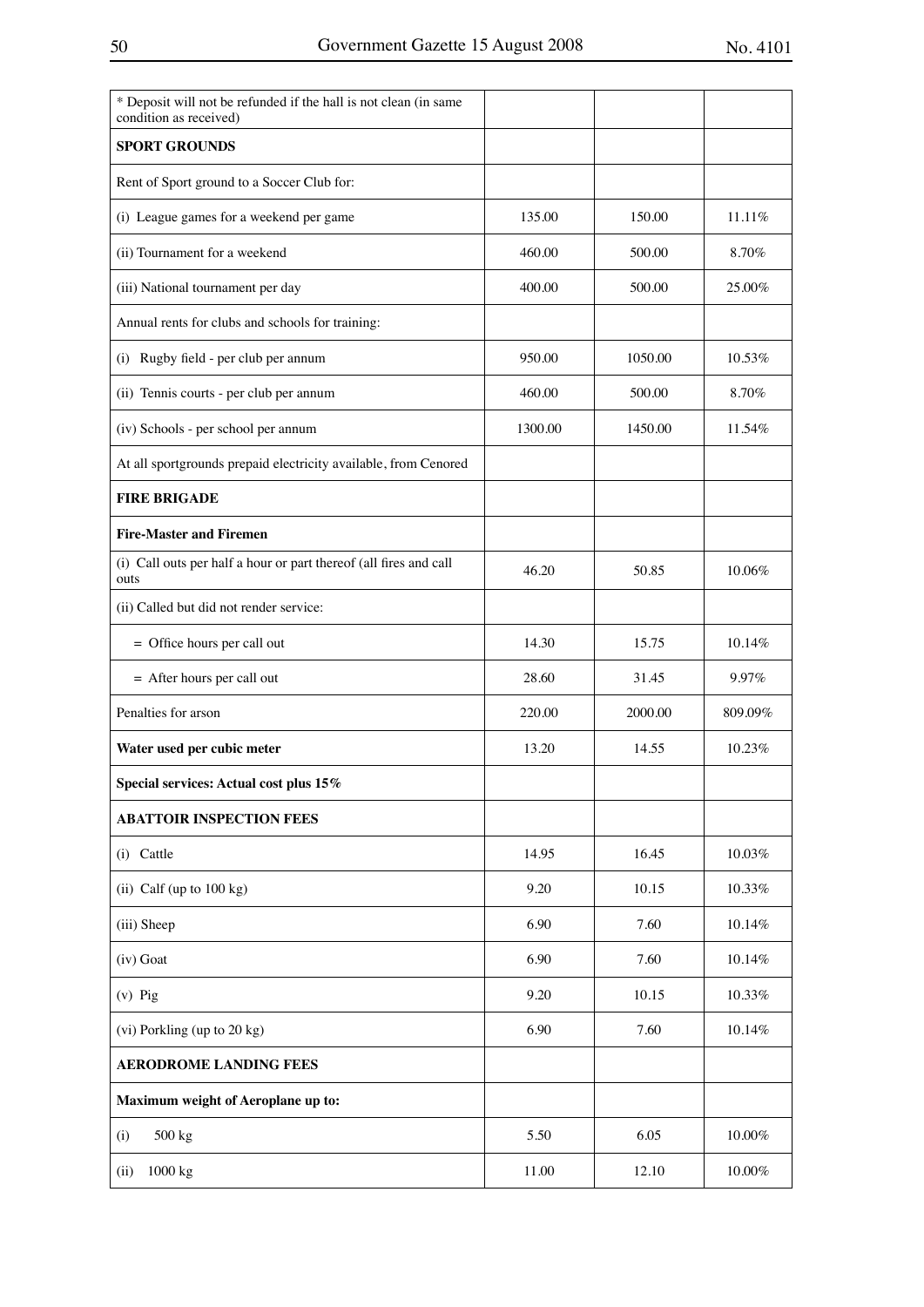| (iii)<br>$1500 \text{ kg}$                                  | 16.50 | 18.15 | 10.00%    |
|-------------------------------------------------------------|-------|-------|-----------|
| $2000 \text{ kg}$<br>(iv)                                   | 22.00 | 24.20 | $10.00\%$ |
| $2500 \text{ kg}$<br>(v)                                    | 27.50 | 30.25 | 10.00%    |
| $3000 \text{ kg}$<br>(vi)                                   | 33.00 | 36.30 | 10.00%    |
| $(ix)$ 6000 $kg$                                            | 49.50 | 54.45 | $10.00\%$ |
| Thereafter for every 2000 kg or part thereof                | 11.00 | 12.10 | 10.00%    |
| Helicopters pay only 20% of the above tariff as per weights |       |       |           |

## **BY ORDER OF THE COUNCIL**

# **I. KATAMBO**

**CHAIRPERSON** Outjo, 19 May 2008

## **KEETMANSHOOP MUNICIPALITY**

 $\overline{\phantom{a}}$  , where  $\overline{\phantom{a}}$ 

No. 271 2008

## AMENDMENT OF TARIFF STRUCTURE FOR THE FINANCIAL YEAR ENDING JUNE 2009

The Council of the Municipality of Keetmanshoop has, under Secton 30(1)(u) of the Local Authorities Act,1992 (Act No 23 of 1992) as amended, further amends the tariffs structure for financial year ending June 2009 as set out in the Schedule with effect from 1 July 2008.

## **SCHEDULE**

## **1. WATER**

|                                                                                                     | <b>New tariffs</b>                                    | <b>Existing tariffs</b>                               |
|-----------------------------------------------------------------------------------------------------|-------------------------------------------------------|-------------------------------------------------------|
| Basic – Residential per erf                                                                         | N\$36.30                                              | N\$36.30                                              |
| Basic – Senior citizens                                                                             | No charge                                             | No charge                                             |
| Basic – Non-Residential per erf                                                                     | N\$155.85                                             | N\$155.85                                             |
| Units per cubic                                                                                     | N\$9.46                                               | N\$8.60, no charge<br>for first 3 units               |
| Borehole bulk supply (at borehole) per $m3$                                                         | N\$4.40                                               | N\$4.00                                               |
| Connection Fee – new per connection                                                                 | N\$160.00                                             | N\$150.00                                             |
| Connection Fee – Suspensions per connection                                                         | N\$150.00                                             | N\$128.80                                             |
| Deposit – Residential per erf (average method only if average<br>consumption is above deposit paid) | N\$280.00 and<br>average method<br>after three months | N\$280.00 and<br>average method<br>after three months |
| Deposit – commercial per consumer                                                                   | N\$560.00                                             | N\$560.00                                             |
| Fines-illegal connection, bypass, tampering, sabotage per incident                                  | N\$2000.00                                            | N\$2000.00                                            |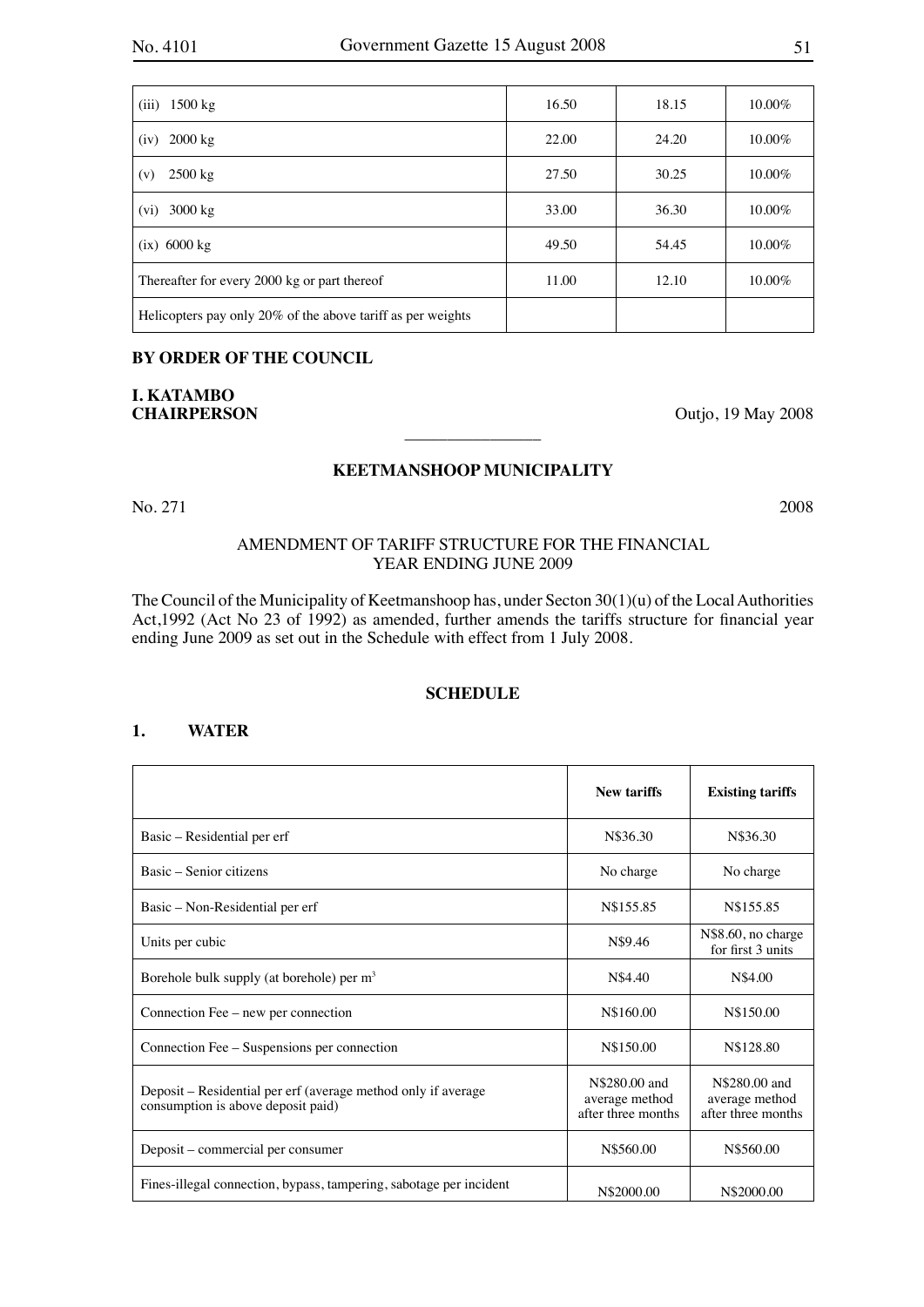| Interest on arrears $(\%)$ | 19%      | 17.5%    |
|----------------------------|----------|----------|
| Test meter (request)       | N\$75.00 | N\$50.00 |

## **2. SEWERAGE**

|                                   | <b>New tariffs</b> | <b>Existing tariffs</b> |
|-----------------------------------|--------------------|-------------------------|
| Sewerage – Residential per toilet | N\$36.75           | N\$36.75                |
| Sewerage – For senior citizens    | N\$15.75           | N\$15.75                |
| Sewerage – Commercial per toilet  | N\$52.50           | N\$52.50                |
| Abattoirs (excluding toilets)     | N\$75.00           | N\$75.00                |

## **3. BUILDING CONTROL: APPROVAL OF PLANS**

|                                                                     | <b>New tariffs</b>                                       | <b>Existing tariffs</b>                                           |
|---------------------------------------------------------------------|----------------------------------------------------------|-------------------------------------------------------------------|
| Less than N\$4,999.00 per plan                                      | N\$30.00                                                 | N\$24.20                                                          |
| N\$5,000.00 - N\$4,999.00 per plan                                  | $N$50.00 + N$1.00$<br>per each N\$550.00                 | $N$42.35 + 0.95c$ per<br>each N\$550.00                           |
| Small works (pools; walls; braai places etc.) separate & additional | N\$350.00                                                | N\$305.80                                                         |
| Size 0 to 39 sqm per plan<br>N\$10 000 - N\$24 999 per plan         | N\$300<br>N\$65<br>$1200 + 1.30$ per<br>each next N\$550 | N\$279.40<br>N\$60.50<br>$1100 + 1.20$ per<br>each next N\$550.00 |
| Size 40 to 59 sqm per plan                                          | N\$580.00                                                | N\$532.40                                                         |
| More than N\$25 000 per plan                                        | N\$1600.00                                               | N\$1464.10                                                        |
| Size 60 to 89 sqm per plan                                          | N\$640.00                                                | N\$585.20                                                         |
| Size 90 to 119 per plan                                             | N\$720.00                                                | N\$660.00                                                         |
| Size 120 to 159 per plan                                            | N\$1050.00                                               | N\$958.10                                                         |
| Size 150 to 499 sqm per plan                                        | N\$1540.00                                               | N\$1398.10                                                        |
| Size 500 sqm or more per plan                                       | N\$3500.00                                               | N\$3177.00                                                        |
| Renewal plan (after expiry) per plan                                | N\$150.00                                                | N\$3.95 for value of<br>N\$2000.00                                |
| Renewal of plan (after expiry) per sqm (per plan)                   | N\$7.30                                                  | N\$6.60                                                           |
| Re-inspection of plan/site per inspection                           | N\$100.00                                                | N\$133.10                                                         |
| Scheme houses (min. of 10 incidental type houses)                   | First plan as above<br>and N\$308.00 per<br>copy         | First plan as above<br>and N\$279.40 per<br>copy                  |
| Penalties for illegal buildings/structures (per building/structure) | N\$2500.00                                               | N\$2,000.00                                                       |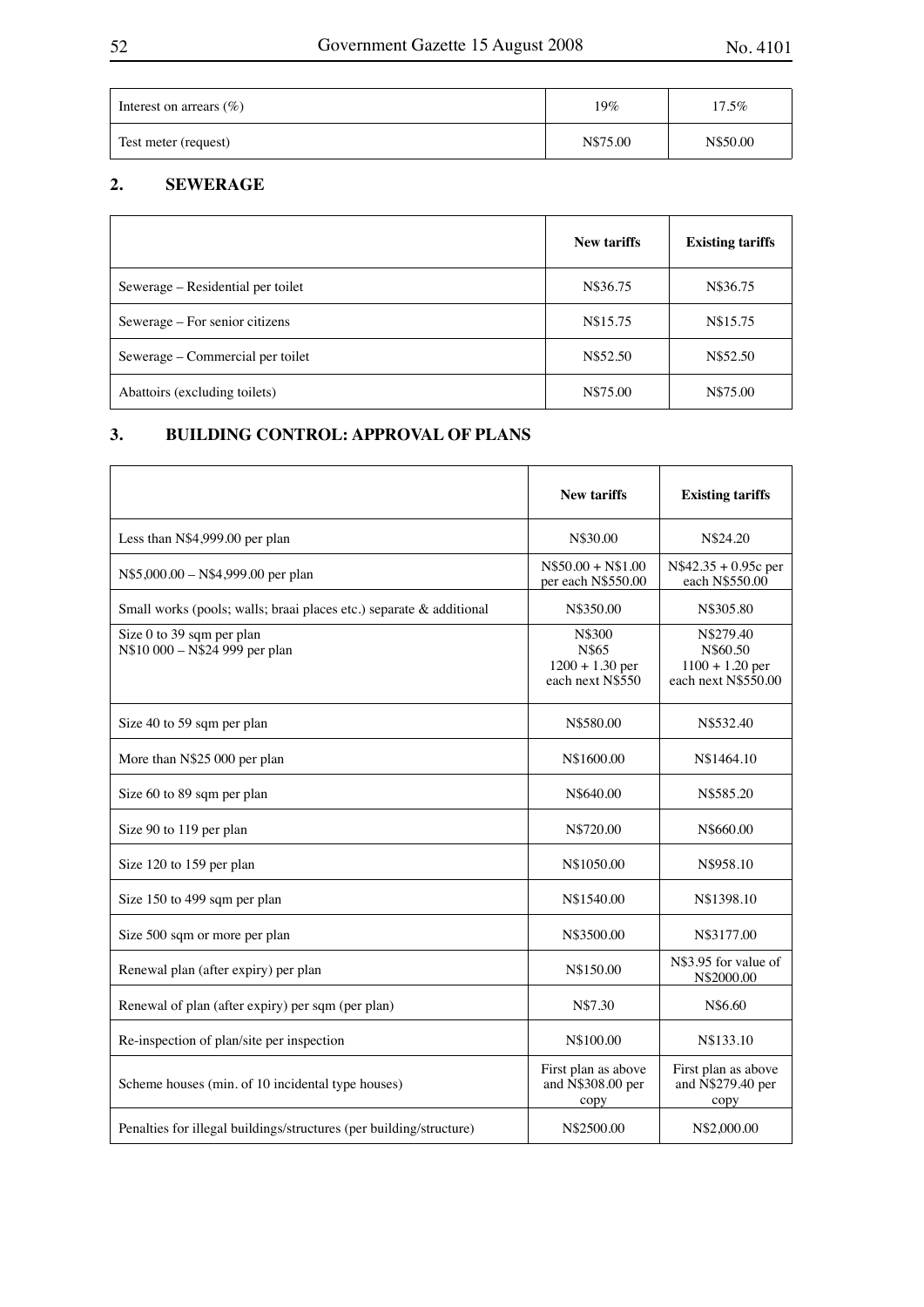## **4. PRINTING OF PLANS AND MAPS**

|                                                     | New tariffs         | <b>Existing tariffs</b> |
|-----------------------------------------------------|---------------------|-------------------------|
| Drawing of Diagram/man sheet or Bldg. Plan per copy | N\$26.60            | N\$24.20                |
| Copy of erf diagram A4/A3 per copy                  | N\$3.30             | N\$3.00                 |
| Building Plan Copies A4/A3 per copy                 | N\$15.30            | N\$30.25                |
| Building Plan Copies A2/A0 per copy                 | N\$146.40           | N\$133.10               |
| Town Maps $-A4/A3$ per copy                         | Cost of supply+25\% | Cost of supply+25\%     |
| Town Maps $-A4/AO$ per copy                         | Cost of supply+25\% | Cost of supply $+25\%$  |

## **5. HIRE OF PLANT AND EQUIPMENT**

|                                                                                           | <b>New tariffs</b>         | <b>Existing tariffs</b>    |
|-------------------------------------------------------------------------------------------|----------------------------|----------------------------|
| Bulldozer (including operator, excluding diesel) per hour                                 | N\$600.00                  | N\$520.00                  |
| Motor Graders per hour                                                                    | N\$500.00                  | N\$400.00                  |
| Wheel loaders per hour                                                                    | N\$500.00                  | N\$345.00                  |
| Compressors (any compressor type) (incl. 2x Jack hammers; excl. oper<br>+ diesel per hour | N\$150.00                  | N\$110.00                  |
| Grid Roller & Tractor per hour                                                            | N\$400.00                  | N\$345.00                  |
| Vibrator roller per hour                                                                  | N\$400.00                  | N\$288.00                  |
| Tire roller per day                                                                       | N\$1000.00                 | N\$897.00                  |
| Tractor per hour                                                                          | N\$350.00                  | N\$210.00                  |
| Tipper Truck per hour                                                                     | N\$400.00                  | N\$265.00                  |
| Water Tanker/Truck per hour                                                               | N\$400.00                  | N\$242.00                  |
| Water Trailer per hour                                                                    | $N$400.00 +$<br>N\$8.00/km | $N$360.00 +$<br>N\$7.50/km |
| Boomer Hoist per hour                                                                     | N\$300.00                  | N\$184.00                  |
| Bomag per hour                                                                            | N\$150.00                  | N\$110.00                  |
| Horse $+$ Lowbed (town only) per hour/km                                                  | $N$400.00 + N$12/$<br>km   | $N$200.00 + N$10/$<br>km   |

## **6. RENTING OF TOOLS**

|                                            | New tariffs  | <b>Existing tariffs</b> |
|--------------------------------------------|--------------|-------------------------|
| Loud speaker (PA System) per event/per day | Not for hire | Not for hire            |
| Megaphone per event/per day                | Not for hire | Not for hire            |
| Laser Beam per hour                        | N\$50.00     | N\$25.00                |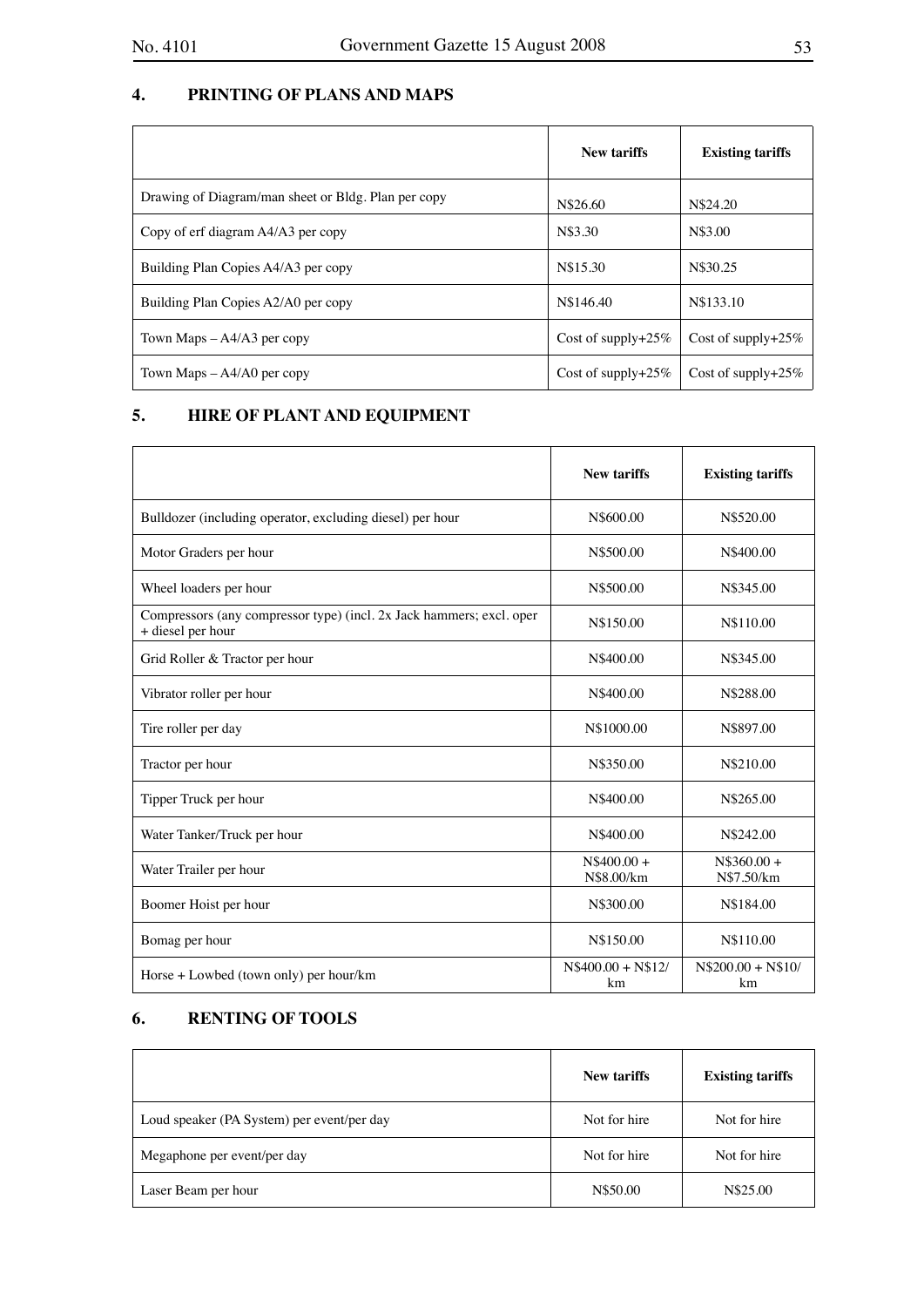| Bolder buster (without cartridges) per hour | N\$50.00 | N\$25.00 |
|---------------------------------------------|----------|----------|
| Scaffolding frames per day hour frame       | N\$25.00 | N\$3.50  |

## **7. PUBLIC HEALTH**

|                                                                                             | <b>New tariffs</b>                                             | <b>Existing tariffs</b>                                        |
|---------------------------------------------------------------------------------------------|----------------------------------------------------------------|----------------------------------------------------------------|
| <b>Sanitation</b>                                                                           |                                                                |                                                                |
| Garden refuse per tip truck- debited to account/pay cash if no account                      | N\$80.00                                                       | N\$55.00                                                       |
| Domestic Refuse per bin                                                                     | N\$73.50                                                       | N\$73.50                                                       |
| Senior citizens                                                                             | N\$40.00                                                       | N\$40.00                                                       |
| <b>Commercial Refuse as follows</b>                                                         |                                                                |                                                                |
| <b>Shebeens</b>                                                                             | N\$175.00                                                      | N\$165.00                                                      |
| Business using $(1 – 2 bins)$                                                               | N\$175.00                                                      | N\$175.00                                                      |
| Businesses using $(3-5 \text{ bins})$                                                       | N\$388.50                                                      | N\$388.50                                                      |
| Businesses using (5-10 bins)                                                                | N\$750.00                                                      | N\$750.00                                                      |
| Businesses using (10 bins and more)                                                         | $N$750.00 + per bin$                                           | $N$750.00 + per bin$                                           |
| Non-profit oriented Organisations                                                           | N\$200.00                                                      | N\$200.00                                                      |
| Illegal dumping - removal of waste                                                          | N\$2000.00                                                     | N\$2000.00                                                     |
| Reward for report illegal dumping                                                           | N\$300.00                                                      | N\$300.00                                                      |
| Keeping of animals in unauthorised area                                                     | N\$2000.00                                                     | N\$2 000.00                                                    |
| Call out of Health Inspector per call                                                       | Cost of supply +<br>30%                                        | Cost of supply +<br>25%                                        |
| Pest control (insects etc.) per call                                                        | Cost of control<br>substance/supply +<br>30%                   | Cost of control<br>substance/supply<br>$+25%$                  |
| Any other not listed above will be charged similar to item closely<br>related to it, if not | Council reserve the<br>rights to introduce<br>charges any time | Council reserve the<br>rights to introduce<br>charges any time |

## **8. ABATTOIR**

|                                               | <b>New tariffs</b> | <b>Existing tariffs</b> |
|-----------------------------------------------|--------------------|-------------------------|
| Inspection fee – Cattle per carcass           | N\$11.50           | N\$10.00                |
| Inspection fee $-$ Sheep/goat                 | N\$3.25            | N\$2.50                 |
| Inspection fee $-$ pigs                       | N\$6.00            | N\$5.00                 |
| Destruction of carcasses – Cattle per carcass | N\$340.00          | N\$310.00               |
| Destruction of carcasses – Sheep per carcass  | N\$240.00          | N\$210.00               |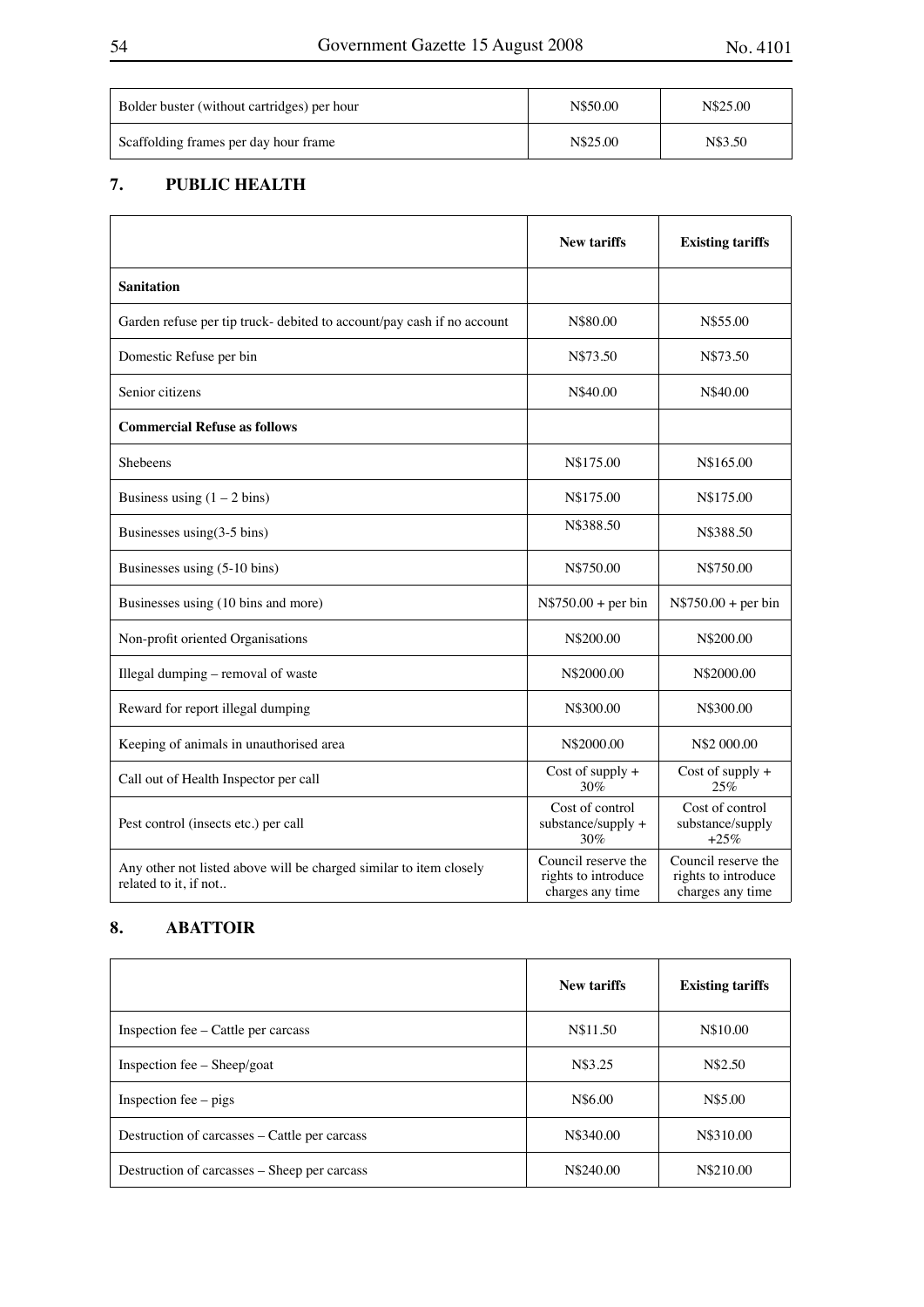| Destruction of carcasses – Pigs per carcass | N\$240.00 | N\$218.50 |
|---------------------------------------------|-----------|-----------|
| Transport only for abattoir outside CBD     |           |           |
| Transport/travel per km                     | N\$6.50   | N\$5.50   |

## **9. GRAVE SPACE**

|                                                                                 | <b>New tariffs</b> | <b>Existing tariffs</b> |
|---------------------------------------------------------------------------------|--------------------|-------------------------|
| <b>Central</b>                                                                  |                    |                         |
| Adult - Row grave (Loopgraf)                                                    | N\$840.00          | N\$840.00               |
| Adult - Build out                                                               | N\$1932.00         | N\$1932.00              |
| Adult - Double                                                                  | N\$2572.00         | N\$2572.50              |
| Child - Row grave (Loopgraaf)                                                   | N\$630.00          | N\$630.00               |
| Child - build out                                                               | N\$1228.50         | N\$1228.50              |
| Any extra municipal service rendered for all of the above                       | N\$250.00          | N\$250.00               |
| <b>Kronlein</b>                                                                 |                    |                         |
| Adult - Standard                                                                | N\$770.00          | N\$770.00               |
| Adult - Build out                                                               | N\$1840.00         | N\$1,840.00             |
| Adult – Double                                                                  | N\$2450.00         | N\$2,450.00             |
| Child - Row grave (Loopgraaf)                                                   | N\$580.00          | N\$580.00               |
| Child - build out                                                               | N\$1170.00         | N\$1 170.00             |
| Any extra municipal service rendered for all of the above                       | N\$250.00          | N\$250.00               |
| <b>Tseiblaagte</b>                                                              |                    |                         |
| Adult - Standard                                                                | N\$610.00          | N\$610.00               |
| Child - Standard                                                                | N\$231.00          | N\$231.00               |
| Adult - Build out                                                               | N\$1840.00         | N\$1840.00              |
| Child - build out                                                               | N\$1170.00         | N\$1170.00              |
| Double, deep (AIDS victims only) - free 20 graves. Limited 20 per<br>annum only |                    |                         |
| Any extra municipal service rendered for all of the above                       | N\$250.00          | N\$250.00               |

## **10. FITNESS CERTIFICATE**

|                                    | New tariffs | Existing tariffs |
|------------------------------------|-------------|------------------|
| <b>Category 1</b>                  |             |                  |
| Hawkers, Street vendors and stalls | N\$150.00   | N\$150.00        |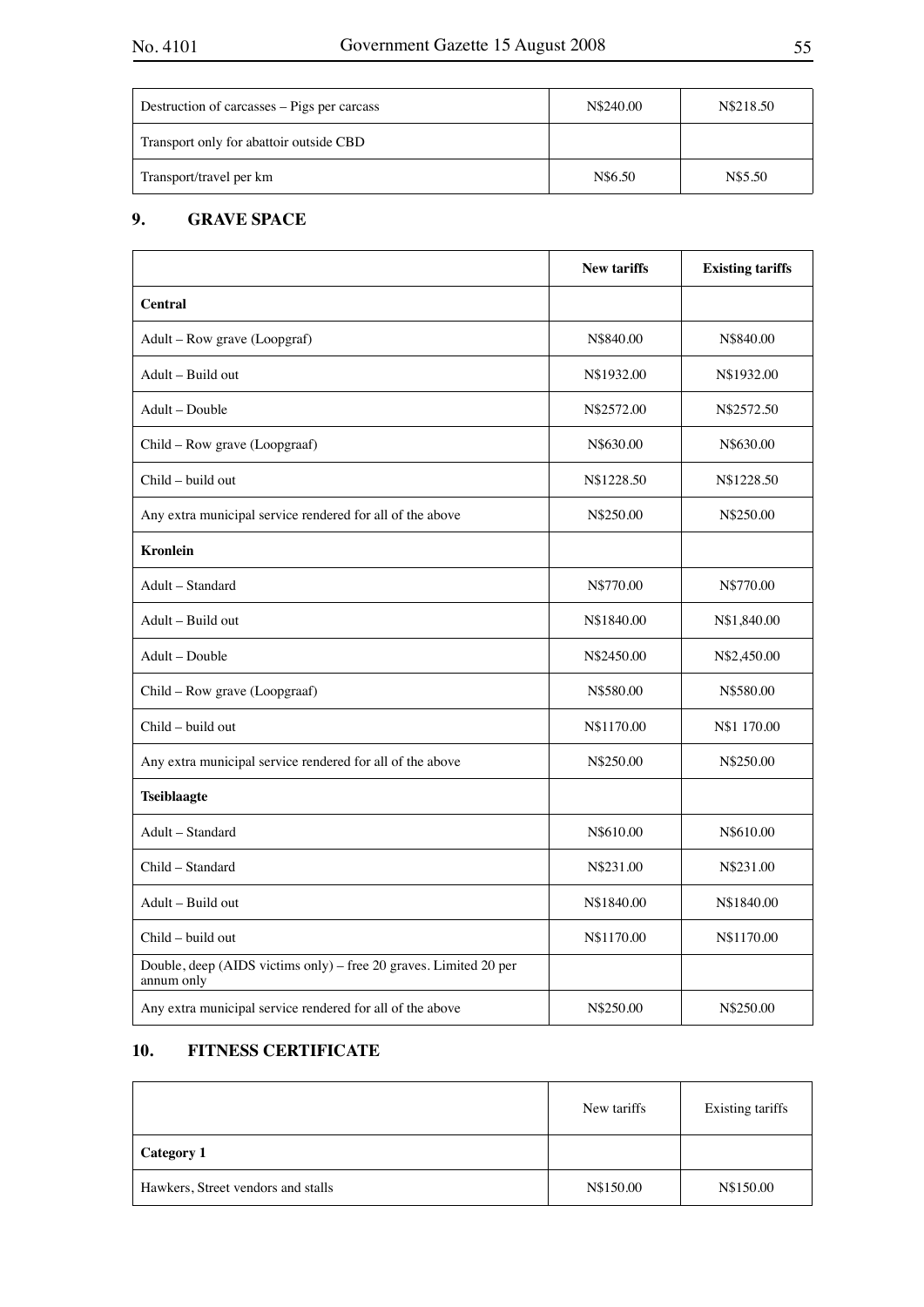| Shebeens registration                                                                                  | N\$350.00                                     | N\$350.00                                   |
|--------------------------------------------------------------------------------------------------------|-----------------------------------------------|---------------------------------------------|
| <b>Category 2</b>                                                                                      |                                               |                                             |
| Smaller general dealers (<10 employees)                                                                | N\$350.00                                     | N\$350.00                                   |
| Big general dealers (>10 employees)                                                                    | N\$420.00                                     | N\$420.00                                   |
| Supermarkets and furniture shops                                                                       | N\$630.00                                     | N\$630.00                                   |
| Warehouses and stores                                                                                  | N\$630.00                                     | N\$630.00                                   |
| Hotels, lodges and other accommodations                                                                | N\$420.00                                     | N\$420.00                                   |
| Other smaller food outlets                                                                             | N\$350.00                                     | N\$350.00                                   |
| Service stations, garages and other oil depots                                                         | N\$700.00                                     | N\$700.00                                   |
| <b>Abattoirs</b>                                                                                       | N\$800.00                                     | N\$800.00                                   |
| Professionals and other office run-organisations (with less than 10<br>employees)                      | N\$350.00                                     | N\$350.00                                   |
| Professionals and other office run-organisations (with more than 10<br>employees), incld. para-statals | N\$350.00                                     | N\$350.00                                   |
| Noxious industry businesses                                                                            | N\$800.00                                     | N\$800.00                                   |
| <b>Bottle stores and Bars</b>                                                                          | N\$500.00                                     | N\$500.00                                   |
| Late registration for all                                                                              | Normal registration<br>$+$ N\$15.00/late day  | Normal registration<br>$+$ N\$10.5/late day |
| <b>Animal Control</b>                                                                                  |                                               |                                             |
| Dogs registration                                                                                      | N\$30.00                                      | N\$30.00                                    |
| Bitches (unsterilised)                                                                                 | N\$50.00                                      | N\$40.00                                    |
| Pound Fees                                                                                             |                                               |                                             |
| Show Grounds - rent boxes & kraals                                                                     |                                               |                                             |
| Animal Stalls: Large Stock per event/day<br>Deposit                                                    | N\$3.00 p/day<br>50% of total fees<br>payable | N\$15.00<br>50% of total fees<br>payable    |
| Animal Stalls: Small Stock Unit per event/day<br>Deposit                                               | N\$2.00 p/day 50%<br>of total fees payable    | N\$10.00 50% of<br>total fees payable       |

## **11. DETENTION FEES**

|                                          | New tariffs            | <b>Existing tariffs</b> |
|------------------------------------------|------------------------|-------------------------|
| Large stock per day                      | N\$40.00               | N\$25.00                |
| Small Stock per day                      | N\$20.00               | N\$15.00                |
| Haulage (catching of animals) per animal | N\$350.00              | N\$300.00               |
| Grazing (camps)                          |                        |                         |
| All animals except sheep or goat         |                        |                         |
| Commercial Farmers as per Tender         | Minimum of<br>N\$75.00 | Minimum of<br>N\$75.00  |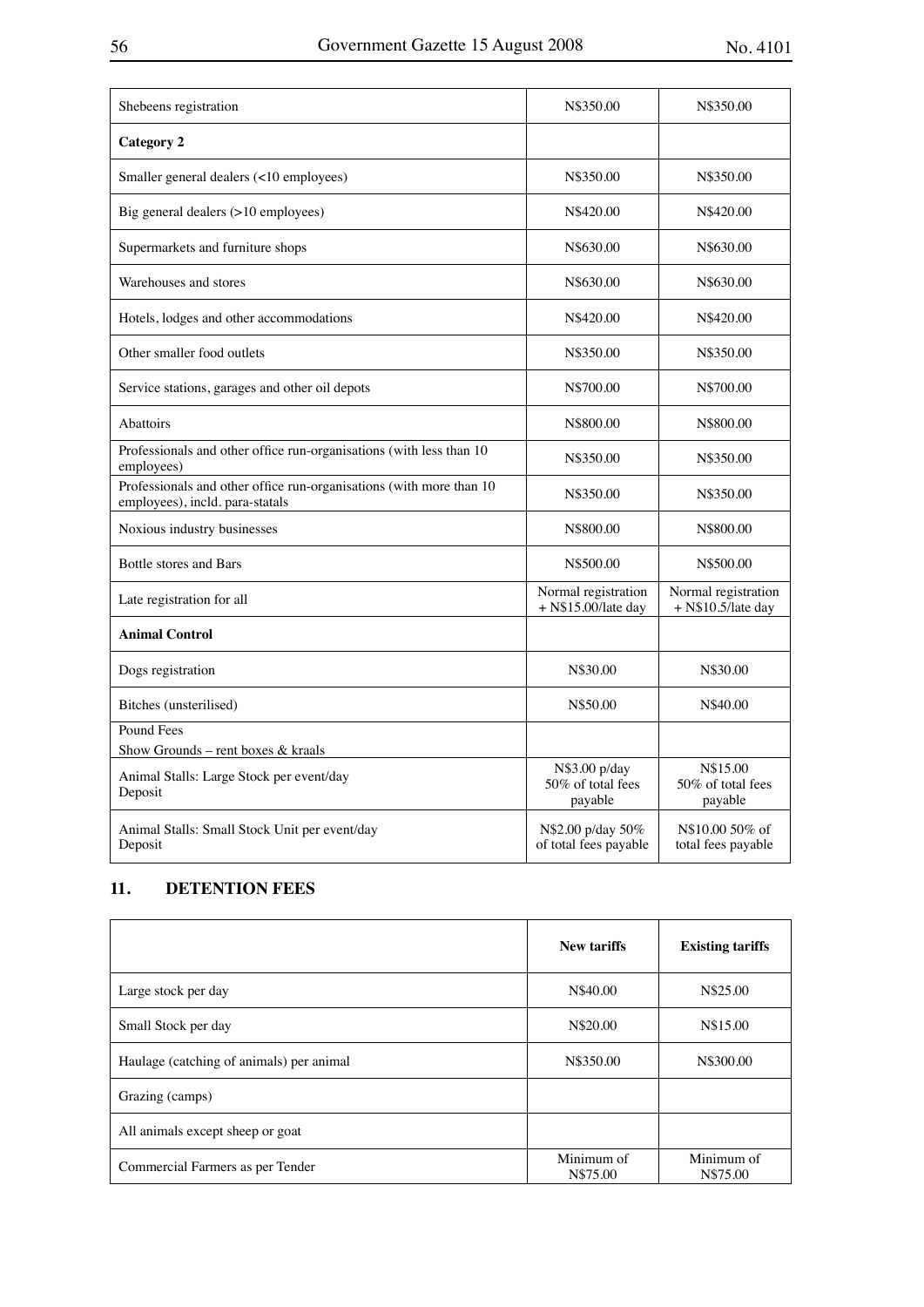| Communal Farmers per large stock/month | N\$6.00  | N\$5.15  |
|----------------------------------------|----------|----------|
| Feeding                                |          |          |
| Large Stock per day                    | N\$15.00 | N\$14.00 |
| Small Stock per day                    | N\$10.00 | N\$8.00  |
| <b>Drinking Fee</b>                    |          |          |
| Per animal per day                     | N\$7.00  | N\$6.44  |
| Ramkrale per sheep/goat per day        | N\$8.00  | N\$8.00  |

## **12. LEASE OF PROPERTIES**

|                                                              | <b>New tariffs</b> | <b>Existing tariffs</b> |
|--------------------------------------------------------------|--------------------|-------------------------|
| <b>Council houses:</b>                                       |                    |                         |
| <b>Tseiblaagte</b>                                           |                    |                         |
| <b>Old houses</b>                                            |                    |                         |
| One-bed room                                                 | N\$200.00          | N\$200.00               |
| Two-bed room                                                 | N\$250.00          | N\$250.00               |
| Senior citizen (any house above)                             | N\$100.00          | N\$100.00               |
| <b>New extension houses:</b>                                 |                    |                         |
| Two-bed room                                                 | N\$450.00          | N\$450.00               |
| Three-bed room                                               | N\$500.00          | N\$500.00               |
| <b>S-houses:</b>                                             |                    |                         |
| Two-bed room                                                 | N\$300.00          | N\$300.00               |
| <b>Single quarter</b>                                        |                    |                         |
| One-bed room N\$100.00 (pensioners only otherwise N\$200.00) | N\$100.00          | N\$100.00               |
| <b>Kronlein</b>                                              |                    |                         |
| Outelein houses                                              | N\$300.00          | N\$300.00               |
| Outelein – for senior citizens                               | N\$75.00           | N\$75.00                |
| Old council houses (Mimosa street)                           |                    |                         |
| Two-bed-rooms                                                | N\$300.00          | N\$300.00               |
| Senior citizens (Mimosa house)                               | N\$150.00          | N\$150.00               |
| Town, Tseiblaagte & Westdene                                 |                    |                         |
| <b>Post-bound houses</b>                                     |                    |                         |

7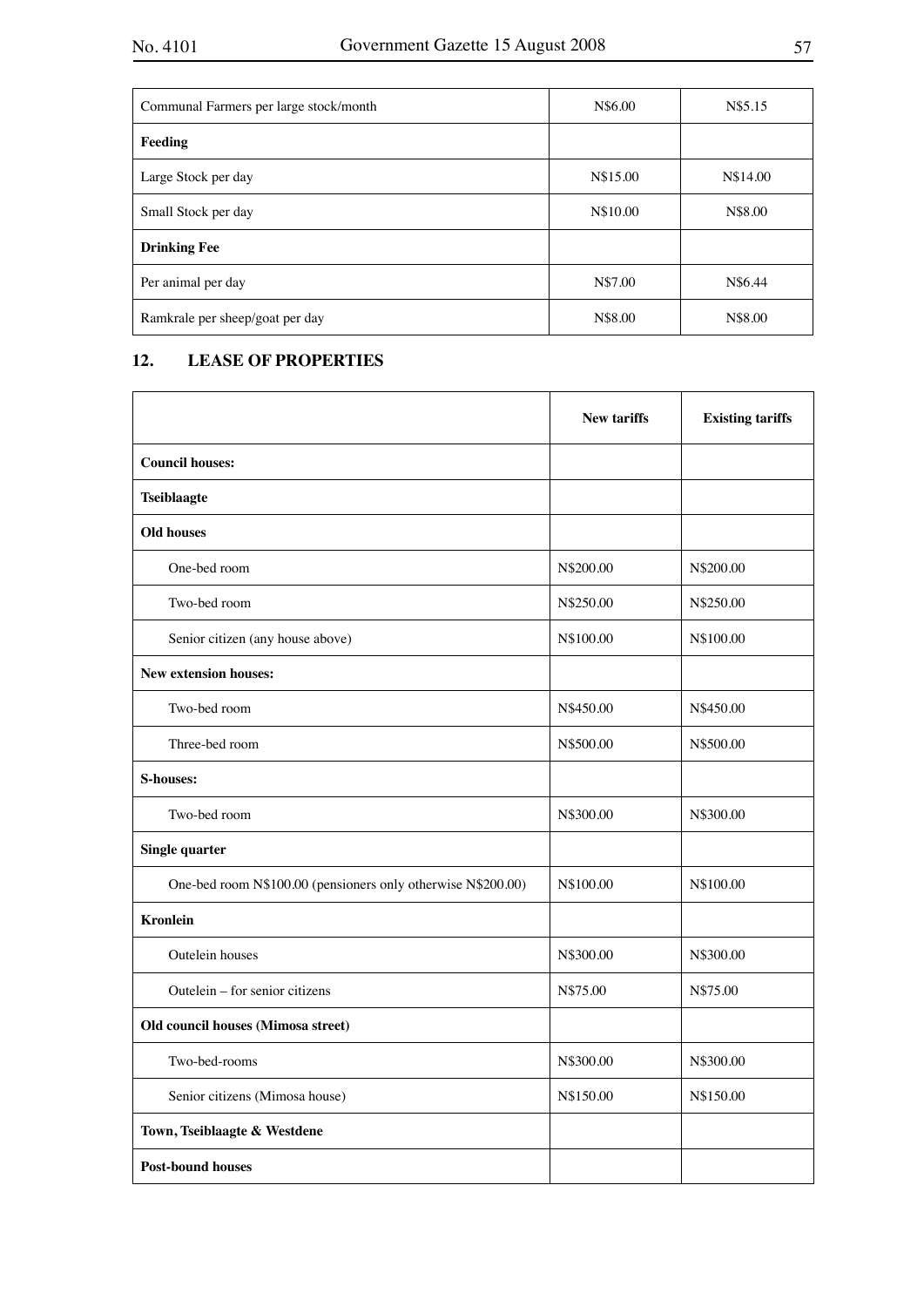| Three-bed rooms                                        | N\$800.00                    | N\$800.00                    |
|--------------------------------------------------------|------------------------------|------------------------------|
| <b>Care taker houses</b>                               |                              |                              |
| One-bed-room                                           | N\$150.00                    | N\$150.00                    |
| Two-bed-room                                           | N\$200.00                    | N\$200.00                    |
| <b>Non-Post bounds</b>                                 |                              |                              |
| Three-bed rooms                                        | N\$1300.00                   | N\$1300.00                   |
| <b>Commercial Rentals</b>                              |                              |                              |
| Prime Area (CBD)                                       | N\$28.75 per square<br>meter | N\$25.00 per square<br>meter |
| Outside prime area (Outside CBD) including all suburbs | N\$20.15 per square<br>meter | N\$17.5 per square<br>meter  |
| Commercial-unserviced                                  | N\$12.10 per square<br>meter | N\$10.50 per square<br>meter |
|                                                        |                              |                              |

## **13. RENTING OF PUBLIC FACILITIES**

|                                                                 | <b>New tariffs</b>              | <b>Existing tariffs</b>         |
|-----------------------------------------------------------------|---------------------------------|---------------------------------|
| a. Show Hall                                                    |                                 |                                 |
| Fees per day (including chairs)                                 | N\$1250.00                      | N\$1250.00                      |
| Deposit per booking                                             | 50% fees payable                | 50% fees payable                |
| Overnight Group per person per night                            | N\$30.00                        | N\$30.00                        |
| Deposit on above                                                | 50% of fees payable             | 50% of fees payable             |
| <b>b.</b> Moth Hall                                             |                                 |                                 |
| Fees per day per event (including chairs)                       | N\$1500.00                      | N\$1500.00                      |
| Deposit for any booking                                         | 50% of fees payable             | 50% of fees payable             |
| c. W. K. Röver Hall                                             |                                 |                                 |
| Fees per day (including chairs)                                 | N\$750.00                       | N\$750.00                       |
| Deposit for booking                                             | 50% of fees payable             | 50% of fees payable             |
| Sale Stall per event per day<br>Deposit for any booking         | N\$30.00<br>50% of fees payable | N\$30.00<br>50% of fees payable |
| Overnight Group per person per night<br>Deposit for any booking | N\$15.00<br>50% fees payable    | N\$15.00<br>50% fees payable    |
| Community meetings, church events, Cult Drps                    | N\$150-00                       |                                 |
| d. Beer garden                                                  |                                 |                                 |
| Per day per event                                               | N\$750.00                       | N\$500.00                       |
| Deposit for booking                                             | 50% fees payable                | 50% fees payable                |
| e. Stadiums                                                     |                                 |                                 |
| Hiring out of any stadium for league per day                    | N\$400.00                       | N\$350.00                       |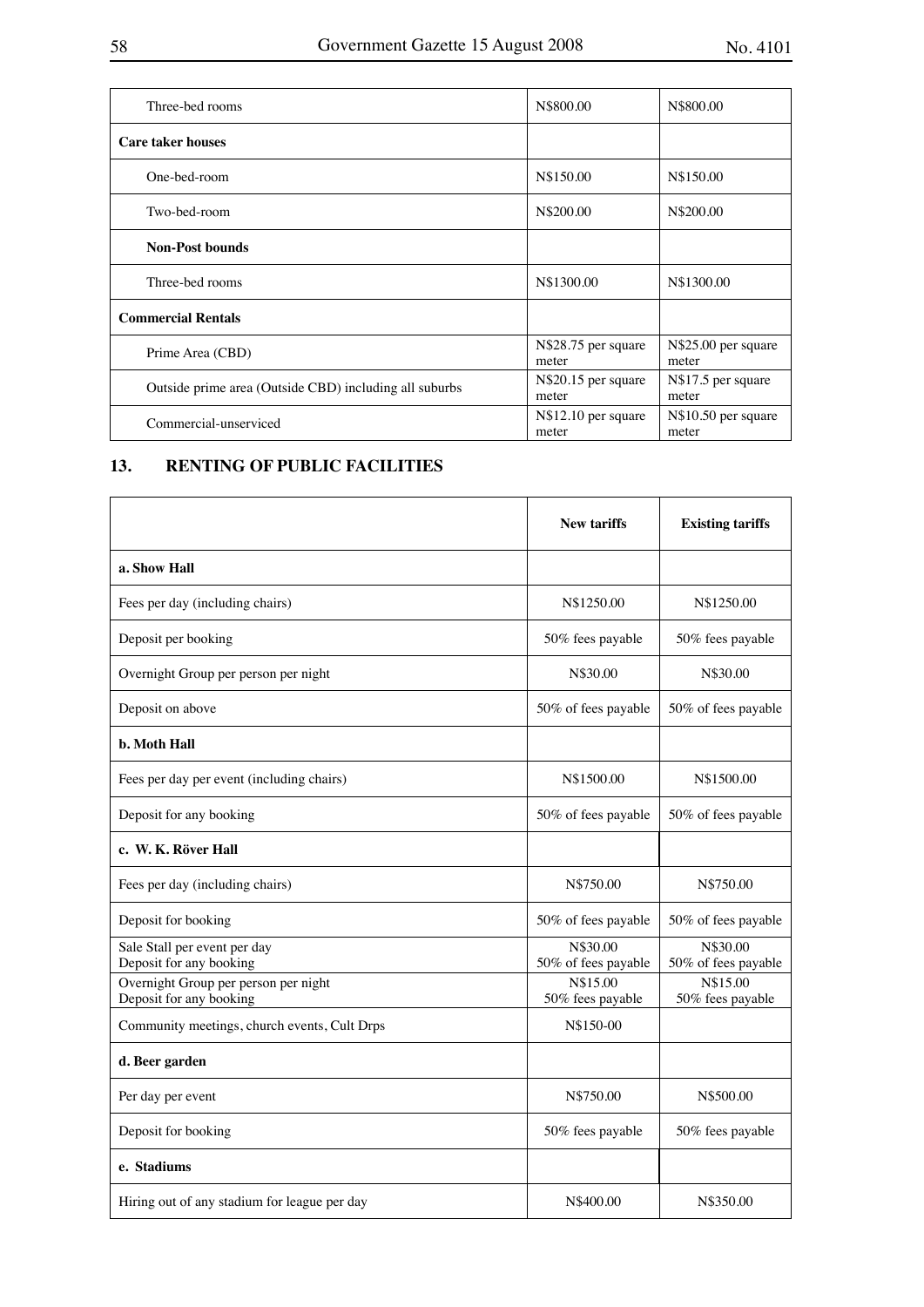| Hiring out of any stadium for tournaments/day                                                                              | N\$750.00           | N\$750.00           |
|----------------------------------------------------------------------------------------------------------------------------|---------------------|---------------------|
| Deposit for any booking above                                                                                              | 50% fees payable    | 50% fees payable    |
| <b>Govt. Schools</b>                                                                                                       |                     |                     |
| Fees per day                                                                                                               | N\$250.00           | N\$250.00           |
| Deposit for booking above                                                                                                  | N\$250.00           | N\$250.00           |
| <b>NOTE:</b> All advance bookings are subject to immediate full<br>payment with 50% non-refundable in case of cancellation |                     |                     |
| <b>Other</b>                                                                                                               |                     |                     |
| Flags, Video camera and PA system                                                                                          | Not to be hired out | Not to be hired out |
| Chairs                                                                                                                     | Not to be hired out | Not to be hired out |
| Red carpet                                                                                                                 | Not to be hired out | Not to be hired out |
| Stage                                                                                                                      | Not to be hired out | Not to be hired out |
| Plants                                                                                                                     | Not to be hired out | Not to be hired out |

## **14. SWIMMING POOL**

|                                             | <b>New tariffs</b> | <b>Existing tariffs</b> |
|---------------------------------------------|--------------------|-------------------------|
| Admission – Adult – weekdays                | N\$8.00            | N\$7.50                 |
| Admission – Adult – week-end/publ. Hol.     | N\$10.50           | N\$10.00                |
| Admission - Child Weekdays                  | N\$4.00            | N\$3.50                 |
| Admission – Child - week-end/publ. Hol.     | N\$5.50            | N\$5.00                 |
| Admission – Adult – Seasonal card           | N\$250.00          | N\$250.00               |
| Admission – Child – Seasonal card           | N\$100.00          | N\$100.00               |
| Rent – after hours (only) per event per day | N\$500.00          | N\$500.00               |
| Overtime for personnel per event per day    | N\$400.00          | N\$400.00               |
| Leasing of Kiosk per season                 | N\$500.00          | N\$500.00               |

## **15. CARAVAN PARK**

|                                   | <b>New tariffs</b> | <b>Existing tariffs</b> |
|-----------------------------------|--------------------|-------------------------|
| Admission – Adult                 | N\$50.00           | N\$50.00                |
| Admission – Child                 | N\$20.00           | N\$20.00                |
| Admission - Vehicle (per vehicle) | N\$20.00           | N\$20.00                |
| Use of showers is free            | Free of charge     | Free of charge          |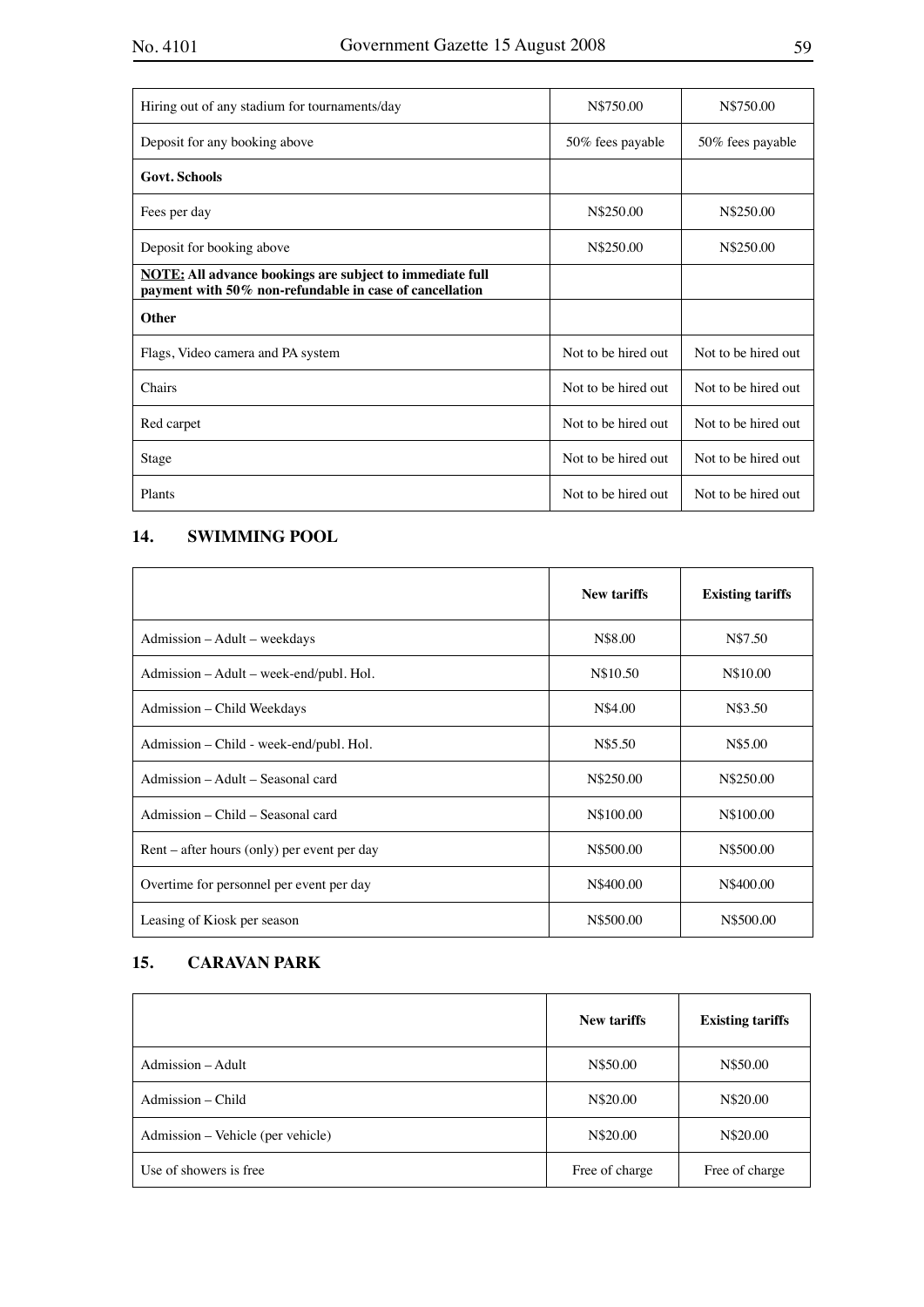## **16. MISCELLANEOUS SERVICES**

|                                              | <b>New tariffs</b>                          | <b>Existing tariffs</b>                           |
|----------------------------------------------|---------------------------------------------|---------------------------------------------------|
| Traffic Escort per day                       | N\$350.00                                   | N\$350.00                                         |
| Fire Brigade levy (per property)             | N\$10.20                                    | N\$9.25                                           |
| Fire Brigade per call outside town lands     | $N$10 per/km + fuel$<br>+ cost of personnel | N\$7.50 per/km<br>$+$ fuel + cost of<br>personnel |
| <b>Tender documents</b>                      |                                             |                                                   |
| N\$10,000 - N\$100,000                       | N\$150.00                                   | N\$125.00                                         |
| N\$100,001 - N\$500,000                      | N\$275.00                                   | N\$250.00                                         |
| $N$500,001 - N$1,000,000$                    | N\$325.00                                   | N\$300.00                                         |
| $N$1,000,001 - N$1,500,000$                  | N\$375.00                                   | N\$350.00                                         |
| N\$1,500,001 - N\$5,000,000                  | N\$425.00                                   | N\$400.00                                         |
| N\$5,000,001 and more                        | N\$525.00                                   | N\$500.00                                         |
| Copy extract of Council Minutes per document | $N$100.00 + 1.50$<br>/page                  | $N$100 + 1.50$ /page                              |
| Clearance certificate per certificate        | N\$50.00                                    | N\$30.00                                          |
| Valuation certificate                        | N\$40.00                                    | N\$35.00                                          |
| Photo Copy A4                                | N\$2.00                                     | N\$2.00                                           |
| Photo Copy A3                                | N\$3.50                                     | N\$3.50                                           |

## **17. PRICES OF SERVICED ERVEN: RESIDENTIALS**

|                                                     | <b>New tariffs</b>      | <b>Existing tariffs</b>  |
|-----------------------------------------------------|-------------------------|--------------------------|
| Westdene                                            |                         |                          |
| Normal residential                                  | N\$13.80/m <sup>2</sup> | N\$12.00/m <sup>2</sup>  |
| Commercial institutions (for business)              | N\$21.50/m <sup>2</sup> | N\$18.70/m <sup>2</sup>  |
| Non-Commercial institutions (for category business) | N\$20.50/m <sup>2</sup> | N\$17.80 /m <sup>2</sup> |
| <b>New suburb for Westdene</b>                      |                         |                          |
| Normal residential                                  | N\$40.25/m <sup>2</sup> | N\$35.00/m <sup>2</sup>  |
| Commercial institutions (for business)              | N\$74.75/m <sup>2</sup> | N\$65.00/m <sup>2</sup>  |
| <b>Business erf</b>                                 | N\$86.25/m <sup>2</sup> | N\$75.00/m <sup>2</sup>  |
| <b>Noordhoek</b>                                    |                         |                          |
| Normal residential                                  | N\$12.00/m <sup>2</sup> | N\$10.34/m <sup>2</sup>  |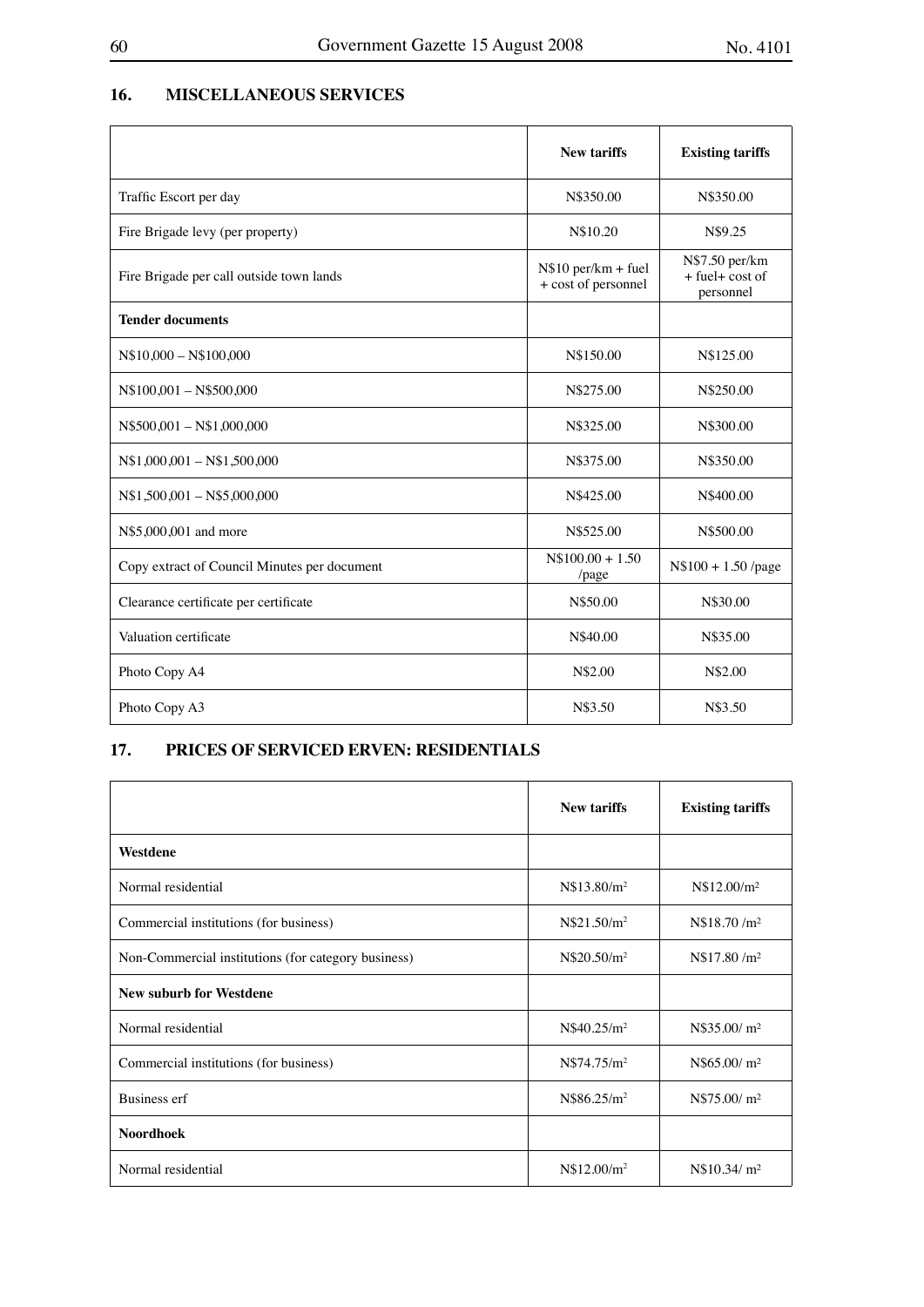| Commercial institutions (for business)                                        | N\$16.50/m <sup>2</sup> | N\$14.25/m <sup>2</sup> |
|-------------------------------------------------------------------------------|-------------------------|-------------------------|
| Non-commercial institutions (for category business)                           | N\$14.50/m <sup>2</sup> | N\$12.50/m <sup>2</sup> |
| <b>Business erf</b>                                                           | N\$63.50 m2             | N\$55.00                |
| <b>Town</b>                                                                   |                         |                         |
| Normal residents                                                              | N\$14.60/m <sup>2</sup> | N\$12.65/m <sup>2</sup> |
| Commercial institutions (for business)                                        | N\$34.50/m <sup>2</sup> | N\$29.95/m <sup>2</sup> |
| Non-commercial institutions (for category business)                           | N\$21.60/m <sup>2</sup> | N\$18.80/m <sup>2</sup> |
| <b>Kronlein</b>                                                               |                         |                         |
| Normal residents                                                              | N\$10.50/m <sup>2</sup> | N\$9.00/m <sup>2</sup>  |
| Commercial institutions (for business)                                        | N\$12.60/m <sup>2</sup> | N\$10.90/m <sup>2</sup> |
| Non-Commercial institutions (for category business)                           | N\$11.30/m <sup>2</sup> | N\$9.75/m <sup>2</sup>  |
| <b>Tseiblaagte</b>                                                            |                         |                         |
| Normal residents                                                              | N\$10.20/m <sup>2</sup> | N\$8.75/m <sup>2</sup>  |
| Commercial institutions (for business)                                        | N\$11.20/m <sup>2</sup> | N\$9.75/ m <sup>2</sup> |
| Non-Commercial institutions (for category business)                           | N\$10.70/m <sup>2</sup> | N\$9.25/m <sup>2</sup>  |
| <b>Informal settlement</b>                                                    |                         |                         |
| Lease per erf (all included except refuse and water basic and<br>consumption) | N\$150.00/month         | N\$150.00/month         |

## **18. PRICES OF SERVICED ERVEN: BUILD TOGETHER PROGRAMME**

|                    | <b>New tariffs</b>     | <b>Existing tariffs</b> |
|--------------------|------------------------|-------------------------|
| <b>Tseiblaagte</b> |                        |                         |
| Old suburbs        | N\$8.30/m <sup>2</sup> | N\$7.25/m <sup>2</sup>  |
| New suburb         | N\$9.80/m <sup>2</sup> | N\$8.50/m <sup>2</sup>  |
| <b>Kronlein</b>    | N\$9.60/m <sup>2</sup> | N\$8.35/m <sup>2</sup>  |

## **19. PRICES OF SERVICED ERVEN: BUSINESS**

|                  | <b>New tariffs</b>      | <b>Existing tariffs</b>  |
|------------------|-------------------------|--------------------------|
| Tseiblaagte      | N\$24.80/m <sup>2</sup> | N\$21.50/m <sup>2</sup>  |
| Kronlein         | N\$33.10/m <sup>2</sup> | N\$28.75/ m <sup>2</sup> |
| Town             | N\$57.90/m <sup>2</sup> | N\$50.35/ m <sup>2</sup> |
| Industrial erven | N\$53.25/m <sup>2</sup> | N\$46.30/m <sup>2</sup>  |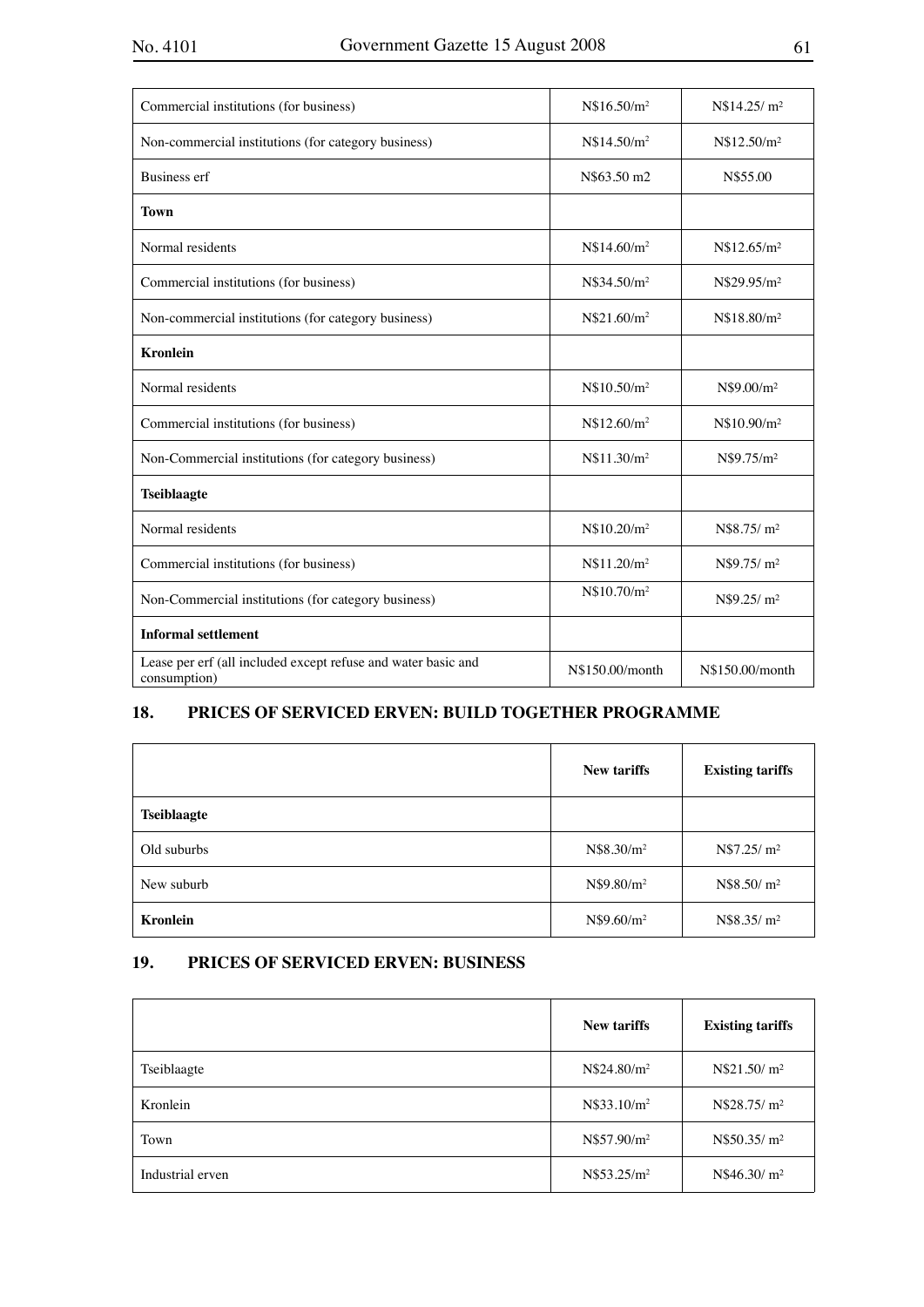## **20. ASSESSMENT RATES**

|                                  | <b>New tariffs</b>  | <b>Existing tariffs</b> |
|----------------------------------|---------------------|-------------------------|
| <b>Tseiblaagte</b>               |                     |                         |
| Land Value                       | 0.115 cents per N\$ | 0.115 cents per N\$     |
| <b>Improvement Value</b>         | 0.012 cents per N\$ | $0.012$ cents per N\$   |
| Penalties                        |                     |                         |
| No improvement: $2 - 5$ years    | As per Act          | As per Act              |
| No improvement: 5 years and more | As per Act          | As per Act              |
| <b>Kronlein</b>                  |                     |                         |
| <b>Land Value</b>                | 0.119 cents per N\$ | 0.119 cents per N\$     |
| Improvement Value                | 0.012 cents per N\$ | 0.012 cents per N\$     |
| Penalties                        |                     |                         |
| No improvement: 2 - 5 years      | As per Act          | As per Act              |
| No improvement: 5 years and more | As per Act          | As per Act              |
| <b>Noordhoek</b>                 |                     |                         |
| Land Value                       | 0.127 cents per N\$ | 0.127 cents per N\$     |
| Improvement Value                | 0.013 cents per N\$ | 0.013 cents per N\$     |
| Penalties                        |                     |                         |
| No improvement: $2 - 5$ years    | As per Act          | As per Act              |
| No improvement: 5 years and more | As per Act          | As per Act              |
| Town including industrial area   |                     |                         |
| Land Value                       | 0.130 cents per N\$ | 0.130 cents per N\$     |
| Improvement Value                | 0.013 cents per N\$ | 0.013 cents per N\$     |
| Penalties                        |                     |                         |
| No improvement: 2 - 5 years      | As per Act          | As per Act              |
| No improvement: 5 years and more | As per Act          | As per Act              |
| Westdene                         |                     |                         |
| Land Value                       | 0.133 cents per N\$ | 0.133 cents per N\$     |
| Improvement Value                | 0.013 cents per N\$ | 0.013 cents per N\$     |
| Penalties                        |                     |                         |
| No improvement: 2 - 5 years      | As per Act          | As per Act              |